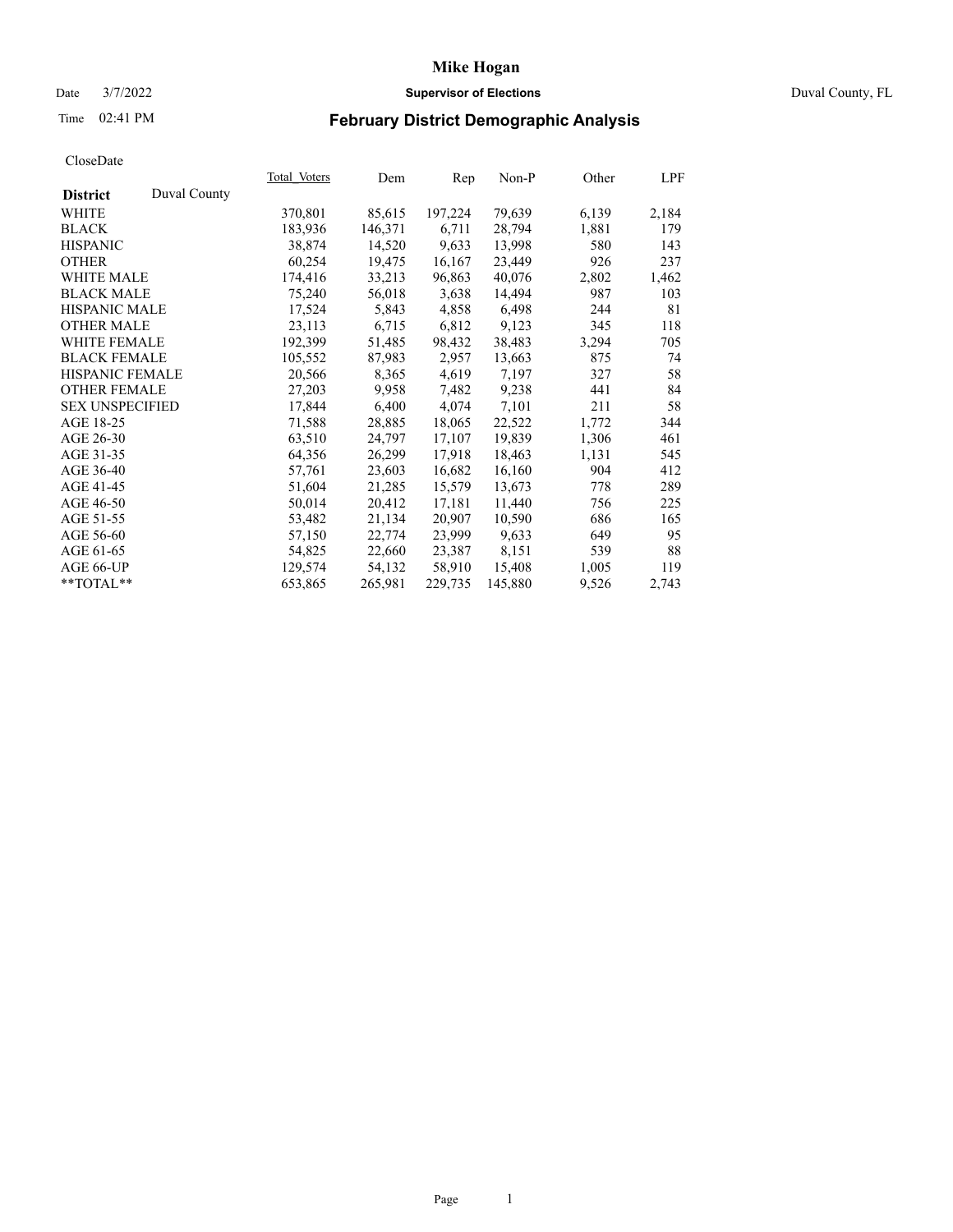# Date 3/7/2022 **Supervisor of Elections** Duval County, FL

# Time 02:41 PM **February District Demographic Analysis**

|                                            | Total Voters | Dem    | Rep    | Non-P  | Other | LPF |
|--------------------------------------------|--------------|--------|--------|--------|-------|-----|
| City Council District 1<br><b>District</b> |              |        |        |        |       |     |
| WHITE                                      | 20,640       | 4,966  | 10,648 | 4,579  | 332   | 115 |
| <b>BLACK</b>                               | 14,351       | 11,023 | 585    | 2,562  | 165   | 16  |
| <b>HISPANIC</b>                            | 3,651        | 1,461  | 810    | 1,314  | 54    | 12  |
| <b>OTHER</b>                               | 4,058        | 1,409  | 979    | 1,599  | 57    | 14  |
| <b>WHITE MALE</b>                          | 9,660        | 1,915  | 5,203  | 2,323  | 146   | 73  |
| <b>BLACK MALE</b>                          | 5,744        | 4,144  | 297    | 1,211  | 84    | 8   |
| <b>HISPANIC MALE</b>                       | 1,601        | 604    | 395    | 568    | 25    | 9   |
| <b>OTHER MALE</b>                          | 1,441        | 443    | 412    | 561    | 16    | 9   |
| WHITE FEMALE                               | 10,704       | 2,982  | 5,311  | 2,189  | 182   | 40  |
| <b>BLACK FEMALE</b>                        | 8,290        | 6,651  | 270    | 1,282  | 79    | 8   |
| HISPANIC FEMALE                            | 1,961        | 816    | 400    | 714    | 28    | 3   |
| <b>OTHER FEMALE</b>                        | 1,836        | 736    | 436    | 627    | 33    | 4   |
| <b>SEX UNSPECIFIED</b>                     | 1,461        | 567    | 298    | 578    | 15    | 3   |
| AGE 18-25                                  | 5,130        | 2,289  | 1,025  | 1,677  | 115   | 24  |
| AGE 26-30                                  | 4,383        | 1,915  | 900    | 1,471  | 77    | 20  |
| AGE 31-35                                  | 4,346        | 2,010  | 967    | 1,268  | 70    | 31  |
| AGE 36-40                                  | 3,833        | 1,691  | 913    | 1,141  | 67    | 21  |
| AGE 41-45                                  | 3,253        | 1,476  | 785    | 920    | 58    | 14  |
| AGE 46-50                                  | 3,183        | 1,444  | 952    | 722    | 49    | 16  |
| AGE 51-55                                  | 3,429        | 1,539  | 1,149  | 679    | 49    | 13  |
| AGE 56-60                                  | 3,696        | 1,603  | 1,387  | 661    | 42    | 3   |
| AGE 61-65                                  | 3,485        | 1,549  | 1,361  | 534    | 35    | 6   |
| AGE 66-UP                                  | 7,962        | 3,343  | 3,583  | 981    | 46    | 9   |
| **TOTAL**                                  | 42,700       | 18,859 | 13,022 | 10,054 | 608   | 157 |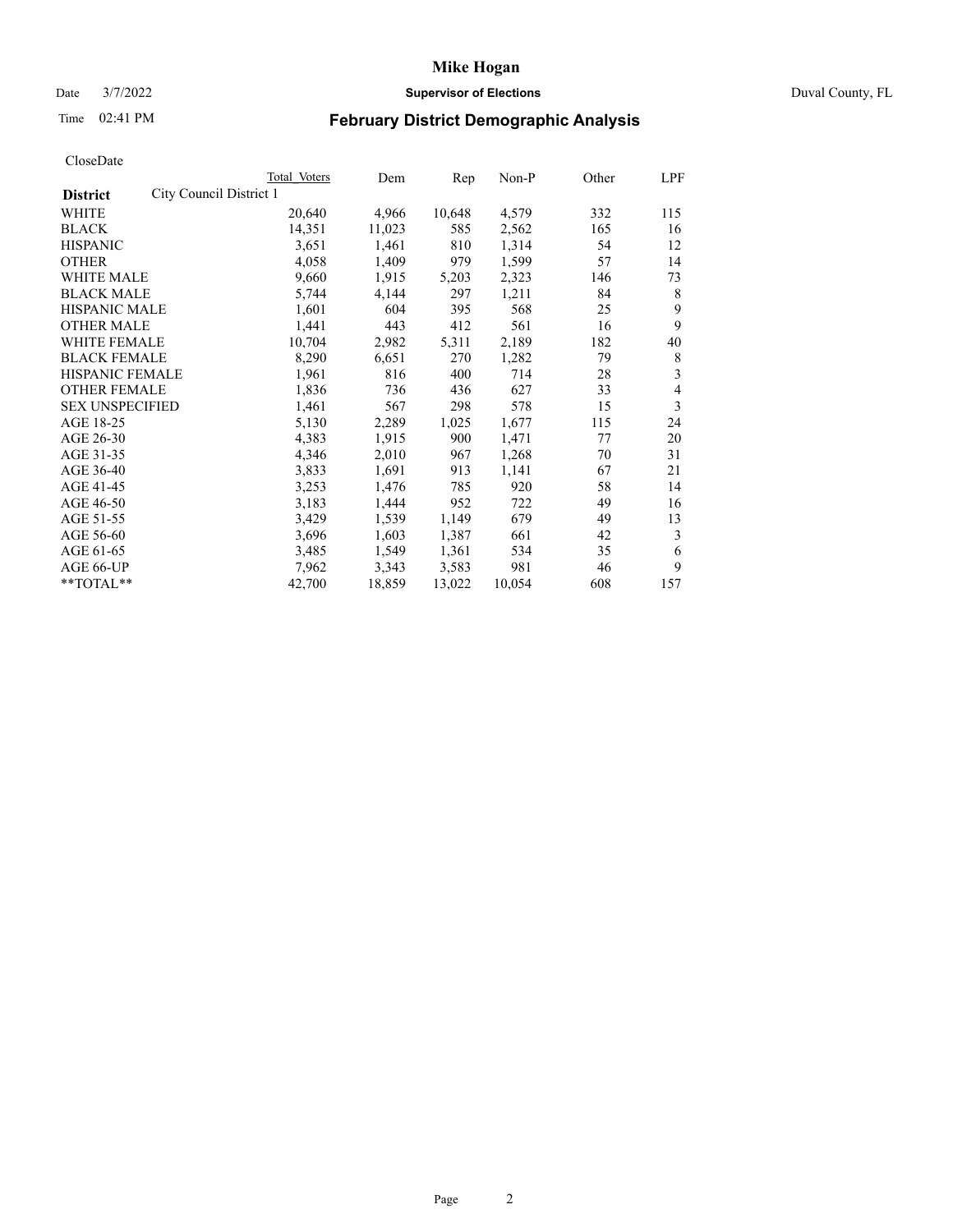# Date 3/7/2022 **Supervisor of Elections** Duval County, FL

# Time 02:41 PM **February District Demographic Analysis**

|                                            | Total Voters | Dem    | Rep    | Non-P  | Other | LPF            |
|--------------------------------------------|--------------|--------|--------|--------|-------|----------------|
| City Council District 2<br><b>District</b> |              |        |        |        |       |                |
| WHITE                                      | 33,509       | 6,006  | 20,187 | 6,593  | 533   | 190            |
| <b>BLACK</b>                               | 9,934        | 7,458  | 471    | 1,839  | 153   | 13             |
| <b>HISPANIC</b>                            | 3,172        | 1,082  | 920    | 1,126  | 39    | 5              |
| <b>OTHER</b>                               | 4,788        | 1,289  | 1,607  | 1,811  | 60    | 21             |
| <b>WHITE MALE</b>                          | 16,105       | 2,392  | 9,934  | 3,413  | 246   | 120            |
| <b>BLACK MALE</b>                          | 4,445        | 3,053  | 279    | 1,021  | 79    | 13             |
| <b>HISPANIC MALE</b>                       | 1,464        | 442    | 478    | 523    | 18    | 3              |
| <b>OTHER MALE</b>                          | 1,913        | 467    | 691    | 724    | 21    | 10             |
| WHITE FEMALE                               | 17,053       | 3,555  | 10,050 | 3,096  | 283   | 69             |
| <b>BLACK FEMALE</b>                        | 5,352        | 4,308  | 190    | 781    | 73    | $\mathbf{0}$   |
| HISPANIC FEMALE                            | 1,649        | 620    | 430    | 577    | 20    | $\overline{c}$ |
| <b>OTHER FEMALE</b>                        | 2,181        | 682    | 733    | 728    | 30    | 8              |
| <b>SEX UNSPECIFIED</b>                     | 1,241        | 316    | 400    | 506    | 15    | 4              |
| AGE 18-25                                  | 5,318        | 1,690  | 1,804  | 1,661  | 139   | 24             |
| AGE 26-30                                  | 4,450        | 1,354  | 1,552  | 1,389  | 119   | 36             |
| AGE 31-35                                  | 5,073        | 1,500  | 1,943  | 1,504  | 79    | 47             |
| AGE 36-40                                  | 4,751        | 1,525  | 1,747  | 1,365  | 63    | 51             |
| AGE 41-45                                  | 4,452        | 1,407  | 1,745  | 1,198  | 74    | 28             |
| AGE 46-50                                  | 4,262        | 1,426  | 1,835  | 921    | 62    | 18             |
| AGE 51-55                                  | 4,496        | 1,372  | 2,178  | 877    | 62    | 7              |
| AGE 56-60                                  | 4,825        | 1,432  | 2,586  | 744    | 58    | 5              |
| AGE 61-65                                  | 4,289        | 1,291  | 2,339  | 604    | 51    | 4              |
| AGE 66-UP                                  | 9,487        | 2,838  | 5,456  | 1,106  | 78    | 9              |
| **TOTAL**                                  | 51,403       | 15,835 | 23,185 | 11,369 | 785   | 229            |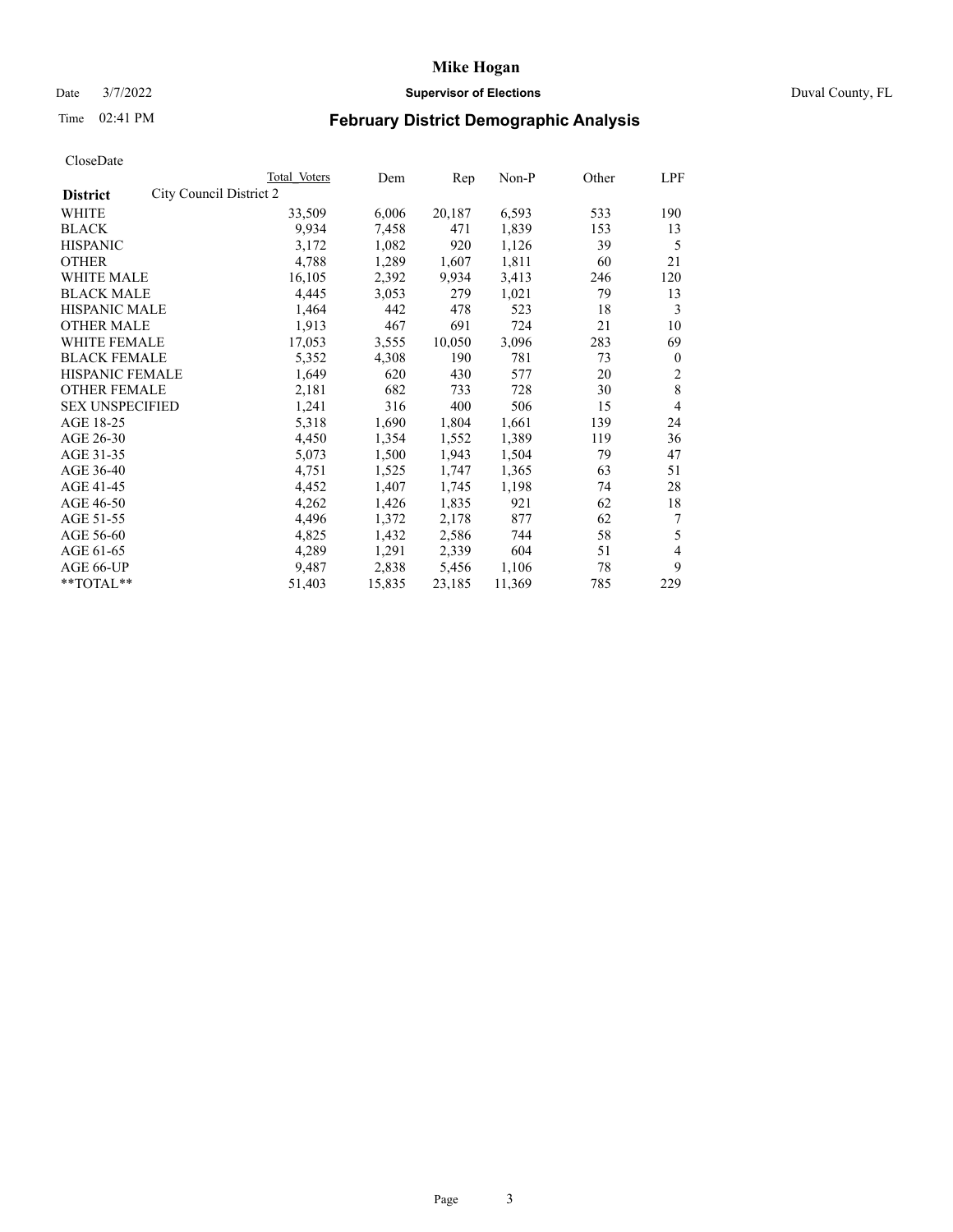# Date 3/7/2022 **Supervisor of Elections** Duval County, FL

# Time 02:41 PM **February District Demographic Analysis**

|                        |                         | Total Voters | Dem    | Rep    | Non-P  | Other | LPF            |
|------------------------|-------------------------|--------------|--------|--------|--------|-------|----------------|
| <b>District</b>        | City Council District 3 |              |        |        |        |       |                |
| WHITE                  |                         | 35,914       | 7,451  | 19,427 | 8,274  | 564   | 198            |
| <b>BLACK</b>           |                         | 4,683        | 3,395  | 252    | 975    | 58    | 3              |
| <b>HISPANIC</b>        |                         | 3,237        | 1,090  | 977    | 1,100  | 61    | 9              |
| <b>OTHER</b>           |                         | 6,568        | 1,760  | 2,144  | 2,568  | 77    | 19             |
| <b>WHITE MALE</b>      |                         | 16,937       | 2,747  | 9,677  | 4,094  | 278   | 141            |
| <b>BLACK MALE</b>      |                         | 2,215        | 1,480  | 153    | 546    | 34    | 2              |
| <b>HISPANIC MALE</b>   |                         | 1,420        | 416    | 451    | 522    | 26    | 5              |
| <b>OTHER MALE</b>      |                         | 2,651        | 659    | 896    | 1,053  | 33    | 10             |
| WHITE FEMALE           |                         | 18,597       | 4,620  | 9,580  | 4,064  | 279   | 54             |
| <b>BLACK FEMALE</b>    |                         | 2,404        | 1,874  | 94     | 411    | 24    | 1              |
| HISPANIC FEMALE        |                         | 1,751        | 654    | 513    | 548    | 34    | $\overline{2}$ |
| <b>OTHER FEMALE</b>    |                         | 3,109        | 919    | 1,048  | 1,099  | 37    | 6              |
| <b>SEX UNSPECIFIED</b> |                         | 1,317        | 327    | 388    | 579    | 15    | 8              |
| AGE 18-25              |                         | 5,237        | 1,565  | 1,784  | 1,713  | 144   | 31             |
| AGE 26-30              |                         | 4,655        | 1,304  | 1,713  | 1,519  | 84    | 35             |
| AGE 31-35              |                         | 4,677        | 1,294  | 1,780  | 1,484  | 79    | 40             |
| AGE 36-40              |                         | 4,440        | 1,167  | 1,706  | 1,464  | 65    | 38             |
| AGE 41-45              |                         | 4,146        | 1,094  | 1,670  | 1,299  | 66    | 17             |
| AGE 46-50              |                         | 4,000        | 1,097  | 1,760  | 1,059  | 61    | 23             |
| AGE 51-55              |                         | 4,168        | 1,053  | 2,123  | 928    | 49    | 15             |
| AGE 56-60              |                         | 4,461        | 1,113  | 2,374  | 908    | 54    | 12             |
| AGE 61-65              |                         | 4,242        | 1,148  | 2,193  | 830    | 60    | 11             |
| AGE 66-UP              |                         | 10,376       | 2,861  | 5,697  | 1,713  | 98    | 7              |
| **TOTAL**              |                         | 50,402       | 13,696 | 22,800 | 12,917 | 760   | 229            |
|                        |                         |              |        |        |        |       |                |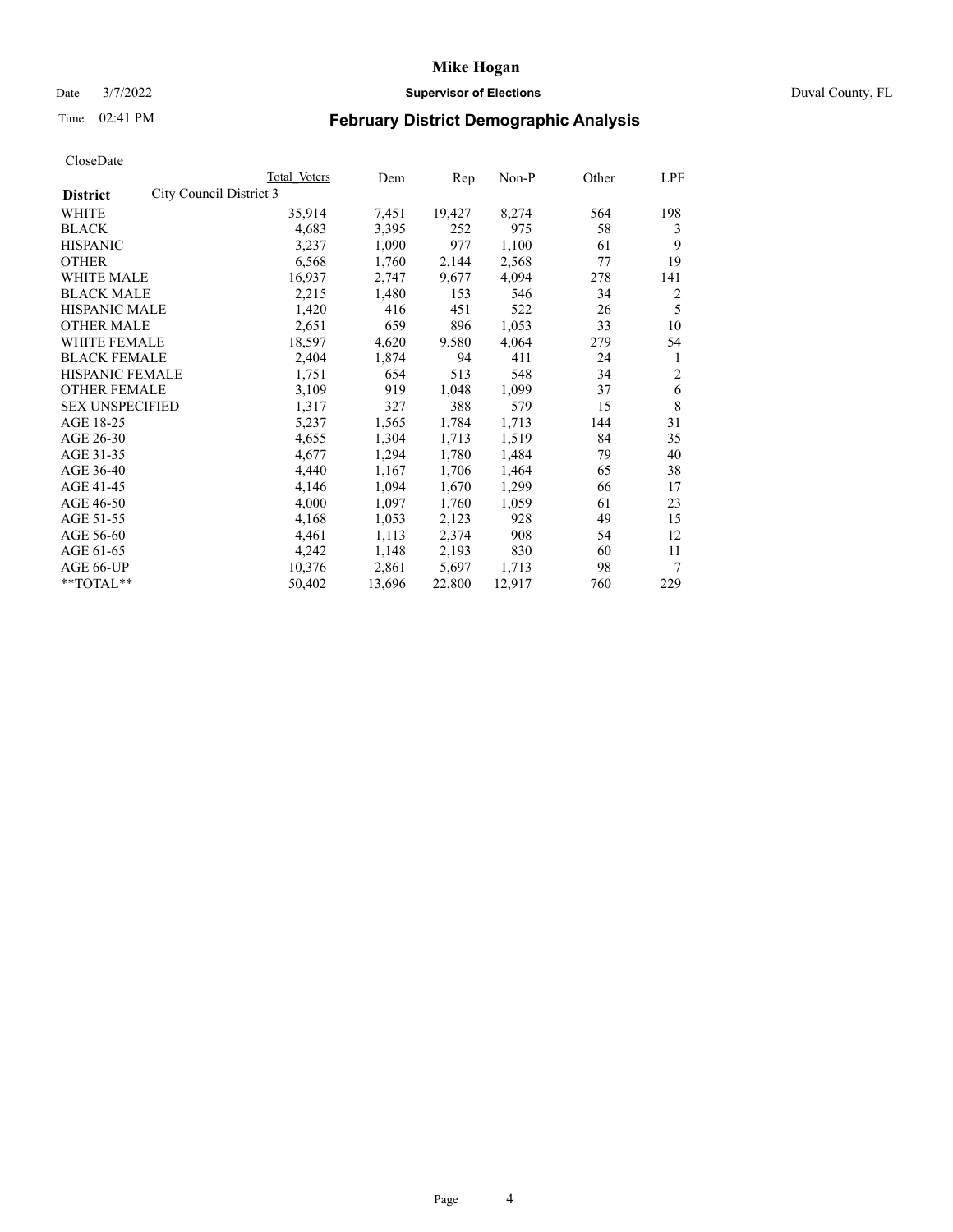# Date 3/7/2022 **Supervisor of Elections** Duval County, FL

# Time 02:41 PM **February District Demographic Analysis**

|                                            | Total Voters | Dem    | Rep    | Non-P  | Other | LPF |
|--------------------------------------------|--------------|--------|--------|--------|-------|-----|
| City Council District 4<br><b>District</b> |              |        |        |        |       |     |
| WHITE                                      | 26,172       | 6,212  | 13,195 | 6,137  | 461   | 167 |
| <b>BLACK</b>                               | 7,978        | 5,983  | 339    | 1,531  | 111   | 14  |
| <b>HISPANIC</b>                            | 4,223        | 1,583  | 948    | 1,617  | 58    | 17  |
| <b>OTHER</b>                               | 5,525        | 1,719  | 1,422  | 2,292  | 75    | 17  |
| <b>WHITE MALE</b>                          | 12,274       | 2,415  | 6,454  | 3,073  | 222   | 110 |
| <b>BLACK MALE</b>                          | 3,198        | 2,189  | 184    | 760    | 54    | 11  |
| <b>HISPANIC MALE</b>                       | 1,877        | 621    | 480    | 745    | 23    | 8   |
| <b>OTHER MALE</b>                          | 2,181        | 614    | 599    | 917    | 41    | 10  |
| WHITE FEMALE                               | 13,576       | 3,724  | 6,599  | 2,960  | 238   | 55  |
| <b>BLACK FEMALE</b>                        | 4,639        | 3,691  | 149    | 741    | 55    | 3   |
| <b>HISPANIC FEMALE</b>                     | 2,254        | 931    | 447    | 832    | 35    | 9   |
| <b>OTHER FEMALE</b>                        | 2,513        | 887    | 670    | 923    | 29    | 4   |
| <b>SEX UNSPECIFIED</b>                     | 1,386        | 425    | 322    | 626    | 8     | 5   |
| AGE 18-25                                  | 5,132        | 1,907  | 1,300  | 1,756  | 135   | 34  |
| AGE 26-30                                  | 5,146        | 1,807  | 1,393  | 1,781  | 128   | 37  |
| AGE 31-35                                  | 4,547        | 1,623  | 1,302  | 1,488  | 95    | 39  |
| AGE 36-40                                  | 3,766        | 1,292  | 1,154  | 1,224  | 69    | 27  |
| AGE 41-45                                  | 3,348        | 1,217  | 1,025  | 1,029  | 55    | 22  |
| AGE 46-50                                  | 3,186        | 1,130  | 1,128  | 857    | 51    | 20  |
| AGE 51-55                                  | 3,394        | 1,154  | 1,366  | 824    | 39    | 11  |
| AGE 56-60                                  | 3,697        | 1,252  | 1,644  | 751    | 42    | 8   |
| AGE 61-65                                  | 3,568        | 1,175  | 1,657  | 692    | 33    | 11  |
| AGE 66-UP                                  | 8,114        | 2,940  | 3,935  | 1,175  | 58    | 6   |
| $**TOTAL**$                                | 43,898       | 15,497 | 15,904 | 11,577 | 705   | 215 |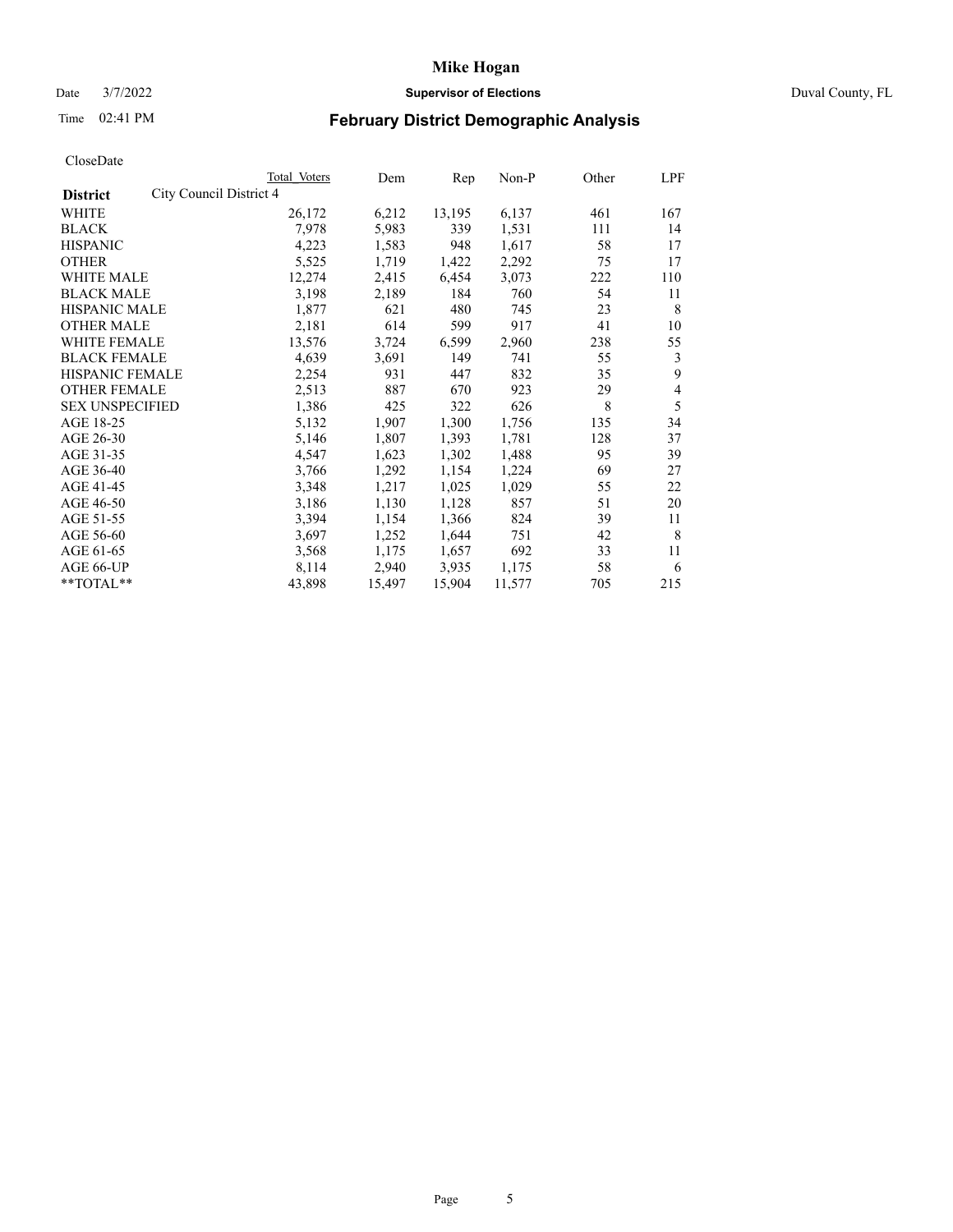# Date 3/7/2022 **Supervisor of Elections** Duval County, FL

# Time 02:41 PM **February District Demographic Analysis**

|                        |                         | Total Voters | Dem    | Rep    | Non-P | Other | LPF            |
|------------------------|-------------------------|--------------|--------|--------|-------|-------|----------------|
| <b>District</b>        | City Council District 5 |              |        |        |       |       |                |
| WHITE                  |                         | 27,950       | 7,908  | 13,838 | 5,609 | 411   | 184            |
| <b>BLACK</b>           |                         | 6,892        | 5,193  | 296    | 1,326 | 67    | 10             |
| <b>HISPANIC</b>        |                         | 2,737        | 1,088  | 657    | 955   | 32    | 5              |
| <b>OTHER</b>           |                         | 3,767        | 1,141  | 1,101  | 1,458 | 52    | 15             |
| <b>WHITE MALE</b>      |                         | 12,874       | 3,111  | 6,655  | 2,808 | 173   | 127            |
| <b>BLACK MALE</b>      |                         | 2,878        | 2,017  | 157    | 664   | 35    | 5              |
| <b>HISPANIC MALE</b>   |                         | 1,237        | 461    | 332    | 429   | 13    | $\overline{c}$ |
| <b>OTHER MALE</b>      |                         | 1,480        | 397    | 493    | 571   | 14    | 5              |
| WHITE FEMALE           |                         | 14,753       | 4,702  | 7,050  | 2,711 | 236   | 54             |
| <b>BLACK FEMALE</b>    |                         | 3,897        | 3,089  | 133    | 639   | 31    | 5              |
| HISPANIC FEMALE        |                         | 1,423        | 596    | 310    | 496   | 18    | 3              |
| <b>OTHER FEMALE</b>    |                         | 1,625        | 573    | 461    | 556   | 28    | 7              |
| <b>SEX UNSPECIFIED</b> |                         | 1,178        | 384    | 301    | 473   | 14    | 6              |
| AGE 18-25              |                         | 3,895        | 1,466  | 1,099  | 1,194 | 113   | 23             |
| AGE 26-30              |                         | 3,889        | 1,432  | 1,094  | 1,256 | 72    | 35             |
| AGE 31-35              |                         | 4,077        | 1,589  | 1,200  | 1,171 | 71    | 46             |
| AGE 36-40              |                         | 3,566        | 1,351  | 1,094  | 1,043 | 42    | 36             |
| AGE 41-45              |                         | 3,004        | 1,070  | 1,009  | 866   | 37    | 22             |
| AGE 46-50              |                         | 2,956        | 993    | 1,119  | 786   | 40    | 18             |
| AGE 51-55              |                         | 3,222        | 1,136  | 1,347  | 696   | 30    | 13             |
| AGE 56-60              |                         | 3,488        | 1,241  | 1,542  | 648   | 49    | 8              |
| AGE 61-65              |                         | 3,650        | 1,364  | 1,711  | 532   | 41    | $\overline{2}$ |
| AGE 66-UP              |                         | 9,599        | 3,688  | 4,677  | 1,156 | 67    | 11             |
| **TOTAL**              |                         | 41,346       | 15,330 | 15,892 | 9,348 | 562   | 214            |
|                        |                         |              |        |        |       |       |                |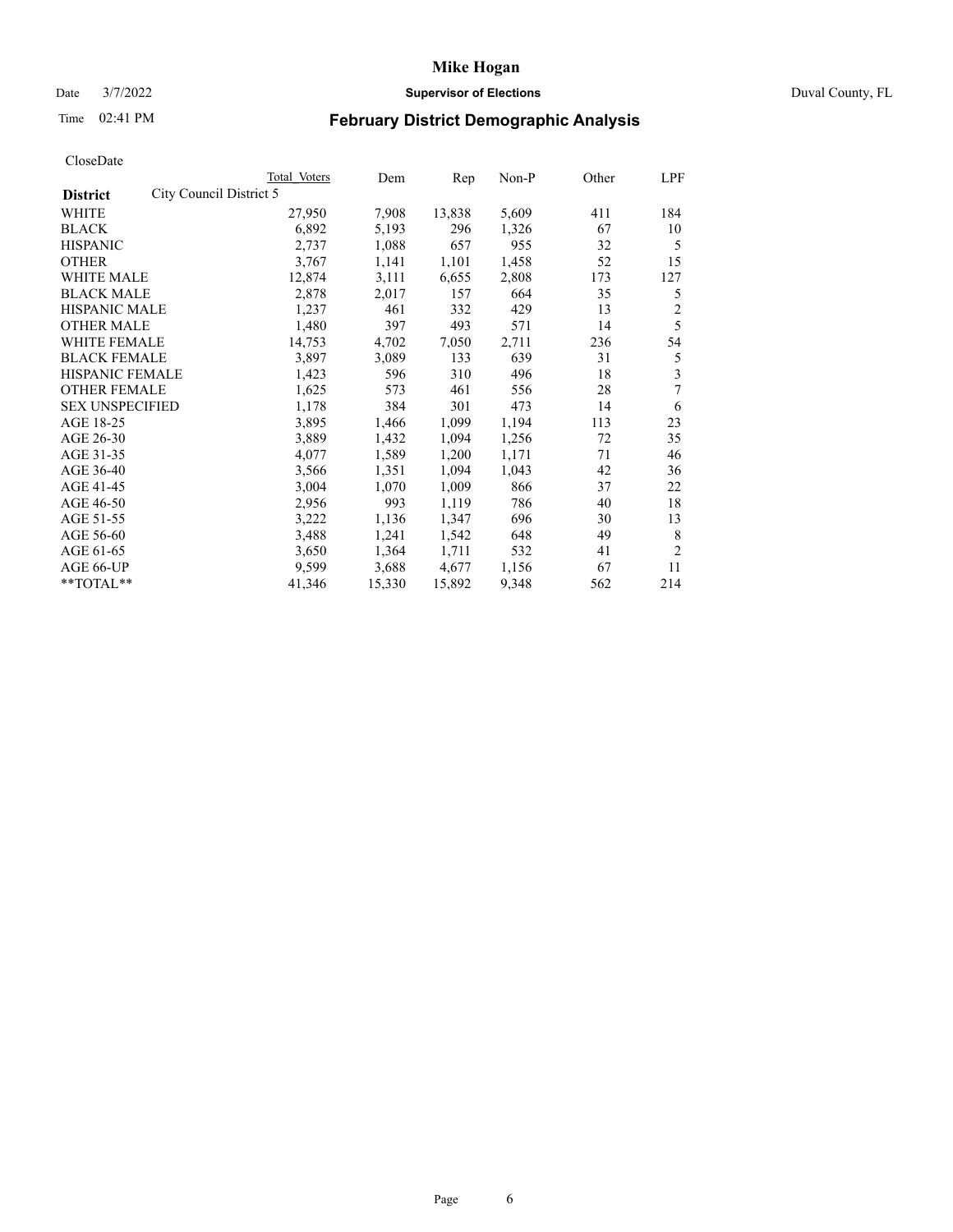# Date 3/7/2022 **Supervisor of Elections** Duval County, FL

# Time 02:41 PM **February District Demographic Analysis**

|                        |                         | Total Voters | Dem    | Rep    | Non-P  | Other | LPF            |
|------------------------|-------------------------|--------------|--------|--------|--------|-------|----------------|
| <b>District</b>        | City Council District 6 |              |        |        |        |       |                |
| WHITE                  |                         | 40,904       | 8,649  | 23,433 | 8,006  | 580   | 236            |
| <b>BLACK</b>           |                         | 3,690        | 2,661  | 216    | 743    | 65    | 5              |
| <b>HISPANIC</b>        |                         | 3,078        | 988    | 1,027  | 1,013  | 39    | 11             |
| <b>OTHER</b>           |                         | 4,578        | 1,244  | 1,516  | 1,714  | 79    | 25             |
| <b>WHITE MALE</b>      |                         | 19,366       | 3,302  | 11,524 | 4,129  | 257   | 154            |
| <b>BLACK MALE</b>      |                         | 1,672        | 1,109  | 133    | 394    | 36    | $\mathbf{0}$   |
| <b>HISPANIC MALE</b>   |                         | 1,401        | 397    | 500    | 479    | 16    | 9              |
| <b>OTHER MALE</b>      |                         | 1,835        | 454    | 633    | 712    | 26    | 10             |
| WHITE FEMALE           |                         | 21,190       | 5,265  | 11,715 | 3,807  | 322   | 81             |
| <b>BLACK FEMALE</b>    |                         | 1,972        | 1,522  | 80     | 336    | 29    | 5              |
| HISPANIC FEMALE        |                         | 1,620        | 575    | 511    | 510    | 22    | $\overline{2}$ |
| <b>OTHER FEMALE</b>    |                         | 2,105        | 664    | 704    | 686    | 39    | 12             |
| <b>SEX UNSPECIFIED</b> |                         | 1,089        | 254    | 392    | 423    | 16    | $\overline{4}$ |
| AGE 18-25              |                         | 5,098        | 1,338  | 2,072  | 1,539  | 123   | 26             |
| AGE 26-30              |                         | 3,886        | 991    | 1,616  | 1,148  | 94    | 37             |
| AGE 31-35              |                         | 4,350        | 1,190  | 1,778  | 1,244  | 77    | 61             |
| AGE 36-40              |                         | 4,288        | 1,098  | 1,843  | 1,242  | 66    | 39             |
| AGE 41-45              |                         | 3,919        | 997    | 1,688  | 1,133  | 69    | 32             |
| AGE 46-50              |                         | 3,834        | 924    | 1,863  | 954    | 64    | 29             |
| AGE 51-55              |                         | 4,485        | 1,018  | 2,446  | 930    | 75    | 16             |
| AGE 56-60              |                         | 4,902        | 1,119  | 2,839  | 888    | 46    | 10             |
| AGE 61-65              |                         | 4,668        | 1,231  | 2,646  | 744    | 37    | 10             |
| AGE 66-UP              |                         | 12,820       | 3,636  | 7,401  | 1,654  | 112   | 17             |
| **TOTAL**              |                         | 52,250       | 13,542 | 26,192 | 11,476 | 763   | 277            |
|                        |                         |              |        |        |        |       |                |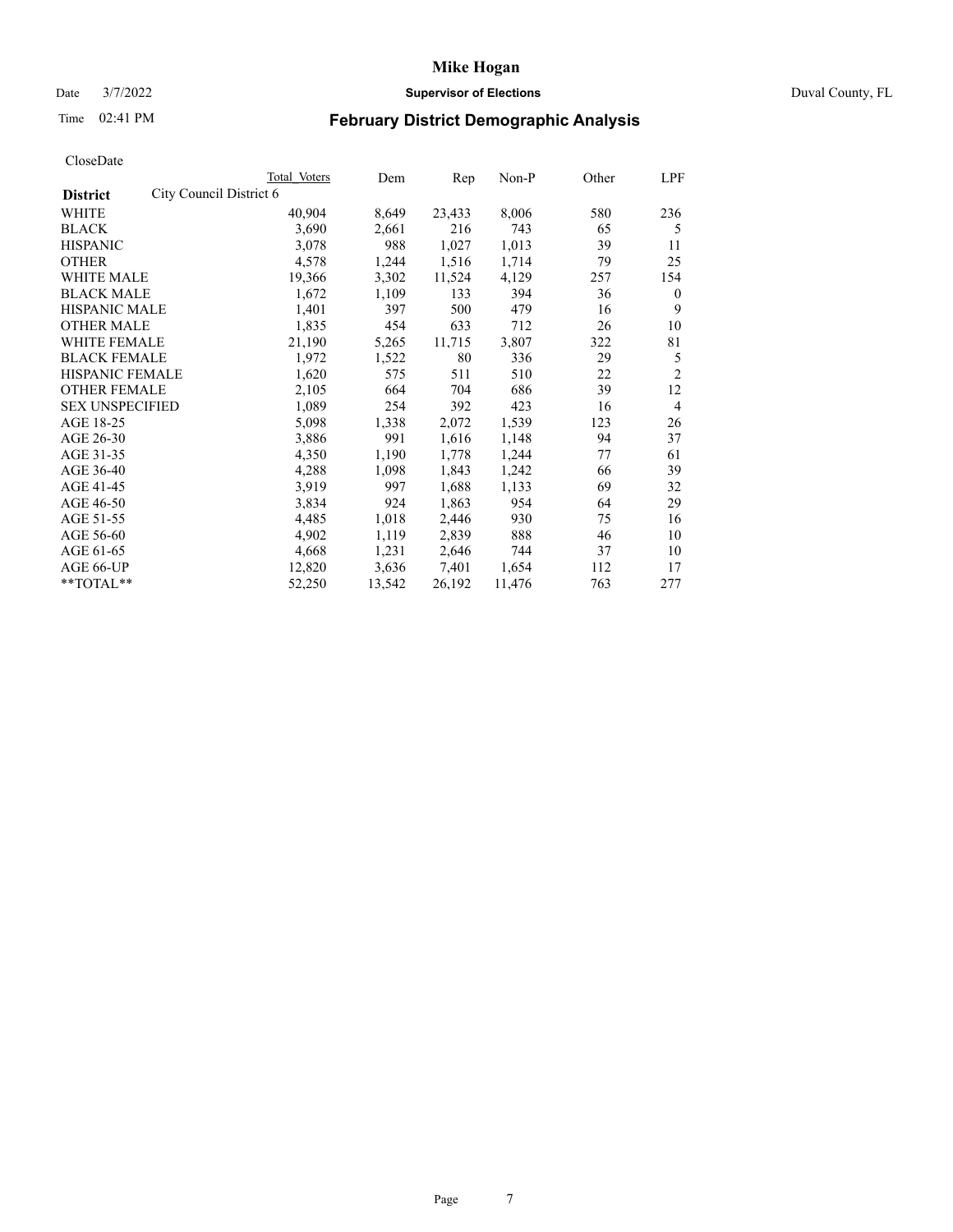# Date 3/7/2022 **Supervisor of Elections** Duval County, FL

# Time 02:41 PM **February District Demographic Analysis**

|                                            | Total Voters | Dem    | Rep   | $Non-P$ | Other | LPF            |
|--------------------------------------------|--------------|--------|-------|---------|-------|----------------|
| City Council District 7<br><b>District</b> |              |        |       |         |       |                |
| WHITE                                      | 12,908       | 3,288  | 6,080 | 3,169   | 270   | 101            |
| <b>BLACK</b>                               | 25,325       | 21,048 | 764   | 3,291   | 205   | 17             |
| <b>HISPANIC</b>                            | 1,628        | 700    | 290   | 602     | 28    | 8              |
| <b>OTHER</b>                               | 3,097        | 1,386  | 487   | 1,152   | 59    | 13             |
| <b>WHITE MALE</b>                          | 6,344        | 1,382  | 3,125 | 1,643   | 125   | 69             |
| <b>BLACK MALE</b>                          | 10,266       | 8,081  | 415   | 1,652   | 109   | 9              |
| <b>HISPANIC MALE</b>                       | 742          | 290    | 156   | 279     | 11    | 6              |
| <b>OTHER MALE</b>                          | 1,099        | 459    | 191   | 417     | 28    | 4              |
| WHITE FEMALE                               | 6,395        | 1,861  | 2,882 | 1,475   | 145   | 32             |
| <b>BLACK FEMALE</b>                        | 14,617       | 12,629 | 341   | 1,548   | 92    | 7              |
| HISPANIC FEMALE                            | 851          | 393    | 131   | 308     | 17    | $\overline{c}$ |
| <b>OTHER FEMALE</b>                        | 1,317        | 670    | 219   | 398     | 22    | 8              |
| <b>SEX UNSPECIFIED</b>                     | 1,327        | 657    | 161   | 494     | 13    | $\overline{2}$ |
| AGE 18-25                                  | 4,887        | 2,679  | 659   | 1,446   | 88    | 15             |
| AGE 26-30                                  | 4,153        | 2,239  | 612   | 1,217   | 56    | 29             |
| AGE 31-35                                  | 4,307        | 2,455  | 644   | 1,101   | 77    | 30             |
| AGE 36-40                                  | 4,030        | 2,357  | 665   | 932     | 53    | 23             |
| AGE 41-45                                  | 3,618        | 2,205  | 615   | 725     | 60    | 13             |
| AGE 46-50                                  | 3,604        | 2,117  | 705   | 717     | 56    | 9              |
| AGE 51-55                                  | 3,659        | 2,242  | 780   | 585     | 45    |                |
| AGE 56-60                                  | 3,696        | 2,384  | 791   | 473     | 45    | 3              |
| AGE 61-65                                  | 3,588        | 2,450  | 683   | 419     | 31    | 5              |
| AGE 66-UP                                  | 7,416        | 5,294  | 1,467 | 599     | 51    | 5              |
| $*$ $TOTAL**$                              | 42,958       | 26,422 | 7,621 | 8,214   | 562   | 139            |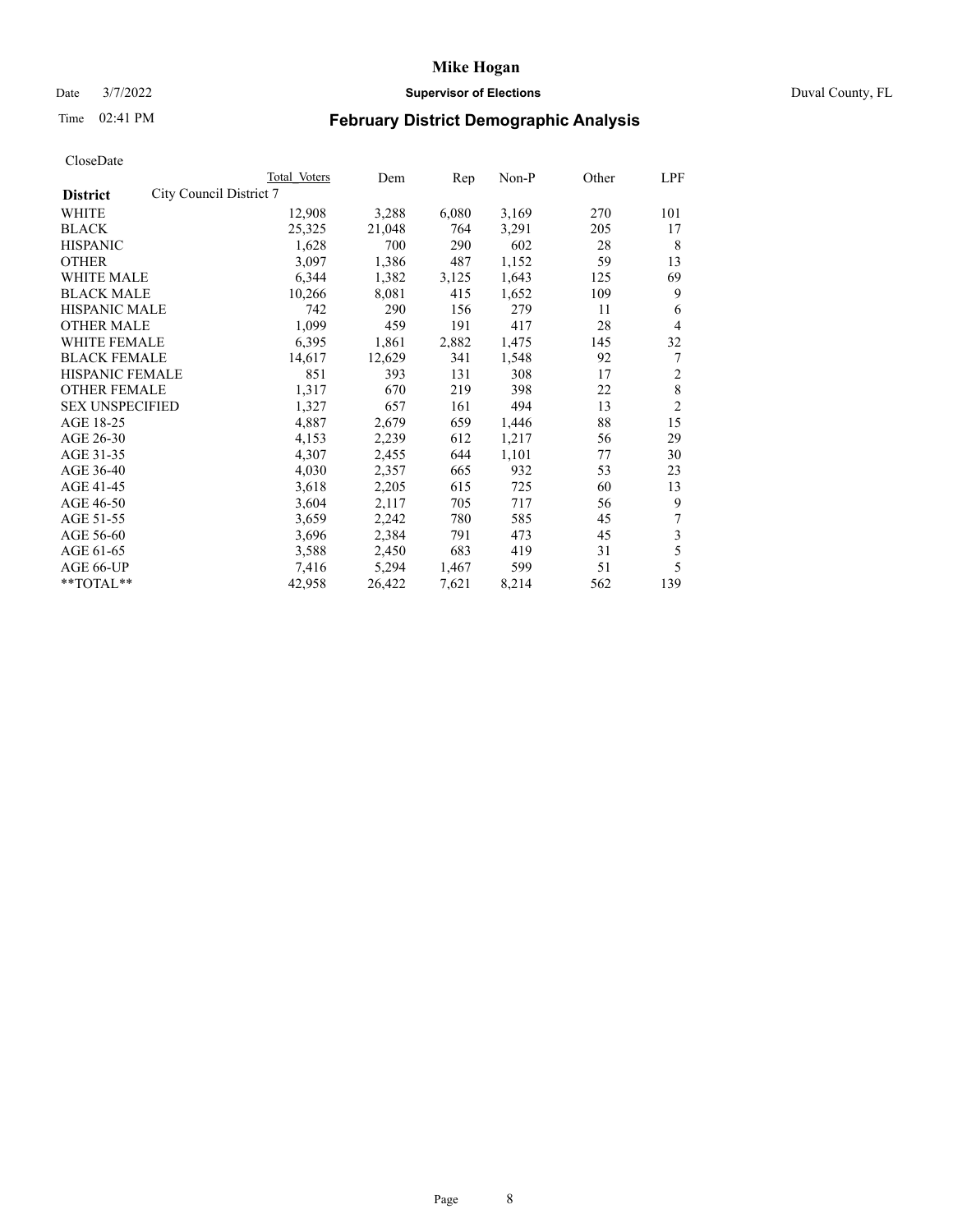# Date 3/7/2022 **Supervisor of Elections** Duval County, FL

# Time 02:41 PM **February District Demographic Analysis**

|                        | Total Voters | Dem                     | Rep   | $Non-P$ | Other | LPF            |
|------------------------|--------------|-------------------------|-------|---------|-------|----------------|
|                        |              |                         |       |         |       |                |
|                        | 11,136       | 2,166                   | 6,619 | 2,133   | 163   | 55             |
|                        | 29,094       | 24,629                  | 809   | 3,448   | 184   | 24             |
|                        | 966          | 396                     | 216   | 337     | 11    | 6              |
|                        | 2,616        | 1,160                   | 374   | 1,044   | 27    | 11             |
|                        | 5,182        | 850                     | 3,200 | 1,023   | 78    | 31             |
| <b>BLACK MALE</b>      | 11,676       | 9,448                   | 425   | 1,686   | 104   | 13             |
| <b>HISPANIC MALE</b>   | 445          | 155                     | 124   | 161     | 4     | 1              |
| <b>OTHER MALE</b>      | 861          | 363                     | 142   | 339     | 8     | 9              |
| WHITE FEMALE           | 5,816        | 1,290                   | 3,344 | 1,073   | 85    | 24             |
| <b>BLACK FEMALE</b>    | 16,953       | 14,817                  | 372   | 1,675   | 78    | 11             |
| <b>HISPANIC FEMALE</b> | 506          | 234                     | 88    | 172     | 7     | 5              |
| <b>OTHER FEMALE</b>    | 1,047        | 549                     | 170   | 315     | 11    | 2              |
| <b>SEX UNSPECIFIED</b> | 1,326        | 645                     | 153   | 518     | 10    | $\mathbf{0}$   |
|                        | 5,244        | 3,048                   | 618   | 1,484   | 77    | 17             |
|                        | 3,788        | 2,163                   | 546   | 1,027   | 35    | 17             |
|                        | 4,010        | 2,495                   | 592   | 860     | 41    | 22             |
|                        | 3,737        | 2,358                   | 566   | 763     | 42    | 8              |
|                        | 3,494        | 2,302                   | 531   | 616     | 35    | 10             |
|                        | 3,353        | 2,238                   | 593   | 481     | 36    | 5              |
|                        | 3,694        | 2,403                   | 785   | 463     | 36    | 7              |
|                        | 3,949        | 2,613                   | 886   | 413     | 34    | 3              |
|                        | 3,986        | 2,730                   | 872   | 363     | 16    | 5              |
|                        | 8,557        | 6,001                   | 2,029 | 492     | 33    | $\overline{2}$ |
|                        | 43,812       | 28,351                  | 8,018 | 6,962   | 385   | 96             |
|                        |              | City Council District 8 |       |         |       |                |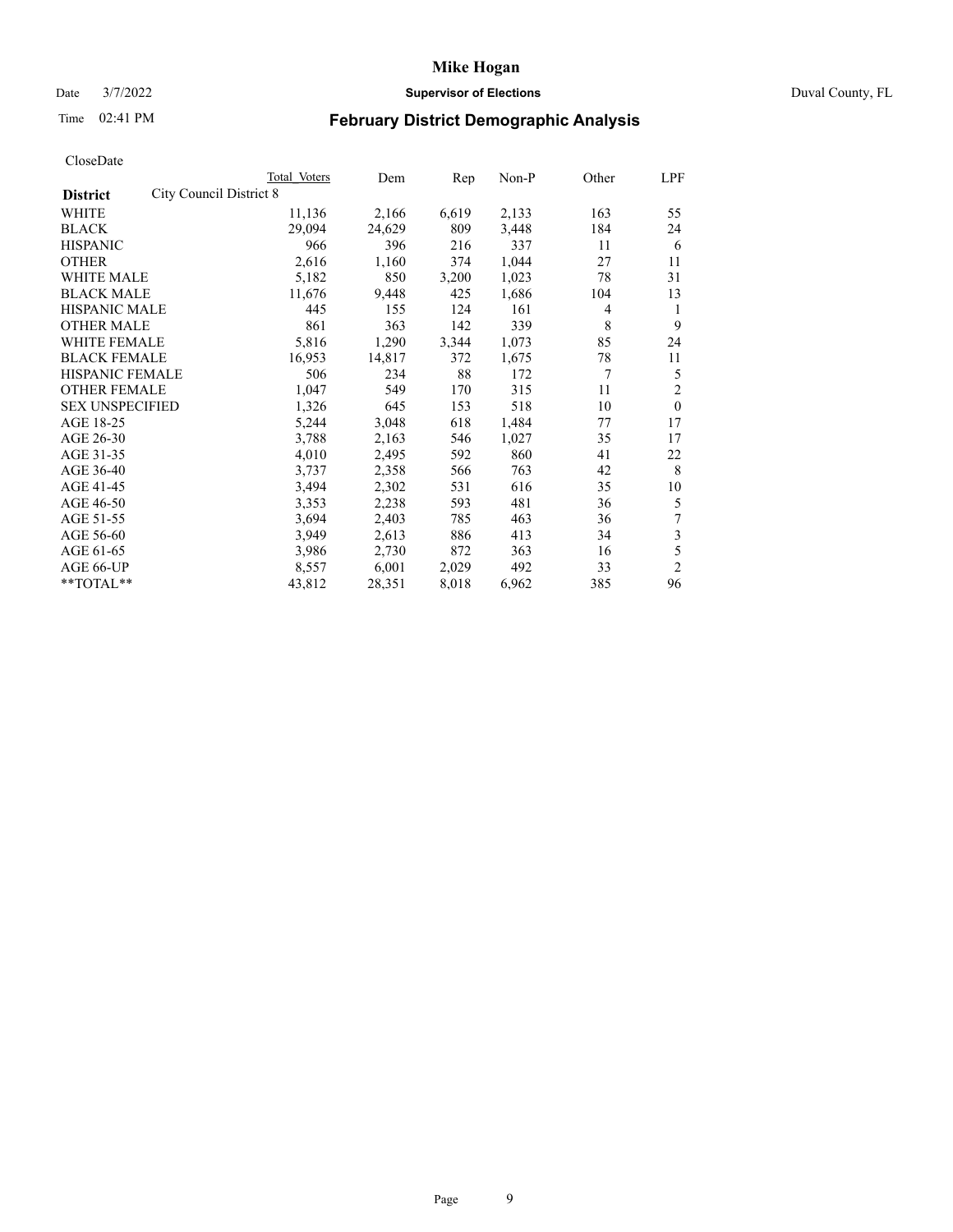# Date 3/7/2022 **Supervisor of Elections** Duval County, FL

# Time 02:41 PM **February District Demographic Analysis**

| Total Voters            | Dem    | Rep   | Non-P | Other | LPF |
|-------------------------|--------|-------|-------|-------|-----|
| City Council District 9 |        |       |       |       |     |
| 11,657                  | 3,383  | 5,123 | 2,826 | 232   | 93  |
| 22,209                  | 18,064 | 707   | 3,238 | 178   | 22  |
| 1,943                   | 803    | 319   | 775   | 38    | 8   |
| 3,253                   | 1,315  | 591   | 1,284 | 53    | 10  |
| 5,359                   | 1,324  | 2,544 | 1,319 | 108   | 64  |
| 8,685                   | 6,701  | 346   | 1,537 | 89    | 12  |
| 863                     | 316    | 174   | 353   | 17    | 3   |
| 1,134                   | 419    | 238   | 453   | 19    | 5   |
| 6,150                   | 2,017  | 2,526 | 1,457 | 122   | 28  |
| 13,076                  | 11,016 | 345   | 1,618 | 87    | 10  |
| 1,030                   | 463    | 138   | 406   | 18    | 5   |
| 1,429                   | 650    | 279   | 472   | 25    | 3   |
| 1,336                   | 659    | 150   | 508   | 16    | 3   |
| 4,803                   | 2,594  | 509   | 1,583 | 102   | 15  |
| 4,162                   | 2,332  | 525   | 1,210 | 69    | 26  |
| 4,421                   | 2,588  | 501   | 1,222 | 78    | 32  |
| 3,634                   | 2,181  | 484   | 891   | 63    | 15  |
| 3,124                   | 1,906  | 477   | 683   | 40    | 18  |
| 2,890                   | 1,775  | 494   | 578   | 37    | 6   |
| 2,995                   | 1,855  | 592   | 517   | 25    | 6   |
| 3,276                   | 2,087  | 715   | 435   | 33    | 6   |
| 3,124                   | 1,963  | 747   | 389   | 21    | 4   |
| 6,633                   | 4,284  | 1,696 | 615   | 33    | 5   |
| 39,062                  | 23,565 | 6,740 | 8,123 | 501   | 133 |
|                         |        |       |       |       |     |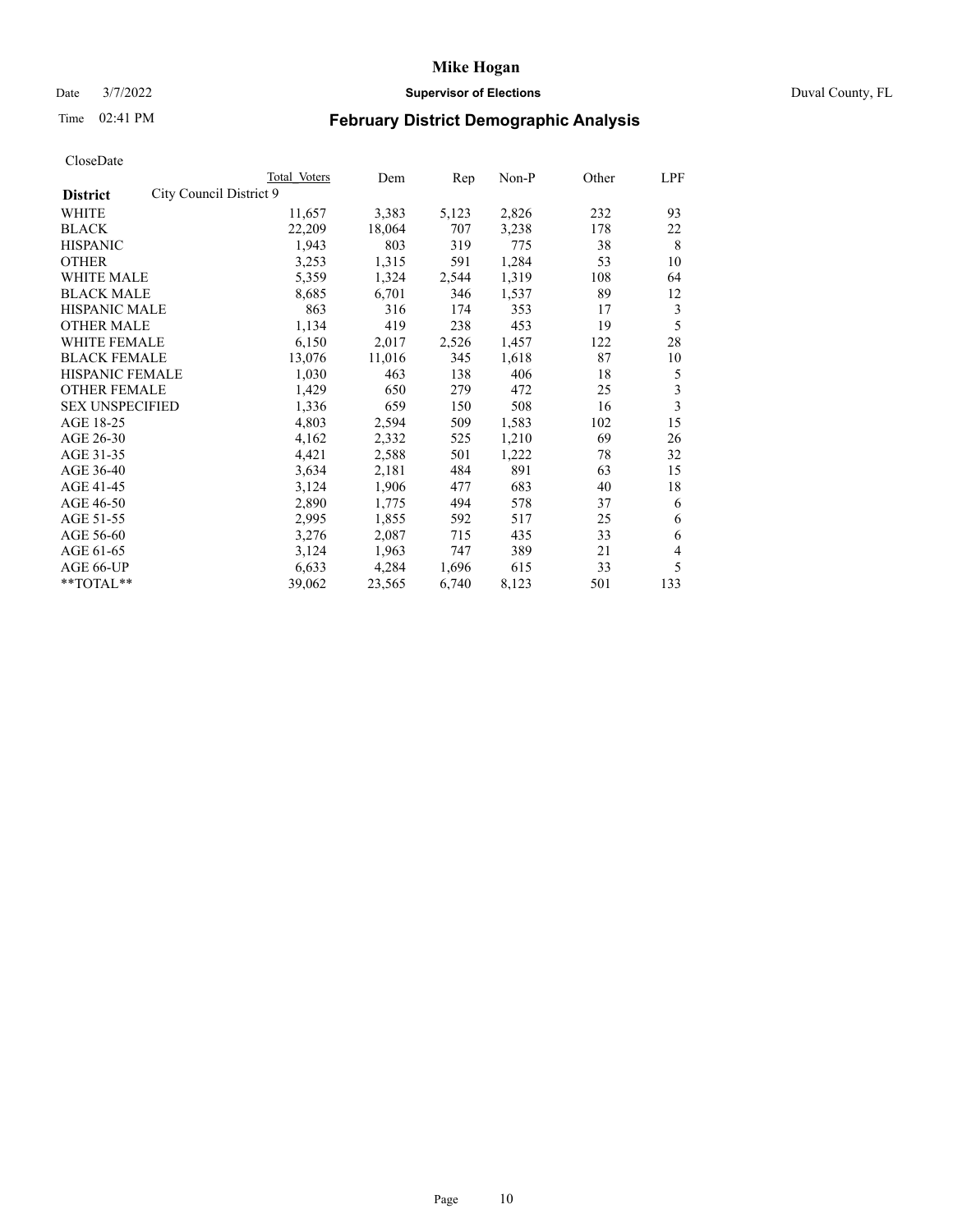# Date 3/7/2022 **Supervisor of Elections** Duval County, FL

# Time 02:41 PM **February District Demographic Analysis**

|                                             | Total Voters | Dem    | Rep   | Non-P | Other | LPF          |
|---------------------------------------------|--------------|--------|-------|-------|-------|--------------|
| City Council District 10<br><b>District</b> |              |        |       |       |       |              |
| WHITE                                       | 11,856       | 2,670  | 6,225 | 2,682 | 203   | 76           |
| <b>BLACK</b>                                | 25,621       | 21,372 | 745   | 3,283 | 210   | 11           |
| <b>HISPANIC</b>                             | 2,133        | 904    | 390   | 806   | 28    | 5            |
| <b>OTHER</b>                                | 3,437        | 1,321  | 784   | 1,288 | 33    | 11           |
| <b>WHITE MALE</b>                           | 5,496        | 1,038  | 3,031 | 1,281 | 93    | 53           |
| <b>BLACK MALE</b>                           | 10,152       | 7,968  | 396   | 1,670 | 110   | 8            |
| <b>HISPANIC MALE</b>                        | 970          | 344    | 220   | 388   | 14    | 4            |
| <b>OTHER MALE</b>                           | 1,270        | 434    | 342   | 478   | 11    | 5            |
| WHITE FEMALE                                | 6,205        | 1,590  | 3,129 | 1,353 | 110   | 23           |
| <b>BLACK FEMALE</b>                         | 15,032       | 13,053 | 338   | 1,542 | 96    | 3            |
| <b>HISPANIC FEMALE</b>                      | 1,117        | 539    | 165   | 398   | 14    | 1            |
| <b>OTHER FEMALE</b>                         | 1,496        | 635    | 362   | 481   | 15    | 3            |
| <b>SEX UNSPECIFIED</b>                      | 1,309        | 666    | 161   | 468   | 11    | 3            |
| AGE 18-25                                   | 4,971        | 2,645  | 613   | 1,605 | 94    | 14           |
| AGE 26-30                                   | 3,980        | 2,213  | 526   | 1,150 | 66    | 25           |
| AGE 31-35                                   | 4,074        | 2,374  | 584   | 1,054 | 46    | 16           |
| AGE 36-40                                   | 3,656        | 2,204  | 544   | 841   | 55    | 12           |
| AGE 41-45                                   | 3,260        | 2,007  | 537   | 671   | 38    | 7            |
| AGE 46-50                                   | 3,330        | 2,098  | 623   | 565   | 37    | 7            |
| AGE 51-55                                   | 3,385        | 2,051  | 733   | 554   | 37    | 10           |
| AGE 56-60                                   | 3,790        | 2,374  | 841   | 544   | 27    | 4            |
| AGE 61-65                                   | 3,624        | 2,246  | 917   | 437   | 24    | $\mathbf{0}$ |
| AGE 66-UP                                   | 8,977        | 6,055  | 2,226 | 638   | 50    | 8            |
| **TOTAL**                                   | 43,047       | 26,267 | 8,144 | 8,059 | 474   | 103          |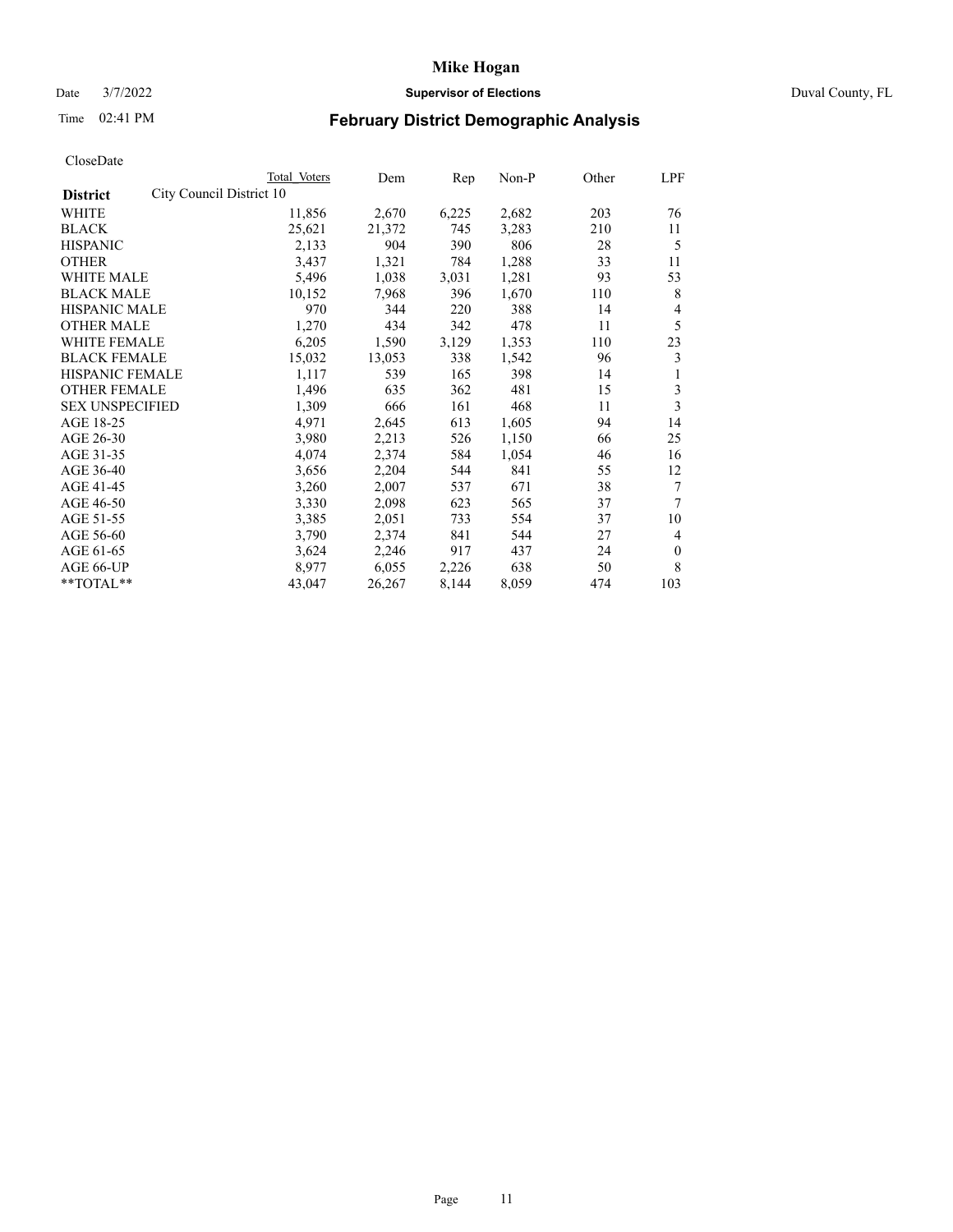# Date 3/7/2022 **Supervisor of Elections** Duval County, FL

# Time 02:41 PM **February District Demographic Analysis**

|                                             | Total Voters | Dem    | Rep    | Non-P  | Other | LPF            |
|---------------------------------------------|--------------|--------|--------|--------|-------|----------------|
| City Council District 11<br><b>District</b> |              |        |        |        |       |                |
| WHITE                                       | 37,670       | 8,700  | 19,091 | 8,905  | 768   | 206            |
| <b>BLACK</b>                                | 9,133        | 6,479  | 413    | 2,072  | 154   | 15             |
| <b>HISPANIC</b>                             | 4,695        | 1,626  | 1,210  | 1,771  | 66    | 22             |
| <b>OTHER</b>                                | 7,759        | 2,544  | 1,841  | 3,219  | 128   | 27             |
| <b>WHITE MALE</b>                           | 17,292       | 3,311  | 9,135  | 4,392  | 314   | 140            |
| <b>BLACK MALE</b>                           | 3,797        | 2,430  | 215    | 1,074  | 74    | 4              |
| <b>HISPANIC MALE</b>                        | 2,103        | 649    | 584    | 828    | 26    | 16             |
| <b>OTHER MALE</b>                           | 3,169        | 913    | 807    | 1,381  | 50    | 18             |
| WHITE FEMALE                                | 20,039       | 5,312  | 9,812  | 4,406  | 444   | 65             |
| <b>BLACK FEMALE</b>                         | 5,215        | 3,964  | 190    | 971    | 79    | 11             |
| <b>HISPANIC FEMALE</b>                      | 2,526        | 946    | 614    | 920    | 40    | 6              |
| <b>OTHER FEMALE</b>                         | 3,693        | 1,376  | 869    | 1,377  | 63    | 8              |
| <b>SEX UNSPECIFIED</b>                      | 1,423        | 448    | 329    | 618    | 26    | $\overline{2}$ |
| AGE 18-25                                   | 7,661        | 2,680  | 2,261  | 2,421  | 250   | 49             |
| AGE 26-30                                   | 7,369        | 2,560  | 2,156  | 2,410  | 189   | 54             |
| AGE 31-35                                   | 6,237        | 2,182  | 1,890  | 1,975  | 131   | 59             |
| AGE 36-40                                   | 5,106        | 1,798  | 1,579  | 1,622  | 81    | 26             |
| AGE 41-45                                   | 4,600        | 1,545  | 1,495  | 1,481  | 52    | 27             |
| AGE 46-50                                   | 4,547        | 1,421  | 1,705  | 1,316  | 84    | 21             |
| AGE 51-55                                   | 4,677        | 1,403  | 2,001  | 1,183  | 80    | 10             |
| AGE 56-60                                   | 4,583        | 1,348  | 2,085  | 1,068  | 74    | 8              |
| AGE 61-65                                   | 4,055        | 1,225  | 1,993  | 789    | 46    | $\overline{2}$ |
| AGE 66-UP                                   | 10,421       | 3,187  | 5,390  | 1,701  | 129   | 14             |
| $*$ TOTAL $*$                               | 59,257       | 19,349 | 22,555 | 15,967 | 1,116 | 270            |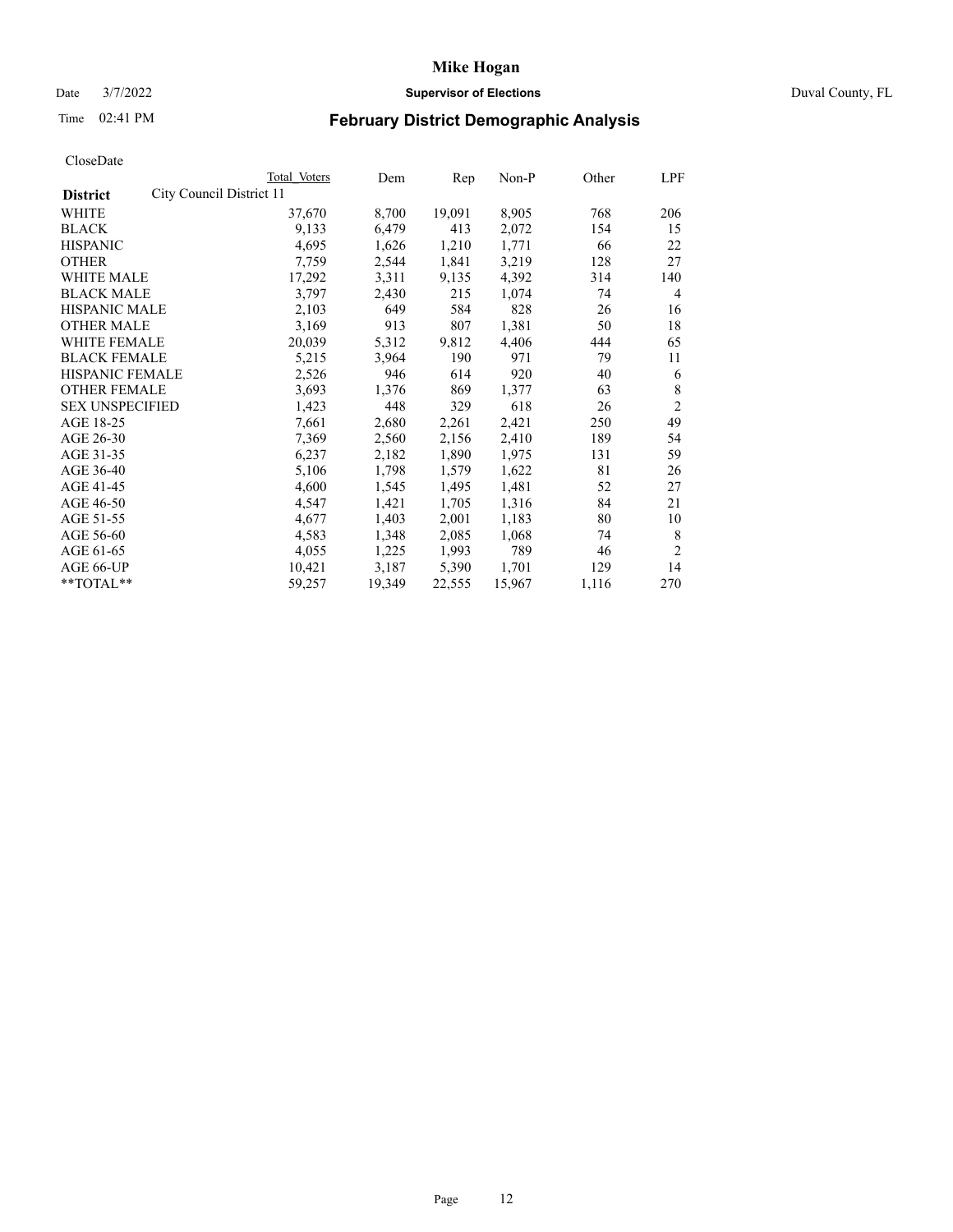# Date 3/7/2022 **Supervisor of Elections** Duval County, FL

# Time 02:41 PM **February District Demographic Analysis**

|                                             | Total Voters | Dem    | Rep    | $Non-P$ | Other | <b>LPF</b>     |
|---------------------------------------------|--------------|--------|--------|---------|-------|----------------|
| City Council District 12<br><b>District</b> |              |        |        |         |       |                |
| WHITE                                       | 26,079       | 4,237  | 16,420 | 4,947   | 352   | 123            |
| <b>BLACK</b>                                | 14.946       | 11,604 | 620    | 2,526   | 185   | 11             |
| <b>HISPANIC</b>                             | 2,938        | 1,076  | 698    | 1,122   | 34    | 8              |
| <b>OTHER</b>                                | 3,922        | 1,178  | 1,228  | 1,430   | 74    | 12             |
| <b>WHITE MALE</b>                           | 12,228       | 1,625  | 8,006  | 2,354   | 166   | 77             |
| <b>BLACK MALE</b>                           | 6,273        | 4,532  | 359    | 1,276   | 100   | 6              |
| <b>HISPANIC MALE</b>                        | 1,379        | 471    | 371    | 517     | 16    | $\overline{4}$ |
| <b>OTHER MALE</b>                           | 1,446        | 395    | 512    | 509     | 25    | 5              |
| WHITE FEMALE                                | 13,533       | 2,563  | 8,225  | 2,515   | 185   | 45             |
| <b>BLACK FEMALE</b>                         | 8,429        | 6,893  | 250    | 1,196   | 85    | 5              |
| HISPANIC FEMALE                             | 1,507        | 584    | 318    | 583     | 18    | 4              |
| <b>OTHER FEMALE</b>                         | 1,824        | 611    | 569    | 603     | 37    | $\overline{4}$ |
| <b>SEX UNSPECIFIED</b>                      | 1,264        | 421    | 356    | 470     | 13    | $\overline{4}$ |
| AGE 18-25                                   | 5,443        | 2,055  | 1,500  | 1,744   | 126   | 18             |
| AGE 26-30                                   | 4,383        | 1,475  | 1,418  | 1,374   | 92    | 24             |
| AGE 31-35                                   | 4,420        | 1,625  | 1,435  | 1,254   | 81    | 25             |
| AGE 36-40                                   | 4,246        | 1,655  | 1,410  | 1,089   | 63    | 29             |
| AGE 41-45                                   | 3,962        | 1,639  | 1,334  | 918     | 56    | 15             |
| AGE 46-50                                   | 4,020        | 1,617  | 1,507  | 821     | 62    | 13             |
| AGE 51-55                                   | 4,313        | 1,766  | 1,763  | 728     | 43    | 13             |
| AGE 56-60                                   | 4,588        | 1,775  | 2,099  | 672     | 38    | $\overline{4}$ |
| AGE 61-65                                   | 4,165        | 1,580  | 2,009  | 541     | 26    | 9              |
| AGE 66-UP                                   | 8,345        | 2,908  | 4,491  | 884     | 58    | $\overline{4}$ |
| **TOTAL**                                   | 47,885       | 18,095 | 18,966 | 10,025  | 645   | 154            |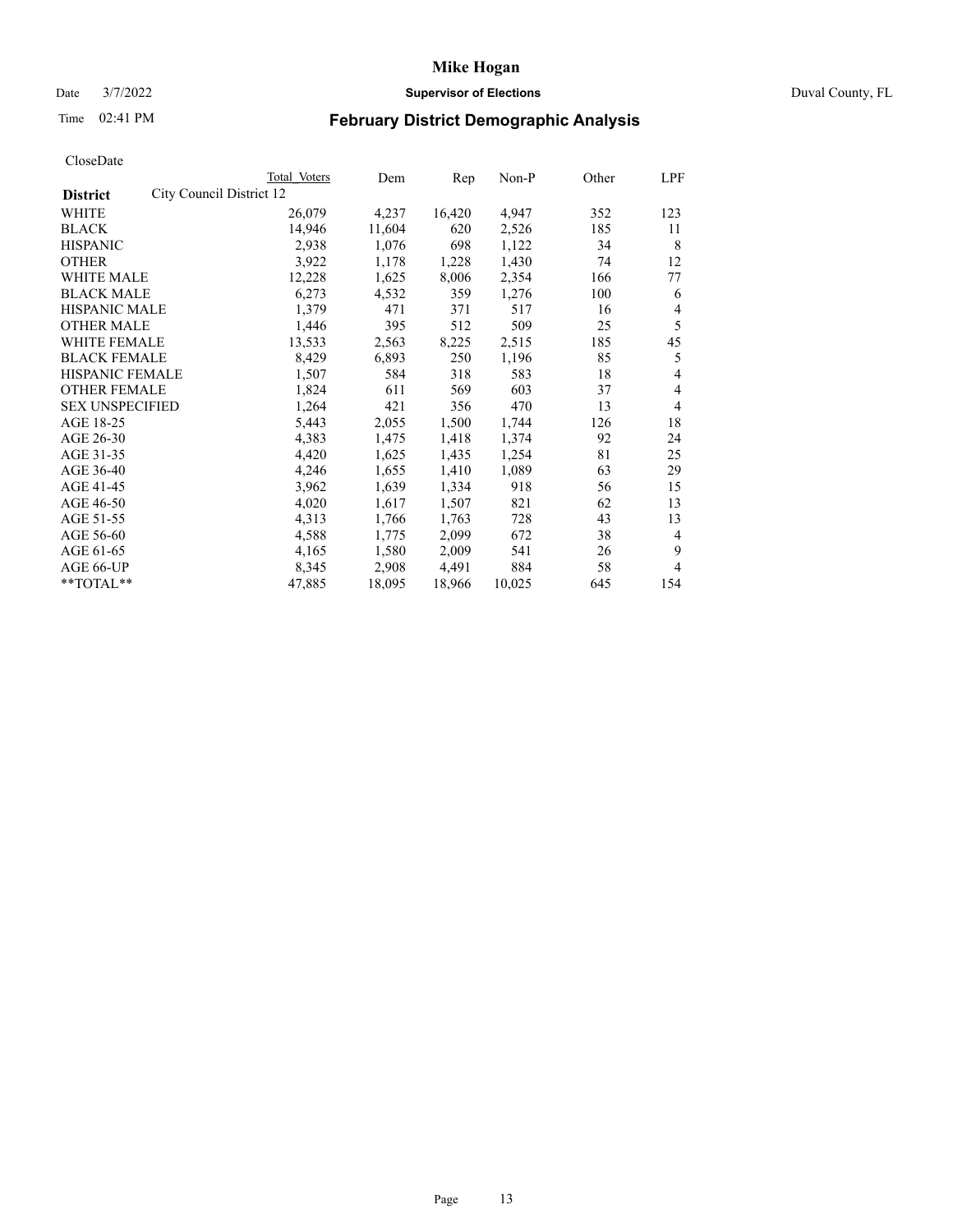# Date 3/7/2022 **Supervisor of Elections** Duval County, FL

# Time 02:41 PM **February District Demographic Analysis**

|                        |                          | Total Voters | Dem    | Rep    | Non-P  | Other | LPF |
|------------------------|--------------------------|--------------|--------|--------|--------|-------|-----|
| <b>District</b>        | City Council District 13 |              |        |        |        |       |     |
| WHITE                  |                          | 41,240       | 10,016 | 21,042 | 9,266  | 695   | 221 |
| <b>BLACK</b>           |                          | 2,502        | 1,755  | 172    | 530    | 38    | 7   |
| <b>HISPANIC</b>        |                          | 1,618        | 564    | 515    | 492    | 34    | 13  |
| <b>OTHER</b>           |                          | 3,041        | 776    | 1,051  | 1,125  | 66    | 23  |
| <b>WHITE MALE</b>      |                          | 19,838       | 3,817  | 10,644 | 4,888  | 335   | 154 |
| <b>BLACK MALE</b>      |                          | 1,116        | 691    | 99     | 302    | 20    | 4   |
| <b>HISPANIC MALE</b>   |                          | 720          | 201    | 255    | 247    | 11    | 6   |
| <b>OTHER MALE</b>      |                          | 1,142        | 260    | 410    | 438    | 25    | 9   |
| WHITE FEMALE           |                          | 21,026       | 6,112  | 10,208 | 4,283  | 357   | 66  |
| <b>BLACK FEMALE</b>    |                          | 1,346        | 1,033  | 72     | 221    | 18    | 2   |
| HISPANIC FEMALE        |                          | 868          | 353    | 247    | 238    | 23    | 7   |
| <b>OTHER FEMALE</b>    |                          | 1,310        | 385    | 485    | 403    | 27    | 10  |
| <b>SEX UNSPECIFIED</b> |                          | 1,033        | 259    | 360    | 391    | 17    | 6   |
| AGE 18-25              |                          | 4,425        | 1,257  | 1,687  | 1,316  | 136   | 29  |
| AGE 26-30              |                          | 4,417        | 1,113  | 1,739  | 1,422  | 97    | 46  |
| AGE 31-35              |                          | 4,513        | 1,212  | 1,774  | 1,393  | 95    | 39  |
| AGE 36-40              |                          | 4,246        | 1,108  | 1,703  | 1,312  | 83    | 40  |
| AGE 41-45              |                          | 3,740        | 990    | 1,532  | 1,128  | 61    | 29  |
| AGE 46-50              |                          | 3,468        | 854    | 1,645  | 888    | 59    | 22  |
| AGE 51-55              |                          | 3,861        | 841    | 2,076  | 858    | 62    | 24  |
| AGE 56-60              |                          | 4,317        | 1,024  | 2,401  | 811    | 68    | 13  |
| AGE 61-65              |                          | 4,313        | 1,171  | 2,344  | 723    | 64    | 11  |
| AGE 66-UP              |                          | 11,101       | 3,541  | 5,879  | 1,562  | 108   | 11  |
| **TOTAL**              |                          | 48,401       | 13,111 | 22,780 | 11,413 | 833   | 264 |
|                        |                          |              |        |        |        |       |     |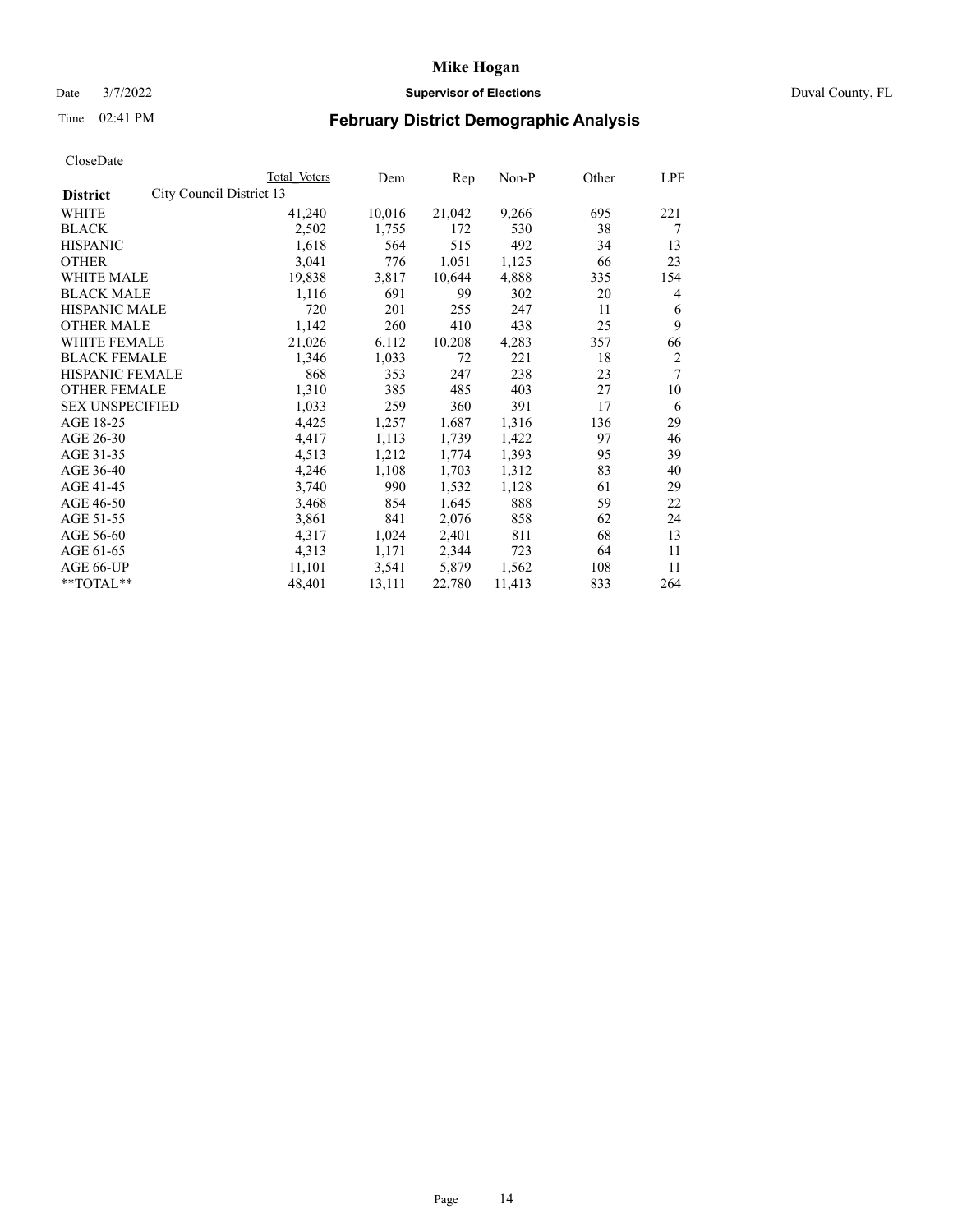# Date 3/7/2022 **Supervisor of Elections** Duval County, FL

# Time 02:41 PM **February District Demographic Analysis**

|                                             | Total Voters | Dem    | Rep    | Non-P  | Other | LPF |
|---------------------------------------------|--------------|--------|--------|--------|-------|-----|
| City Council District 14<br><b>District</b> |              |        |        |        |       |     |
| WHITE                                       | 33,166       | 9,963  | 15,896 | 6,513  | 575   | 219 |
| <b>BLACK</b>                                | 7,578        | 5,707  | 322    | 1,430  | 108   | 11  |
| <b>HISPANIC</b>                             | 2,855        | 1,159  | 656    | 968    | 58    | 14  |
| <b>OTHER</b>                                | 3,845        | 1,233  | 1,042  | 1,465  | 86    | 19  |
| <b>WHITE MALE</b>                           | 15,461       | 3,984  | 7,731  | 3,336  | 261   | 149 |
| <b>BLACK MALE</b>                           | 3,123        | 2,175  | 180    | 701    | 59    | 8   |
| <b>HISPANIC MALE</b>                        | 1,302        | 476    | 338    | 459    | 24    | 5   |
| <b>OTHER MALE</b>                           | 1,491        | 438    | 446    | 570    | 28    | 9   |
| <b>WHITE FEMALE</b>                         | 17,362       | 5,892  | 8,001  | 3,094  | 306   | 69  |
| <b>BLACK FEMALE</b>                         | 4,330        | 3,443  | 133    | 702    | 49    | 3   |
| <b>HISPANIC FEMALE</b>                      | 1,503        | 661    | 307    | 495    | 33    | 7   |
| <b>OTHER FEMALE</b>                         | 1,718        | 621    | 477    | 570    | 45    | 5   |
| <b>SEX UNSPECIFIED</b>                      | 1,154        | 372    | 303    | 449    | 22    | 8   |
| AGE 18-25                                   | 4,344        | 1,672  | 1,134  | 1,383  | 130   | 25  |
| AGE 26-30                                   | 4,849        | 1,899  | 1,317  | 1,465  | 128   | 40  |
| AGE 31-35                                   | 5,304        | 2,162  | 1,528  | 1,445  | 111   | 58  |
| AGE 36-40                                   | 4,462        | 1,818  | 1,274  | 1,231  | 92    | 47  |
| AGE 41-45                                   | 3,684        | 1,430  | 1,136  | 1,006  | 77    | 35  |
| AGE 46-50                                   | 3,381        | 1,278  | 1,252  | 775    | 58    | 18  |
| AGE 51-55                                   | 3,704        | 1,301  | 1,568  | 768    | 54    | 13  |
| AGE 56-60                                   | 3,882        | 1,409  | 1,809  | 617    | 39    | 8   |
| AGE 61-65                                   | 4,068        | 1,537  | 1,915  | 554    | 54    | 8   |
| AGE 66-UP                                   | 9,766        | 3,556  | 4,983  | 1,132  | 84    | 11  |
| $**TOTAL**$                                 | 47,444       | 18,062 | 17,916 | 10,376 | 827   | 263 |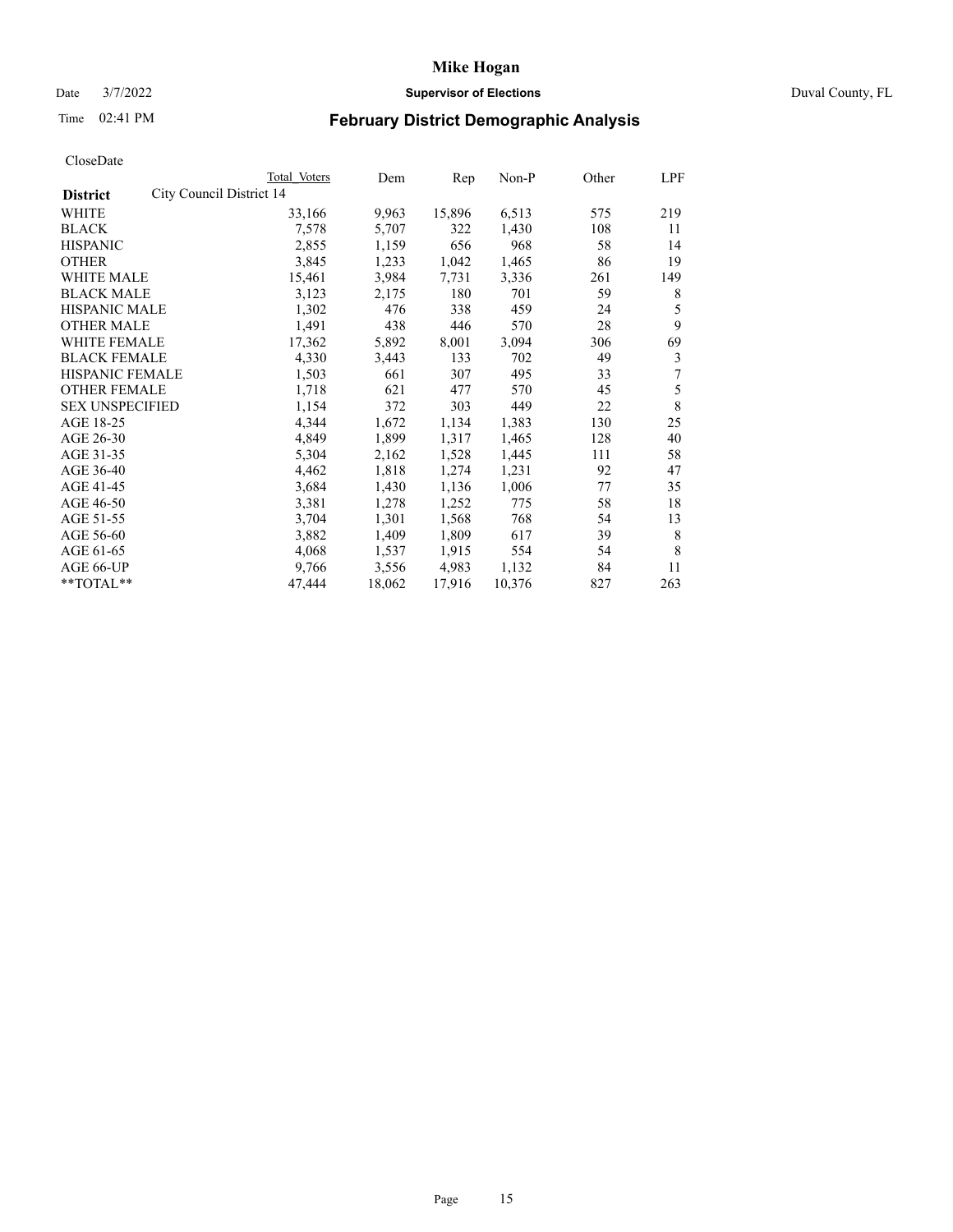# Date 3/7/2022 **Supervisor of Elections** Duval County, FL

# Time 02:41 PM **February District Demographic Analysis**

|                        |               | Total Voters | Dem      | Rep      | $Non-P$ | Other          | LPF |
|------------------------|---------------|--------------|----------|----------|---------|----------------|-----|
| <b>District</b>        | Isle of Palms |              |          |          |         |                |     |
| WHITE                  |               | 968          | 118      | 689      | 154     | 6              |     |
| <b>BLACK</b>           |               |              |          | $\theta$ | 0       | 0              | 0   |
| <b>HISPANIC</b>        |               | 19           | 4        | 7        | 6       | 2              | 0   |
| <b>OTHER</b>           |               | 41           | 3        | 26       | 10      | 2              | 0   |
| WHITE MALE             |               | 499          | 42       | 369      | 86      | $\overline{2}$ | 0   |
| <b>BLACK MALE</b>      |               |              |          | $\theta$ | 0       | 0              | 0   |
| <b>HISPANIC MALE</b>   |               |              |          | 3        | 2       |                | 0   |
| <b>OTHER MALE</b>      |               | 12           | $\theta$ |          | 5       | 0              | 0   |
| <b>WHITE FEMALE</b>    |               | 465          | 76       | 316      | 68      | 4              |     |
| <b>BLACK FEMALE</b>    |               | $\theta$     | $\theta$ | $\theta$ | 0       | 0              | 0   |
| <b>HISPANIC FEMALE</b> |               | 12           | 3        | 4        |         |                | 0   |
| <b>OTHER FEMALE</b>    |               | 19           | 3        | 11       | 3       | 2              | 0   |
| <b>SEX UNSPECIFIED</b> |               | 14           | $\Omega$ | 12       | 2       | 0              | 0   |
| AGE 18-25              |               | 98           | 13       | 65       | 19      |                | 0   |
| AGE 26-30              |               | 47           | 5        | 29       | 12      |                | 0   |
| AGE 31-35              |               | 48           | 5        | 37       | 6       | 0              | 0   |
| AGE 36-40              |               | 90           | 8        | 59       | 19      | 3              |     |
| AGE 41-45              |               | 112          | 13       | 68       | 31      |                | 0   |
| AGE 46-50              |               | 107          | 7        | 79       | 20      |                | 0   |
| AGE 51-55              |               | 103          | 14       | 69       | 19      |                | 0   |
| AGE 56-60              |               | 114          | 11       | 83       | 19      |                | 0   |
| AGE 61-65              |               | 95           | 12       | 73       | 9       |                | 0   |
| AGE 66-UP              |               | 215          | 38       | 160      | 16      |                |     |
| **TOTAL**              |               | 1,029        | 126      | 722      | 170     | 10             |     |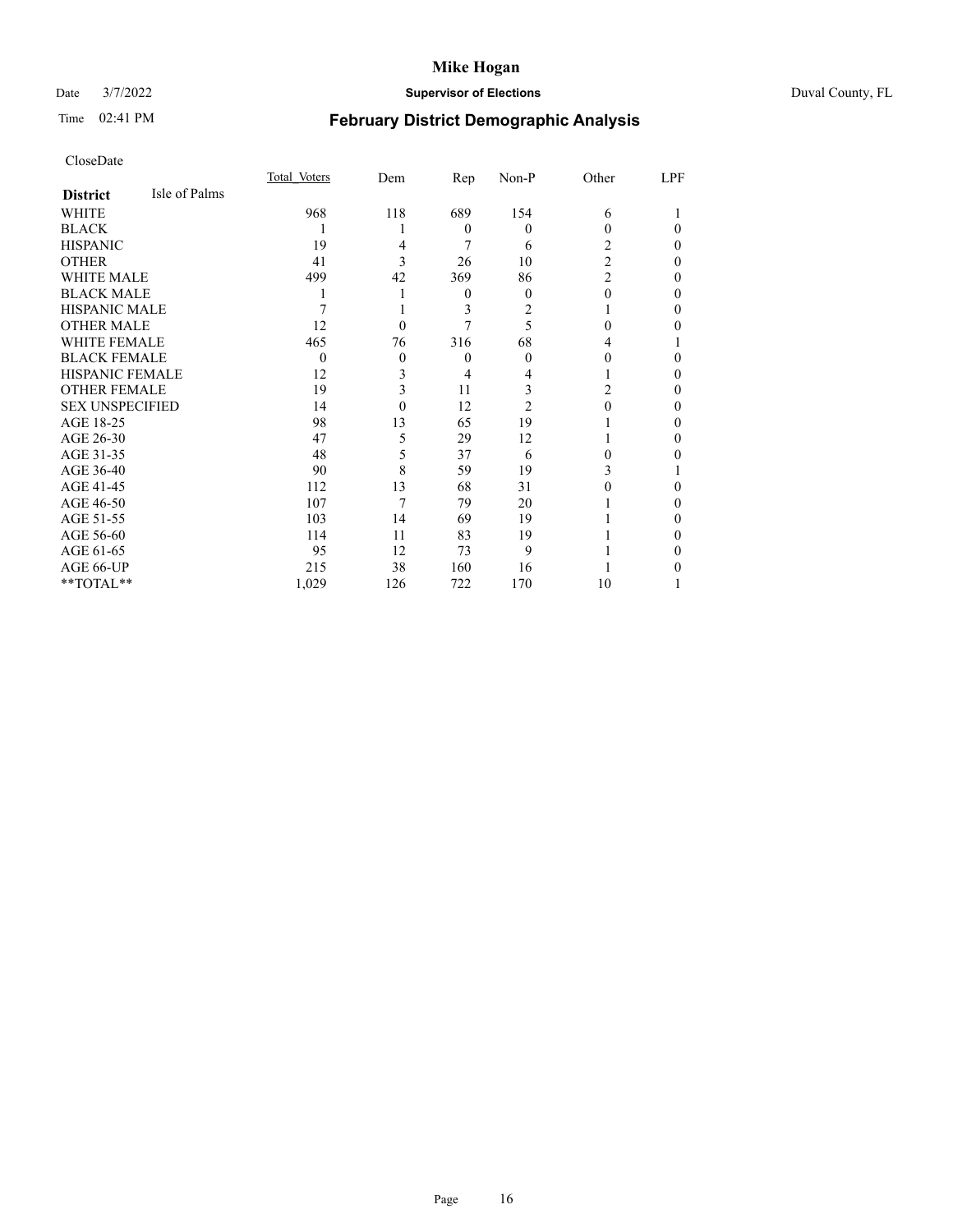# Date 3/7/2022 **Supervisor of Elections** Duval County, FL

# Time 02:41 PM **February District Demographic Analysis**

|                        |                        | Total Voters | Dem   | Rep   | $Non-P$ | Other          | LPF            |
|------------------------|------------------------|--------------|-------|-------|---------|----------------|----------------|
| <b>District</b>        | <b>Bartram Springs</b> |              |       |       |         |                |                |
| <b>WHITE</b>           |                        | 2,062        | 391   | 1,117 | 508     | 29             | 17             |
| <b>BLACK</b>           |                        | 528          | 384   | 28    | 112     | $\overline{4}$ | 0              |
| <b>HISPANIC</b>        |                        | 240          | 80    | 62    | 94      | 3              |                |
| <b>OTHER</b>           |                        | 484          | 152   | 150   | 172     | 9              |                |
| <b>WHITE MALE</b>      |                        | 970          | 146   | 547   | 253     | 12             | 12             |
| <b>BLACK MALE</b>      |                        | 234          | 155   | 17    | 58      | $\overline{4}$ | $\overline{0}$ |
| <b>HISPANIC MALE</b>   |                        | 119          | 36    | 30    | 51      | 1              |                |
| <b>OTHER MALE</b>      |                        | 201          | 60    | 68    | 71      | $\overline{2}$ | 0              |
| <b>WHITE FEMALE</b>    |                        | 1,076        | 242   | 561   | 251     | 17             | 5              |
| <b>BLACK FEMALE</b>    |                        | 289          | 224   | 11    | 54      | $\theta$       | 0              |
| HISPANIC FEMALE        |                        | 116          | 41    | 31    | 42      | $\overline{2}$ | 0              |
| <b>OTHER FEMALE</b>    |                        | 230          | 77    | 71    | 75      | 6              | 1              |
| <b>SEX UNSPECIFIED</b> |                        | 79           | 26    | 21    | 31      | 1              | 0              |
| AGE 18-25              |                        | 357          | 111   | 113   | 120     | 11             | 2              |
| AGE 26-30              |                        | 244          | 73    | 89    | 75      | 5              | $\overline{c}$ |
| AGE 31-35              |                        | 307          | 92    | 105   | 98      | 9              | 3              |
| AGE 36-40              |                        | 368          | 104   | 145   | 113     | 4              | $\overline{2}$ |
| AGE 41-45              |                        | 391          | 105   | 151   | 128     | 3              | 4              |
| AGE 46-50              |                        | 400          | 117   | 172   | 105     | 3              | 3              |
| AGE 51-55              |                        | 339          | 97    | 158   | 81      | 2              |                |
| AGE 56-60              |                        | 301          | 91    | 144   | 61      | 3              | 2              |
| AGE 61-65              |                        | 197          | 83    | 86    | 26      | $\overline{c}$ | $\theta$       |
| AGE 66-UP              |                        | 410          | 134   | 194   | 79      | 3              | $\Omega$       |
| **TOTAL**              |                        | 3,314        | 1,007 | 1,357 | 886     | 45             | 19             |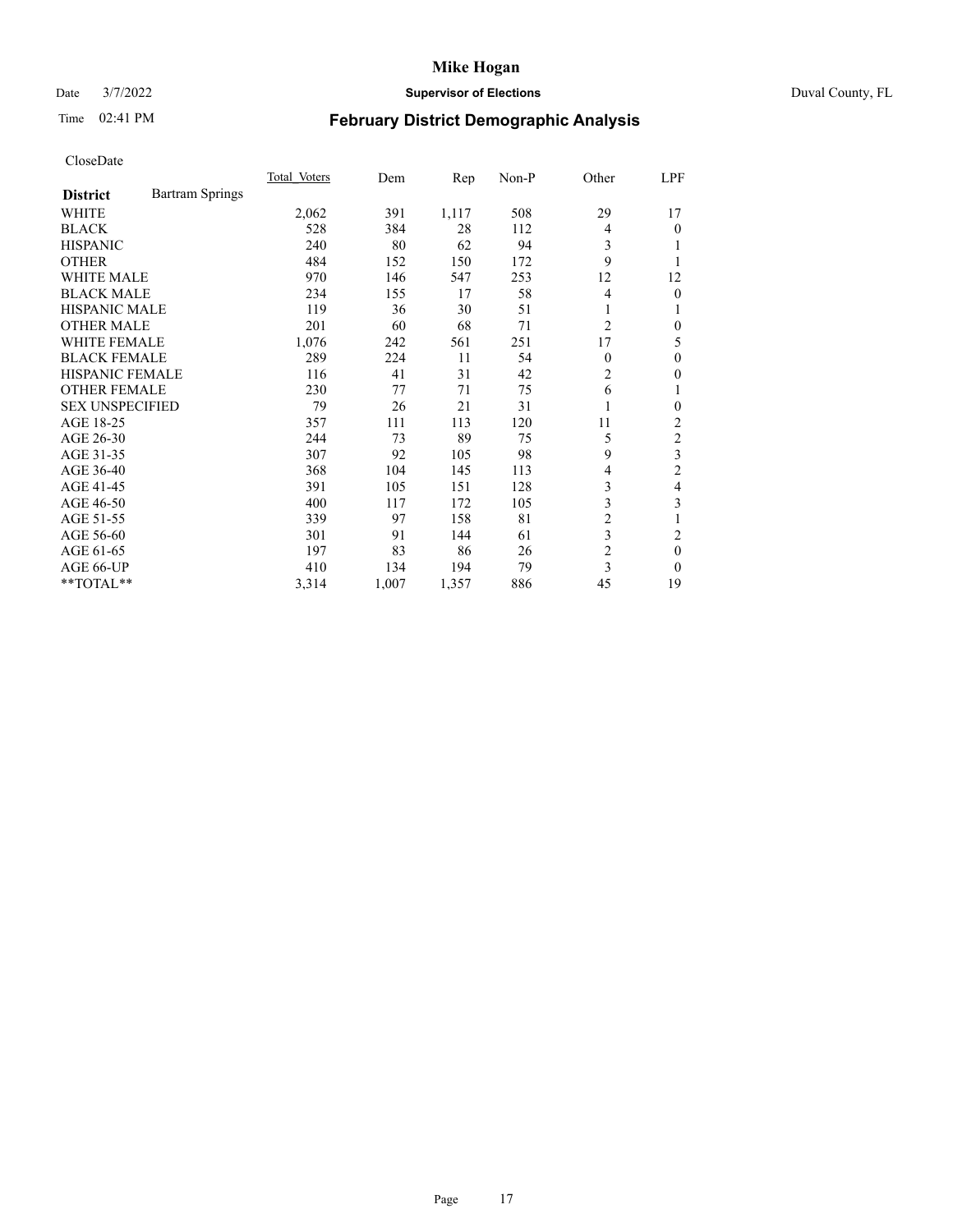# Date 3/7/2022 **Supervisor of Elections** Duval County, FL

# Time 02:41 PM **February District Demographic Analysis**

|                        |                 | Total Voters | Dem | Rep | Non-P | Other          | LPF      |
|------------------------|-----------------|--------------|-----|-----|-------|----------------|----------|
| <b>District</b>        | Wynnfield Lakes |              |     |     |       |                |          |
| WHITE                  |                 | 497          | 101 | 265 | 118   | 8              | 5        |
| <b>BLACK</b>           |                 | 140          | 100 | 5   | 33    | 2              | $\theta$ |
| <b>HISPANIC</b>        |                 | 92           | 24  | 31  | 34    | 3              | 0        |
| <b>OTHER</b>           |                 | 249          | 68  | 73  | 105   | $\overline{c}$ |          |
| WHITE MALE             |                 | 227          | 39  | 122 | 61    | $\overline{c}$ | 3        |
| <b>BLACK MALE</b>      |                 | 68           | 45  | 4   | 17    | $\overline{c}$ | $\theta$ |
| <b>HISPANIC MALE</b>   |                 | 44           | 7   | 18  | 17    | $\overline{2}$ | $_{0}$   |
| <b>OTHER MALE</b>      |                 | 108          | 26  | 33  | 47    |                | 1        |
| WHITE FEMALE           |                 | 265          | 62  | 139 | 56    | 6              | 2        |
| <b>BLACK FEMALE</b>    |                 | 71           | 54  | 1   | 16    | 0              | $\theta$ |
| <b>HISPANIC FEMALE</b> |                 | 46           | 17  | 11  | 17    |                | $\Omega$ |
| <b>OTHER FEMALE</b>    |                 | 118          | 34  | 37  | 46    |                | $\Omega$ |
| <b>SEX UNSPECIFIED</b> |                 | 31           | 9   | 9   | 13    | $\theta$       | $\Omega$ |
| AGE 18-25              |                 | 135          | 42  | 38  | 51    | 4              | $\theta$ |
| AGE 26-30              |                 | 88           | 21  | 35  | 32    | 0              | $\theta$ |
| AGE 31-35              |                 | 95           | 19  | 47  | 26    | 2              |          |
| AGE 36-40              |                 | 123          | 32  | 42  | 44    | 3              | 2        |
| AGE 41-45              |                 | 114          | 31  | 42  | 36    | 4              |          |
| AGE 46-50              |                 | 105          | 35  | 40  | 29    |                | 0        |
| AGE 51-55              |                 | 76           | 30  | 31  | 13    |                |          |
| AGE 56-60              |                 | 62           | 25  | 22  | 14    | $\Omega$       |          |
| AGE 61-65              |                 | 51           | 16  | 17  | 18    | $\theta$       | $\Omega$ |
| AGE 66-UP              |                 | 129          | 42  | 60  | 27    | $\theta$       | 0        |
| **TOTAL**              |                 | 978          | 293 | 374 | 290   | 15             | 6        |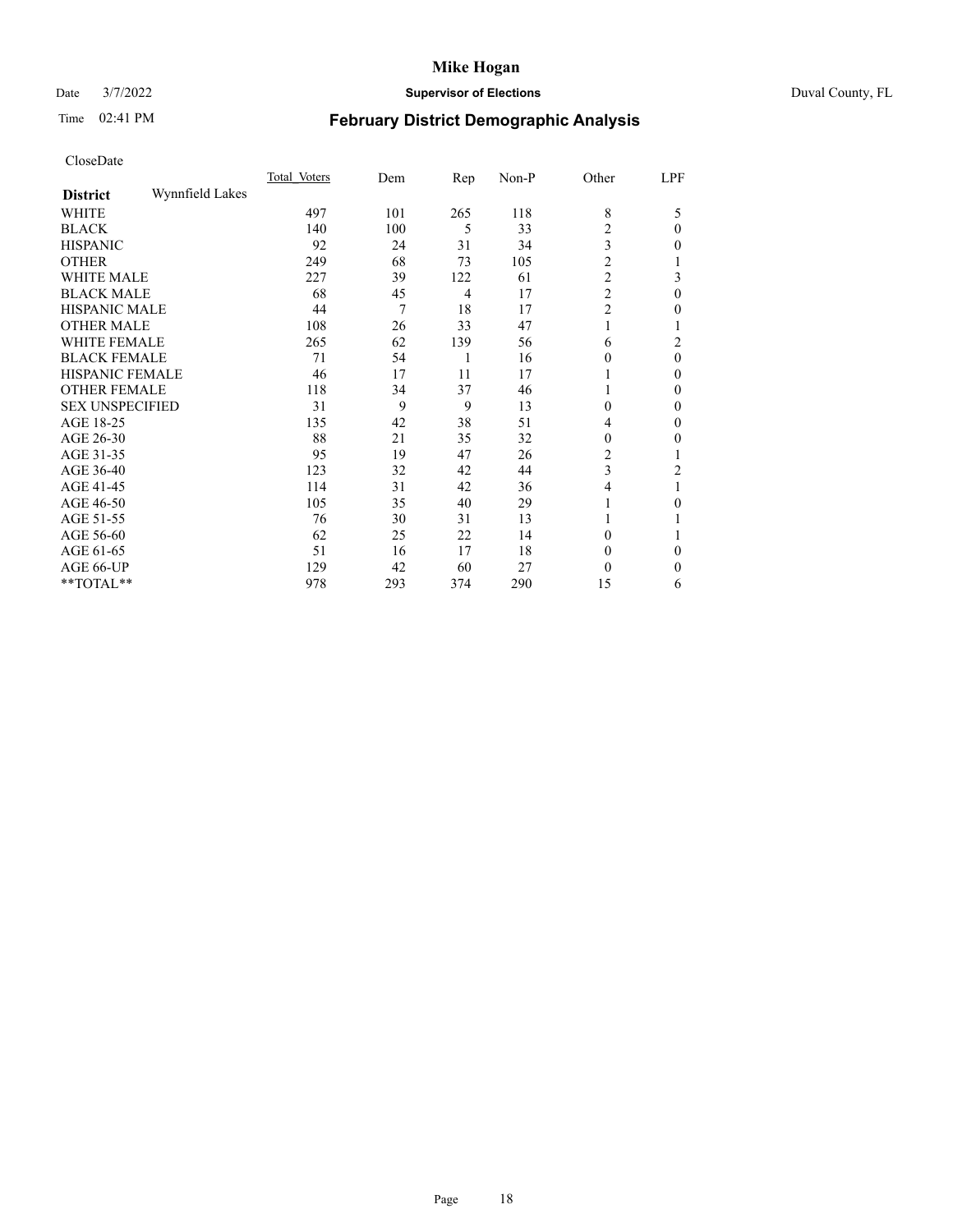# Date 3/7/2022 **Supervisor of Elections** Duval County, FL

# Time 02:41 PM **February District Demographic Analysis**

| CloseDate |
|-----------|
|-----------|

|                        |                  | Total Voters | Dem | Rep            | Non-P | Other | LPF    |
|------------------------|------------------|--------------|-----|----------------|-------|-------|--------|
| <b>District</b>        | Harbour Waterway |              |     |                |       |       |        |
| WHITE                  |                  | 244          | 35  | 168            | 39    | 2     | $_{0}$ |
| <b>BLACK</b>           |                  | 3            | 3   | $\theta$       | 0     | 0     | 0      |
| <b>HISPANIC</b>        |                  | 11           |     | 8              | 2     | 0     | 0      |
| <b>OTHER</b>           |                  | 18           |     | 6              | 5     |       | 0      |
| <b>WHITE MALE</b>      |                  | 117          | 11  | 84             | 21    |       | 0      |
| <b>BLACK MALE</b>      |                  |              |     | 0              | 0     |       | 0      |
| <b>HISPANIC MALE</b>   |                  | 2            | 0   | 2              |       |       | 0      |
| <b>OTHER MALE</b>      |                  | 8            | 5   | $\overline{2}$ |       |       | 0      |
| <b>WHITE FEMALE</b>    |                  | 126          | 23  | 84             | 18    |       | 0      |
| <b>BLACK FEMALE</b>    |                  | 2            | 2   | $\theta$       | 0     | 0     | 0      |
| <b>HISPANIC FEMALE</b> |                  | 9            |     | 6              |       | 0     | 0      |
| <b>OTHER FEMALE</b>    |                  | 9            |     | 4              | 4     | 0     | 0      |
| <b>SEX UNSPECIFIED</b> |                  | 2            |     | 0              |       |       | 0      |
| AGE 18-25              |                  | 20           | 2   | 10             |       |       | 0      |
| AGE 26-30              |                  | 16           | 3   | 8              |       | 0     | 0      |
| AGE 31-35              |                  | 16           | 3   | 8              |       |       | 0      |
| AGE 36-40              |                  | 13           | 4   |                | 2     | 0     | 0      |
| AGE 41-45              |                  | 15           | 6   | 6              | 3     |       | 0      |
| AGE 46-50              |                  | 25           | 5   | 15             | 5     | 0     | 0      |
| AGE 51-55              |                  | 25           | 6   | 15             |       | 0     | 0      |
| AGE 56-60              |                  | 36           |     | 29             | 6     |       | 0      |
| AGE 61-65              |                  | 32           | 6   | 24             | 2     |       | 0      |
| AGE 66-UP              |                  | 78           | 10  | 60             |       |       | 0      |
| **TOTAL**              |                  | 276          | 46  | 182            | 46    | 2     | 0      |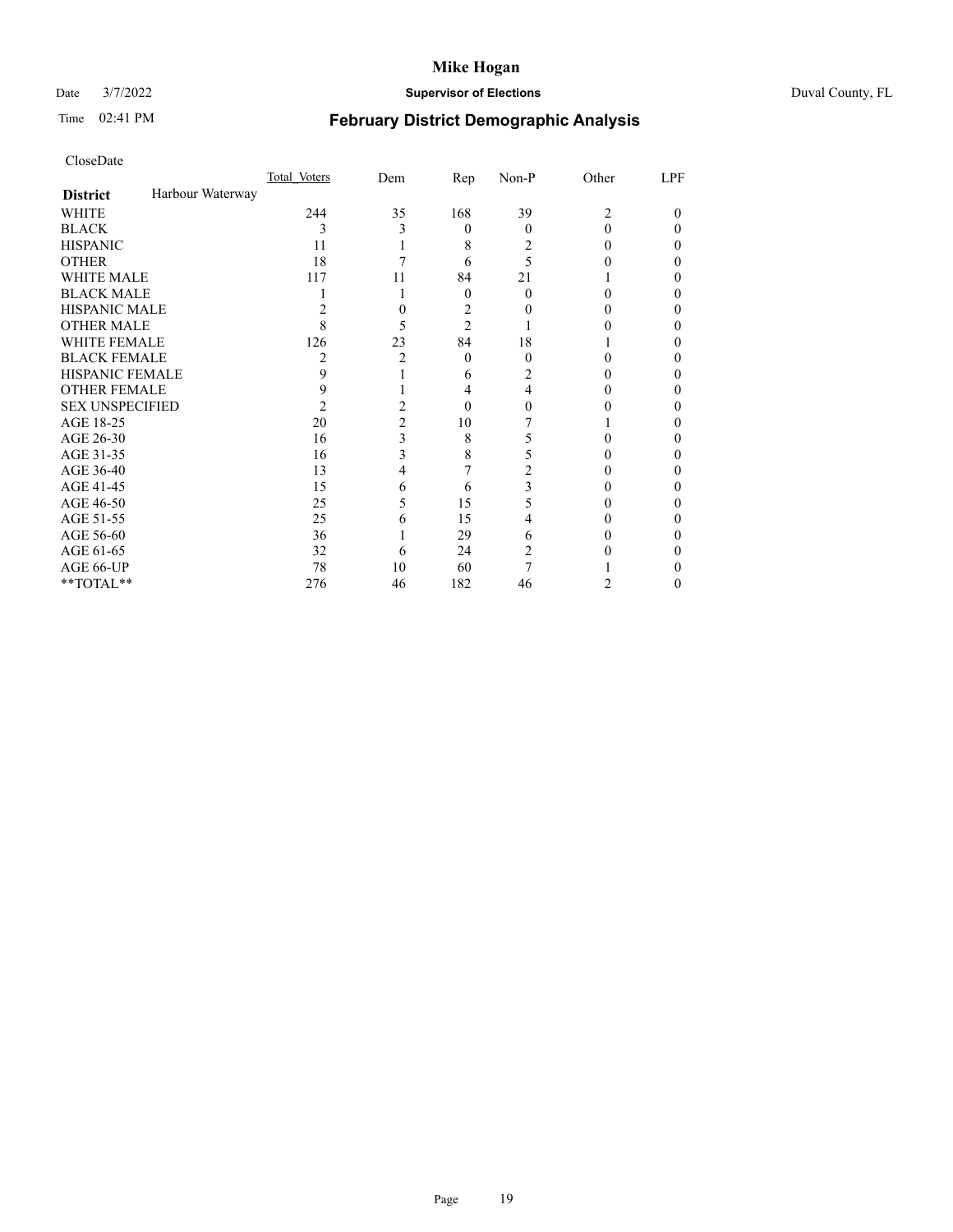# Date 3/7/2022 **Supervisor of Elections** Duval County, FL

# Time 02:41 PM **February District Demographic Analysis**

|                        |               | Total Voters | Dem            | Rep            | Non-P | Other    | LPF            |
|------------------------|---------------|--------------|----------------|----------------|-------|----------|----------------|
| <b>District</b>        | Principle One |              |                |                |       |          |                |
| WHITE                  |               | 261          | 50             | 114            | 90    | 6        |                |
| <b>BLACK</b>           |               | 88           | 58             | $\overline{4}$ | 26    | 0        | 0              |
| <b>HISPANIC</b>        |               | 40           | 17             | 10             | 12    |          | 0              |
| <b>OTHER</b>           |               | 77           | 21             | 14             | 40    |          |                |
| WHITE MALE             |               | 124          | 16             | 52             | 51    | 4        |                |
| <b>BLACK MALE</b>      |               | 38           | 19             | 3              | 16    | 0        | 0              |
| <b>HISPANIC MALE</b>   |               | 14           | 6              | 3              | 4     |          | 0              |
| <b>OTHER MALE</b>      |               | 33           | 9              | 8              | 14    |          |                |
| WHITE FEMALE           |               | 136          | 34             | 62             | 38    | 2        | 0              |
| <b>BLACK FEMALE</b>    |               | 49           | 38             | 1              | 10    | $\Omega$ | 0              |
| <b>HISPANIC FEMALE</b> |               | 25           | 11             | 6              | 8     | 0        | 0              |
| <b>OTHER FEMALE</b>    |               | 38           | 11             | 5              | 22    | 0        | 0              |
| <b>SEX UNSPECIFIED</b> |               | 9            | $\overline{2}$ | $\overline{2}$ | 5     | 0        | 0              |
| AGE 18-25              |               | 58           | 18             | 11             | 27    |          |                |
| AGE 26-30              |               | 60           | 17             | 16             | 25    |          |                |
| AGE 31-35              |               | 72           | 25             | 20             | 24    | 3        | 0              |
| AGE 36-40              |               | 42           | 14             | 9              | 19    | 0        | 0              |
| AGE 41-45              |               | 25           | 6              | 13             | 6     | $_{0}$   | 0              |
| AGE 46-50              |               | 34           | 14             | 11             | 8     |          | 0              |
| AGE 51-55              |               | 34           | 12             | 6              | 16    | 0        | 0              |
| AGE 56-60              |               | 40           | 14             | 11             | 13    | 2        | 0              |
| AGE 61-65              |               | 28           | 10             | 8              | 10    | 0        | 0              |
| AGE 66-UP              |               | 73           | 16             | 37             | 20    | $_{0}$   | 0              |
| **TOTAL**              |               | 466          | 146            | 142            | 168   | 8        | $\overline{2}$ |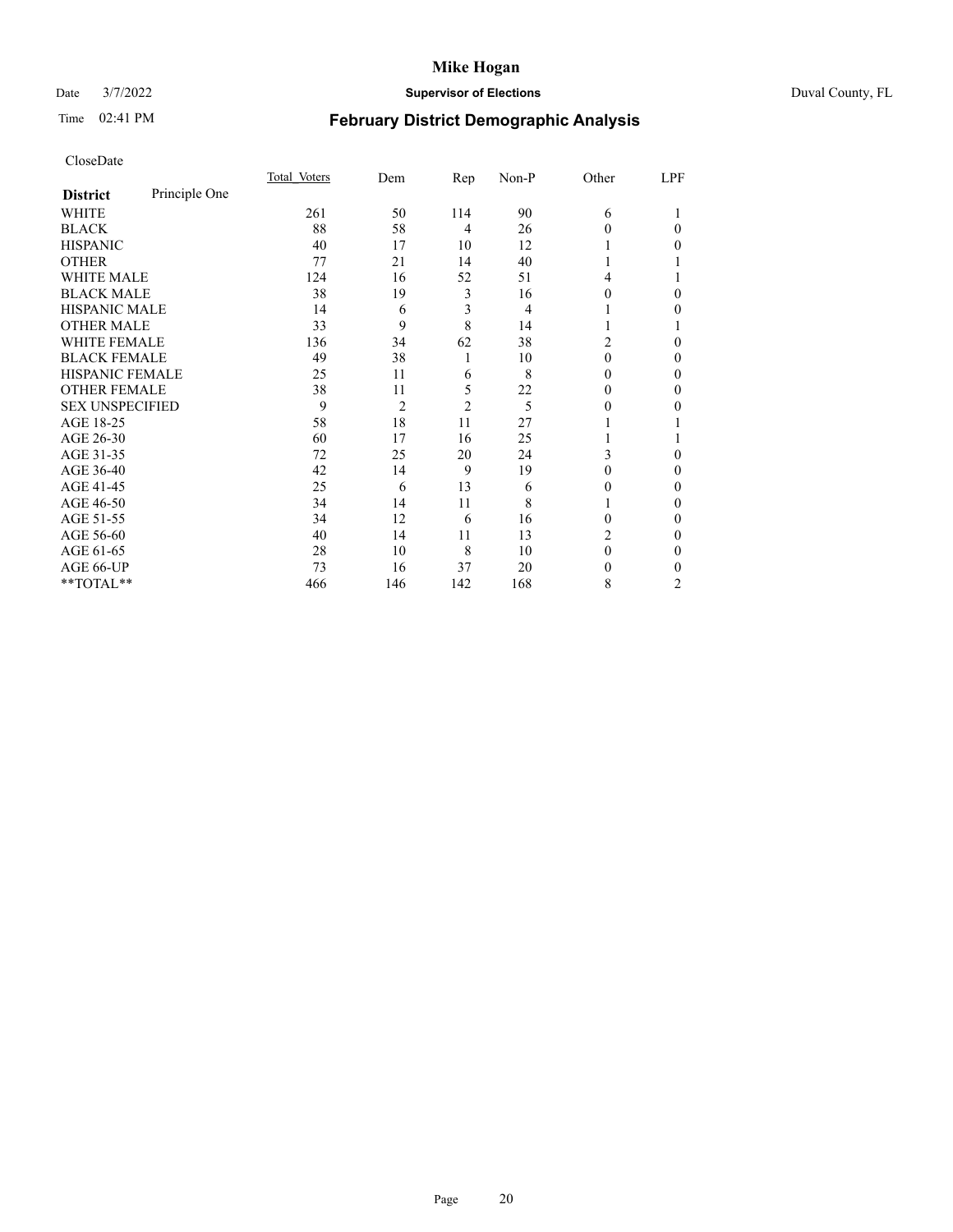# Date 3/7/2022 **Supervisor of Elections** Duval County, FL

# Time 02:41 PM **February District Demographic Analysis**

|                        |          | Total Voters | Dem            | Rep   | Non-P | Other          | LPF            |
|------------------------|----------|--------------|----------------|-------|-------|----------------|----------------|
| <b>District</b>        | Tolomato |              |                |       |       |                |                |
| WHITE                  |          | 1,881        | 396            | 1,046 | 396   | 39             | 4              |
| <b>BLACK</b>           |          | 79           | 52             | 7     | 17    | 3              | $\mathbf{0}$   |
| <b>HISPANIC</b>        |          | 89           | 30             | 38    | 21    | 0              | $\theta$       |
| <b>OTHER</b>           |          | 108          | 32             | 34    | 41    | 0              | 1              |
| <b>WHITE MALE</b>      |          | 907          | 147            | 525   | 211   | 22             | $\overline{c}$ |
| <b>BLACK MALE</b>      |          | 38           | 23             | 3     | 10    | 2              | $\mathbf{0}$   |
| <b>HISPANIC MALE</b>   |          | 38           | 12             | 15    | 11    | $\Omega$       | $\mathbf{0}$   |
| <b>OTHER MALE</b>      |          | 44           | 14             | 14    | 15    | 0              | 1              |
| <b>WHITE FEMALE</b>    |          | 967          | 249            | 516   | 183   | 17             | $\overline{c}$ |
| <b>BLACK FEMALE</b>    |          | 41           | 29             | 4     |       |                | $\theta$       |
| <b>HISPANIC FEMALE</b> |          | 50           | 18             | 23    | 9     | 0              | $\theta$       |
| <b>OTHER FEMALE</b>    |          | 51           | 16             | 17    | 18    | $\Omega$       | $\mathbf{0}$   |
| <b>SEX UNSPECIFIED</b> |          | 21           | $\overline{2}$ | 8     | 11    | $\mathbf{0}$   | $\mathbf{0}$   |
| AGE 18-25              |          | 135          | 42             | 52    | 35    | 5              | 1              |
| AGE 26-30              |          | 89           | 19             | 39    | 29    |                | 1              |
| AGE 31-35              |          | 135          | 28             | 63    | 43    |                | $\theta$       |
| AGE 36-40              |          | 141          | 34             | 62    | 43    | $\theta$       | $\overline{c}$ |
| AGE 41-45              |          | 120          | 29             | 51    | 37    | 3              | $\mathbf{0}$   |
| AGE 46-50              |          | 120          | 28             | 57    | 33    | $\overline{c}$ | $\mathbf{0}$   |
| AGE 51-55              |          | 171          | 40             | 84    | 43    | 4              | $\mathbf{0}$   |
| AGE 56-60              |          | 228          | 47             | 126   | 47    | 7              | 1              |
| AGE 61-65              |          | 263          | 63             | 154   | 43    | 3              | $\mathbf{0}$   |
| AGE 66-UP              |          | 755          | 180            | 437   | 122   | 16             | $\mathbf{0}$   |
| $**TOTAL**$            |          | 2,157        | 510            | 1,125 | 475   | 42             | 5              |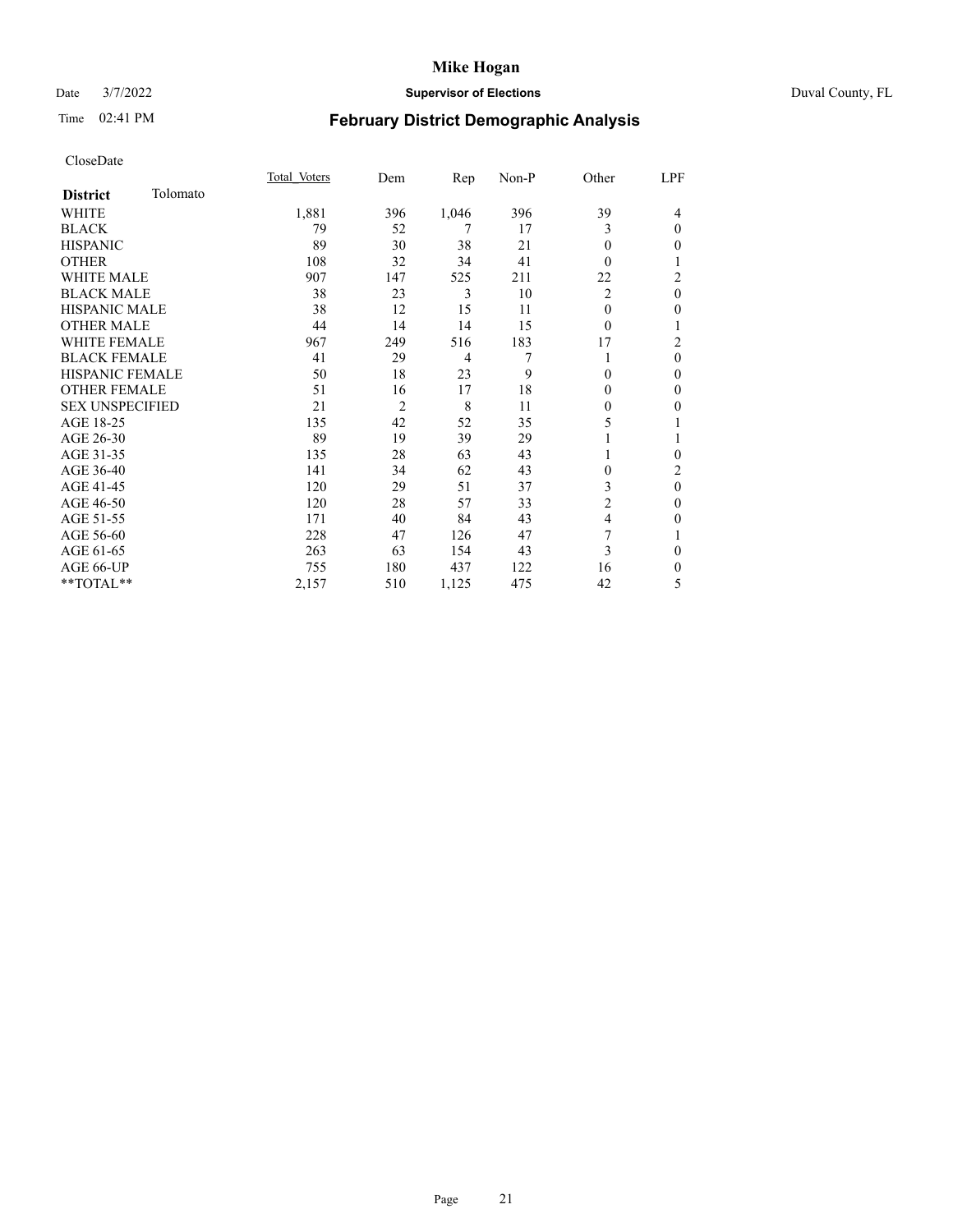# Date 3/7/2022 **Supervisor of Elections** Duval County, FL

# Time 02:41 PM **February District Demographic Analysis**

|                        |             | Total Voters | Dem | Rep | Non-P | Other          | LPF |
|------------------------|-------------|--------------|-----|-----|-------|----------------|-----|
| <b>District</b>        | Bainebridge |              |     |     |       |                |     |
| WHITE                  |             | 325          | 64  | 155 | 93    | 6              |     |
| <b>BLACK</b>           |             | 464          | 361 | 12  | 81    | 9              |     |
| <b>HISPANIC</b>        |             | 56           | 21  | 11  | 23    | $\Omega$       |     |
| <b>OTHER</b>           |             | 81           | 37  | 14  | 27    | 2              |     |
| WHITE MALE             |             | 154          | 21  | 83  | 40    | 4              | 6   |
| <b>BLACK MALE</b>      |             | 200          | 151 | 6   | 38    | 5              | 0   |
| <b>HISPANIC MALE</b>   |             | 20           | 8   | 5   | 6     | 0              |     |
| <b>OTHER MALE</b>      |             | 27           | 13  | 5   | 8     | 1              | 0   |
| WHITE FEMALE           |             | 168          | 43  | 70  | 52    | 2              |     |
| <b>BLACK FEMALE</b>    |             | 259          | 207 | 6   | 41    | $\overline{4}$ |     |
| <b>HISPANIC FEMALE</b> |             | 35           | 13  | 6   | 16    | 0              | 0   |
| <b>OTHER FEMALE</b>    |             | 34           | 13  | 8   | 11    | 1              |     |
| <b>SEX UNSPECIFIED</b> |             | 29           | 14  | 3   | 12    | 0              | 0   |
| AGE 18-25              |             | 109          | 56  | 14  | 39    | 0              | 0   |
| AGE 26-30              |             | 89           | 33  | 20  | 31    | 3              | 2   |
| AGE 31-35              |             | 128          | 51  | 30  | 42    | 3              | 2   |
| AGE 36-40              |             | 109          | 51  | 19  | 33    | 2              | 4   |
| AGE 41-45              |             | 123          | 74  | 22  | 23    | 3              |     |
| AGE 46-50              |             | 94           | 56  | 19  | 17    |                |     |
| AGE 51-55              |             | 94           | 55  | 18  | 18    | 3              | 0   |
| AGE 56-60              |             | 57           | 30  | 16  | 11    | 0              | 0   |
| AGE 61-65              |             | 45           | 31  | 9   | 5     | $\theta$       | 0   |
| AGE 66-UP              |             | 78           | 46  | 25  | 5     | 2              | 0   |
| $*$ TOTAL $**$         |             | 926          | 483 | 192 | 224   | 17             | 10  |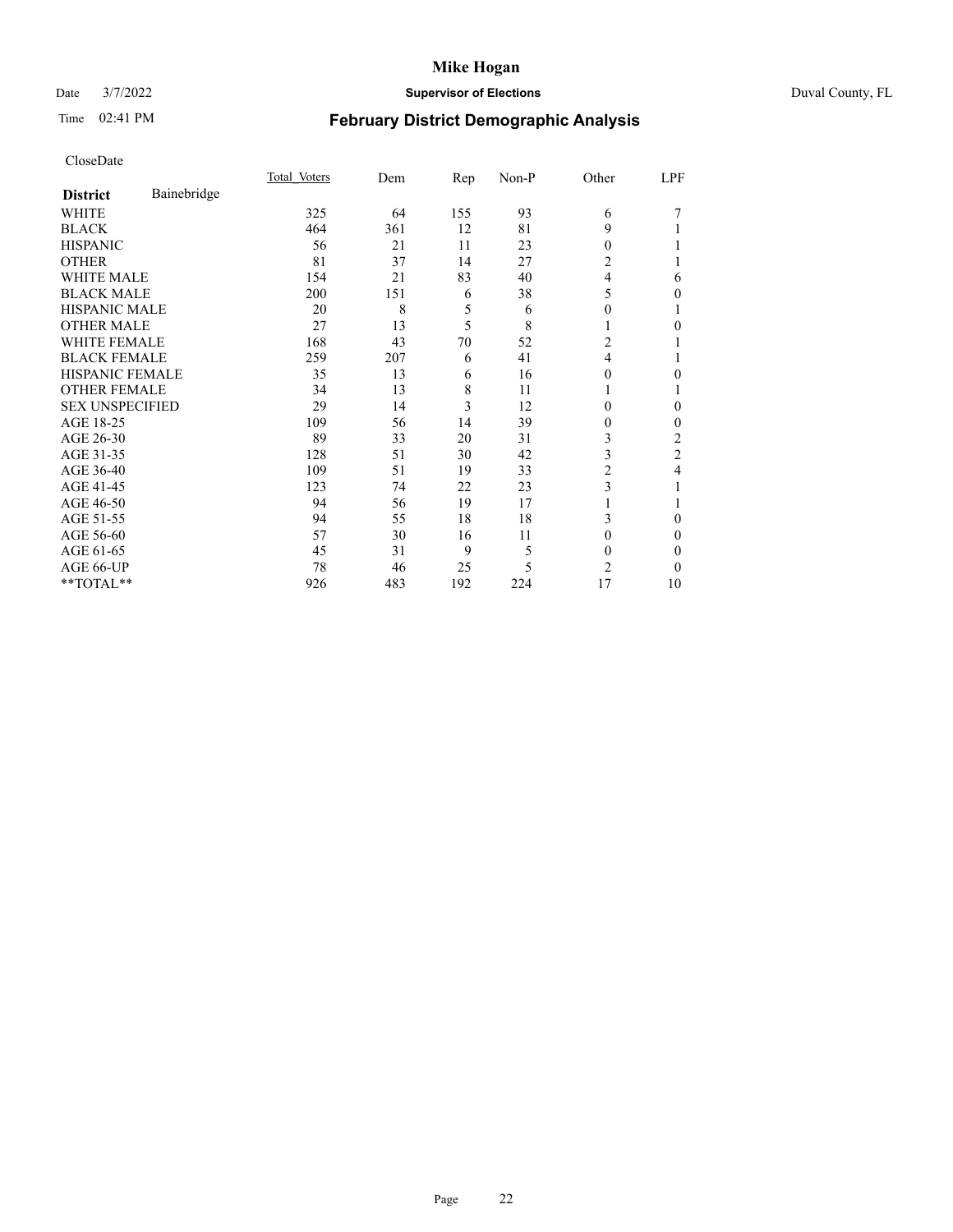# Date 3/7/2022 **Supervisor of Elections** Duval County, FL

# Time 02:41 PM **February District Demographic Analysis**

|                        |                          | Total Voters | Dem     | Rep     | $Non-P$ | Other | LPF   |
|------------------------|--------------------------|--------------|---------|---------|---------|-------|-------|
| <b>District</b>        | Congressional District 4 |              |         |         |         |       |       |
| WHITE                  |                          | 273,155      | 62,253  | 147,480 | 57,453  | 4,391 | 1,578 |
| <b>BLACK</b>           |                          | 44,217       | 32,494  | 2,170   | 8,865   | 625   | 63    |
| <b>HISPANIC</b>        |                          | 22,322       | 7,800   | 6,280   | 7,814   | 342   | 86    |
| <b>OTHER</b>           |                          | 36,273       | 10,502  | 10,913  | 14,130  | 571   | 157   |
| <b>WHITE MALE</b>      |                          | 128,723      | 24,104  | 72,315  | 29,246  | 2,013 | 1,045 |
| <b>BLACK MALE</b>      |                          | 19,267       | 12,945  | 1,250   | 4,712   | 328   | 32    |
| <b>HISPANIC MALE</b>   |                          | 10,106       | 3,136   | 3,086   | 3,696   | 137   | 51    |
| <b>OTHER MALE</b>      |                          | 14,441       | 3,765   | 4,592   | 5,792   | 217   | 75    |
| <b>WHITE FEMALE</b>    |                          | 141,719      | 37,551  | 73,819  | 27,482  | 2,348 | 519   |
| <b>BLACK FEMALE</b>    |                          | 24,334       | 19,113  | 894     | 4,005   | 292   | 30    |
| HISPANIC FEMALE        |                          | 11,805       | 4,516   | 3,099   | 3,957   | 201   | 32    |
| <b>OTHER FEMALE</b>    |                          | 16,509       | 5,476   | 5,052   | 5,651   | 273   | 57    |
| <b>SEX UNSPECIFIED</b> |                          | 9,060        | 2,443   | 2,736   | 3,718   | 120   | 43    |
| AGE 18-25              |                          | 39,034       | 12,300  | 13,324  | 12,103  | 1,075 | 232   |
| AGE 26-30              |                          | 35,986       | 10,986  | 12,512  | 11,344  | 836   | 308   |
| AGE 31-35              |                          | 36,239       | 11,368  | 13,033  | 10,781  | 688   | 369   |
| AGE 36-40              |                          | 32,933       | 10,074  | 12,172  | 9,874   | 528   | 285   |
| AGE 41-45              |                          | 29,397       | 8,886   | 11,309  | 8,549   | 449   | 204   |
| AGE 46-50              |                          | 28,453       | 8,397   | 12,333  | 7,111   | 449   | 163   |
| AGE 51-55              |                          | 30,840       | 8,485   | 15,139  | 6,680   | 427   | 109   |
| AGE 56-60              |                          | 32,631       | 8,991   | 17,080  | 6,074   | 417   | 69    |
| AGE 61-65              |                          | 31,379       | 9,153   | 16,650  | 5,152   | 362   | 62    |
| AGE 66-UP              |                          | 79,074       | 24,409  | 43,291  | 10,593  | 698   | 83    |
| **TOTAL**              |                          | 375,967      | 113,049 | 166,843 | 88,262  | 5,929 | 1,884 |
|                        |                          |              |         |         |         |       |       |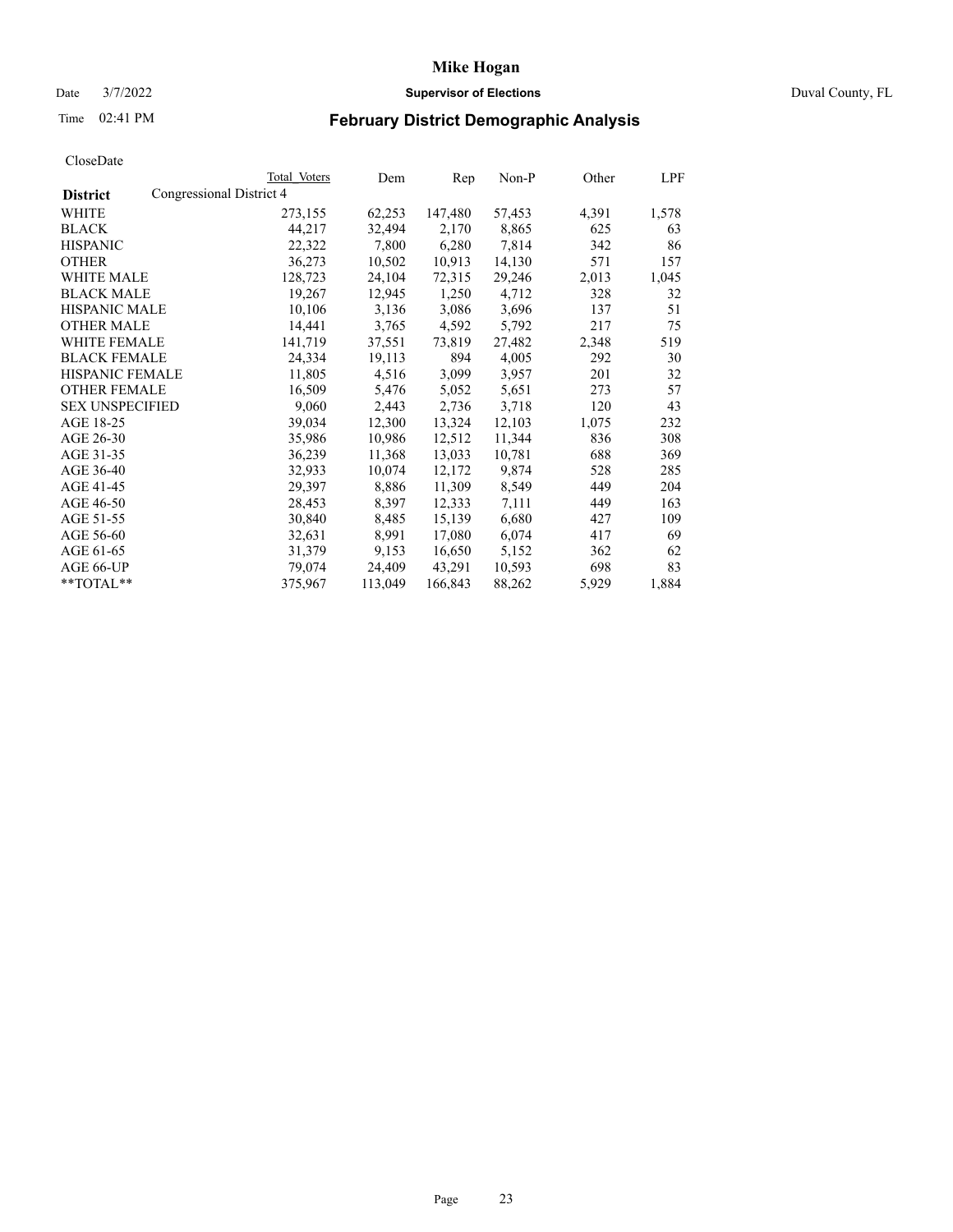# Date 3/7/2022 **Supervisor of Elections** Duval County, FL

# Time 02:41 PM **February District Demographic Analysis**

|                        |                          | Total Voters | Dem     | Rep    | Non-P  | Other | LPF |
|------------------------|--------------------------|--------------|---------|--------|--------|-------|-----|
| <b>District</b>        | Congressional District 5 |              |         |        |        |       |     |
| WHITE                  |                          | 97,646       | 23,362  | 49,744 | 22,186 | 1,748 | 606 |
| <b>BLACK</b>           |                          | 139,719      | 113,877 | 4,541  | 19,929 | 1,256 | 116 |
| <b>HISPANIC</b>        |                          | 16,552       | 6,720   | 3,353  | 6,184  | 238   | 57  |
| <b>OTHER</b>           |                          | 23,981       | 8,973   | 5,254  | 9,319  | 355   | 80  |
| <b>WHITE MALE</b>      |                          | 45,693       | 9,109   | 24,548 | 10,830 | 789   | 417 |
| <b>BLACK MALE</b>      |                          | 55,973       | 43,073  | 2,388  | 9,782  | 659   | 71  |
| <b>HISPANIC MALE</b>   |                          | 7,418        | 2,707   | 1,772  | 2,802  | 107   | 30  |
| <b>OTHER MALE</b>      |                          | 8,672        | 2,950   | 2,220  | 3,331  | 128   | 43  |
| <b>WHITE FEMALE</b>    |                          | 50,680       | 13,934  | 24,613 | 11,001 | 946   | 186 |
| <b>BLACK FEMALE</b>    |                          | 81,218       | 68,870  | 2,063  | 9,658  | 583   | 44  |
| <b>HISPANIC FEMALE</b> |                          | 8,761        | 3,849   | 1,520  | 3,240  | 126   | 26  |
| <b>OTHER FEMALE</b>    |                          | 10,694       | 4,482   | 2,430  | 3,587  | 168   | 27  |
| <b>SEX UNSPECIFIED</b> |                          | 8,784        | 3,957   | 1,338  | 3,383  | 91    | 15  |
| AGE 18-25              |                          | 32,554       | 16,585  | 4,741  | 10,419 | 697   | 112 |
| AGE 26-30              |                          | 27,524       | 13,811  | 4,595  | 8,495  | 470   | 153 |
| AGE 31-35              |                          | 28,117       | 14,931  | 4,885  | 7,682  | 443   | 176 |
| AGE 36-40              |                          | 24,828       | 13,529  | 4,510  | 6,286  | 376   | 127 |
| AGE 41-45              |                          | 22,207       | 12,399  | 4,270  | 5,124  | 329   | 85  |
| AGE 46-50              |                          | 21,561       | 12,015  | 4,848  | 4,329  | 307   | 62  |
| AGE 51-55              |                          | 22,642       | 12,649  | 5,768  | 3,910  | 259   | 56  |
| AGE 56-60              |                          | 24,519       | 13,783  | 6,919  | 3,559  | 232   | 26  |
| AGE 61-65              |                          | 23,446       | 13,507  | 6,737  | 2,999  | 177   | 26  |
| AGE 66-UP              |                          | 50,500       | 29,723  | 15,619 | 4,815  | 307   | 36  |
| $*$ TOTAL $*$          |                          | 277,898      | 152,932 | 62,892 | 57,618 | 3,597 | 859 |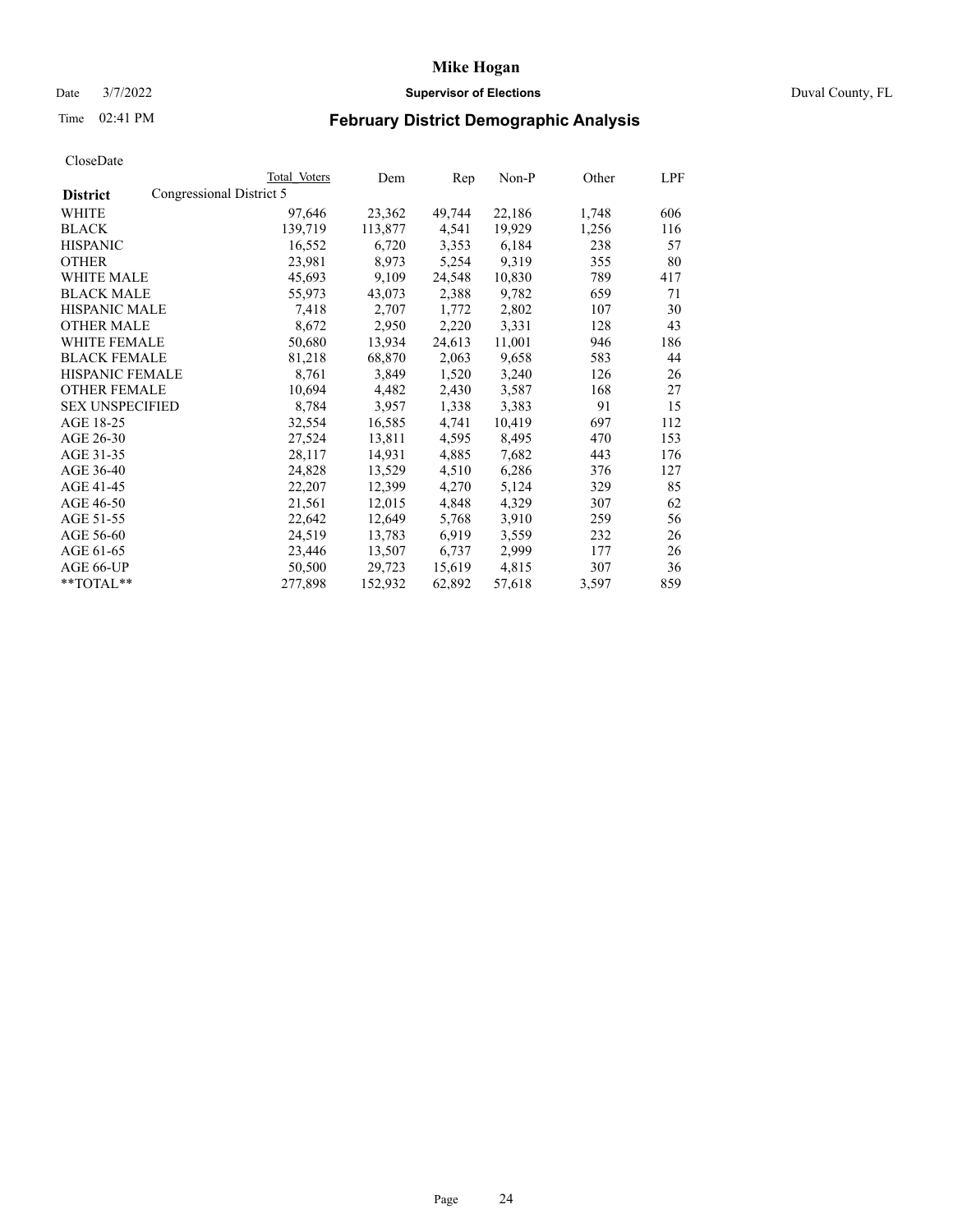# Date 3/7/2022 **Supervisor of Elections** Duval County, FL

# Time 02:41 PM **February District Demographic Analysis**

| <b>Total Voters</b> | Dem     | Rep     | $Non-P$ | Other | LPF   |
|---------------------|---------|---------|---------|-------|-------|
|                     |         |         |         |       |       |
| 337,916             | 77,320  | 180,562 | 72,439  | 5,593 | 2,002 |
| 182,334             | 145,158 | 6,612   | 28,525  | 1,864 | 175   |
| 37,954              | 14,199  | 9.307   | 13,753  | 557   | 138   |
| 58,195              | 18,932  | 15,455  | 22,710  | 880   | 218   |
| 158,671             | 30,048  | 88,490  | 36,261  | 2,536 | 1,336 |
| 74,552              | 55,545  | 3,584   | 14,345  | 977   | 101   |
| 17,133              | 5,738   | 4,704   | 6,371   | 240   | 80    |
| 22,338              | 6,531   | 6,538   | 8,832   | 325   | 112   |
| 175,552             | 46,420  | 90,293  | 35,173  | 3,016 | 650   |
| 104,666             | 87,264  | 2,913   | 13,549  | 868   | 72    |
| 20,052              | 8,152   | 4,455   | 7,083   | 308   | 54    |
| 26,352              | 9,689   | 7,163   | 9,001   | 424   | 75    |
| 17,077              | 6,221   | 3,796   | 6,807   | 200   | 53    |
| 68,348              | 27,976  | 16,766  | 21,617  | 1,665 | 324   |
| 60,157              | 23,936  | 15,728  | 18,827  | 1,235 | 431   |
| 60,941              | 25,403  | 16,547  | 17,418  | 1,059 | 514   |
| 54,598              | 22,784  | 15,387  | 15,204  | 844   | 379   |
| 48,830              | 20,529  | 14,443  | 12,862  | 731   | 265   |
| 47,397              | 19,748  | 15,947  | 10,784  | 713   | 205   |
| 50,437              | 20,467  | 19,246  | 9,939   | 641   | 144   |
| 53,766              | 21,957  | 22,127  | 9,010   | 590   | 82    |
| 51,348              | 21,685  | 21,495  | 7,592   | 496   | 80    |
| 120,576             | 51,124  | 54,250  | 14,173  | 920   | 109   |
| 616,399             | 255,609 | 211,936 | 137,427 | 8,894 | 2,533 |
|                     |         |         |         |       |       |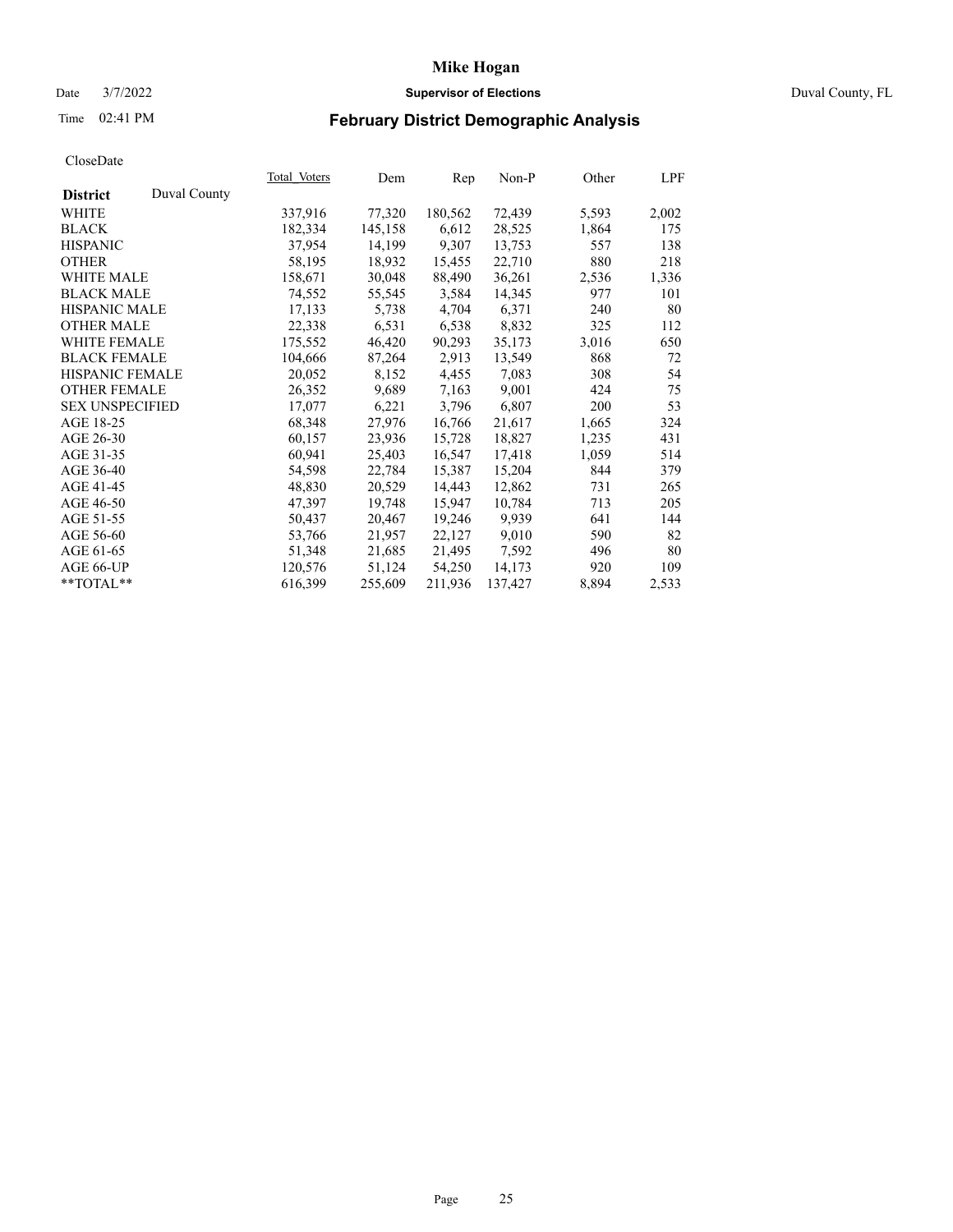# Date 3/7/2022 **Supervisor of Elections** Duval County, FL

# Time 02:41 PM **February District Demographic Analysis**

|                        |                | <b>Total Voters</b> | Dem   | Rep   | $Non-P$ | Other        | LPF            |
|------------------------|----------------|---------------------|-------|-------|---------|--------------|----------------|
| <b>District</b>        | Atlantic Beach |                     |       |       |         |              |                |
| WHITE                  |                | 9,496               | 2,699 | 4,489 | 2,112   | 148          | 48             |
| <b>BLACK</b>           |                | 778                 | 588   | 44    | 138     | 6            | $\overline{2}$ |
| <b>HISPANIC</b>        |                | 294                 | 120   | 89    | 80      | 5            | $\theta$       |
| <b>OTHER</b>           |                | 632                 | 184   | 213   | 218     | 14           | 3              |
| <b>WHITE MALE</b>      |                | 4,460               | 1,003 | 2,251 | 1,106   | 67           | 33             |
| <b>BLACK MALE</b>      |                | 338                 | 229   | 28    | 78      | 2            | 1              |
| <b>HISPANIC MALE</b>   |                | 132                 | 42    | 43    | 47      | $\mathbf{0}$ | 0              |
| <b>OTHER MALE</b>      |                | 222                 | 55    | 81    | 83      | 3            | $\theta$       |
| <b>WHITE FEMALE</b>    |                | 4,971               | 1,673 | 2,212 | 991     | 80           | 15             |
| <b>BLACK FEMALE</b>    |                | 428                 | 350   | 16    | 57      | 4            | 1              |
| <b>HISPANIC FEMALE</b> |                | 158                 | 77    | 43    | 33      | 5            | $\mathbf{0}$   |
| <b>OTHER FEMALE</b>    |                | 263                 | 92    | 90    | 72      | 7            | 2              |
| <b>SEX UNSPECIFIED</b> |                | 228                 | 70    | 71    | 81      | 5            | 1              |
| AGE 18-25              |                | 982                 | 321   | 354   | 273     | 29           | 5              |
| AGE 26-30              |                | 838                 | 257   | 307   | 249     | 22           | 3              |
| AGE 31-35              |                | 877                 | 289   | 285   | 276     | 21           | 6              |
| AGE 36-40              |                | 865                 | 262   | 289   | 283     | 19           | 12             |
| AGE 41-45              |                | 797                 | 260   | 279   | 243     | 8            | 7              |
| AGE 46-50              |                | 757                 | 225   | 312   | 205     | 10           | 5              |
| AGE 51-55              |                | 869                 | 224   | 437   | 190     | 11           | 7              |
| AGE 56-60              |                | 1,080               | 284   | 559   | 222     | 12           | 3              |
| AGE 61-65              |                | 1,043               | 348   | 532   | 150     | 11           | $\overline{c}$ |
| AGE 66-UP              |                | 3,092               | 1,121 | 1,481 | 457     | 30           | 3              |
| $*$ $TOTAL**$          |                | 11,200              | 3,591 | 4,835 | 2,548   | 173          | 53             |
|                        |                |                     |       |       |         |              |                |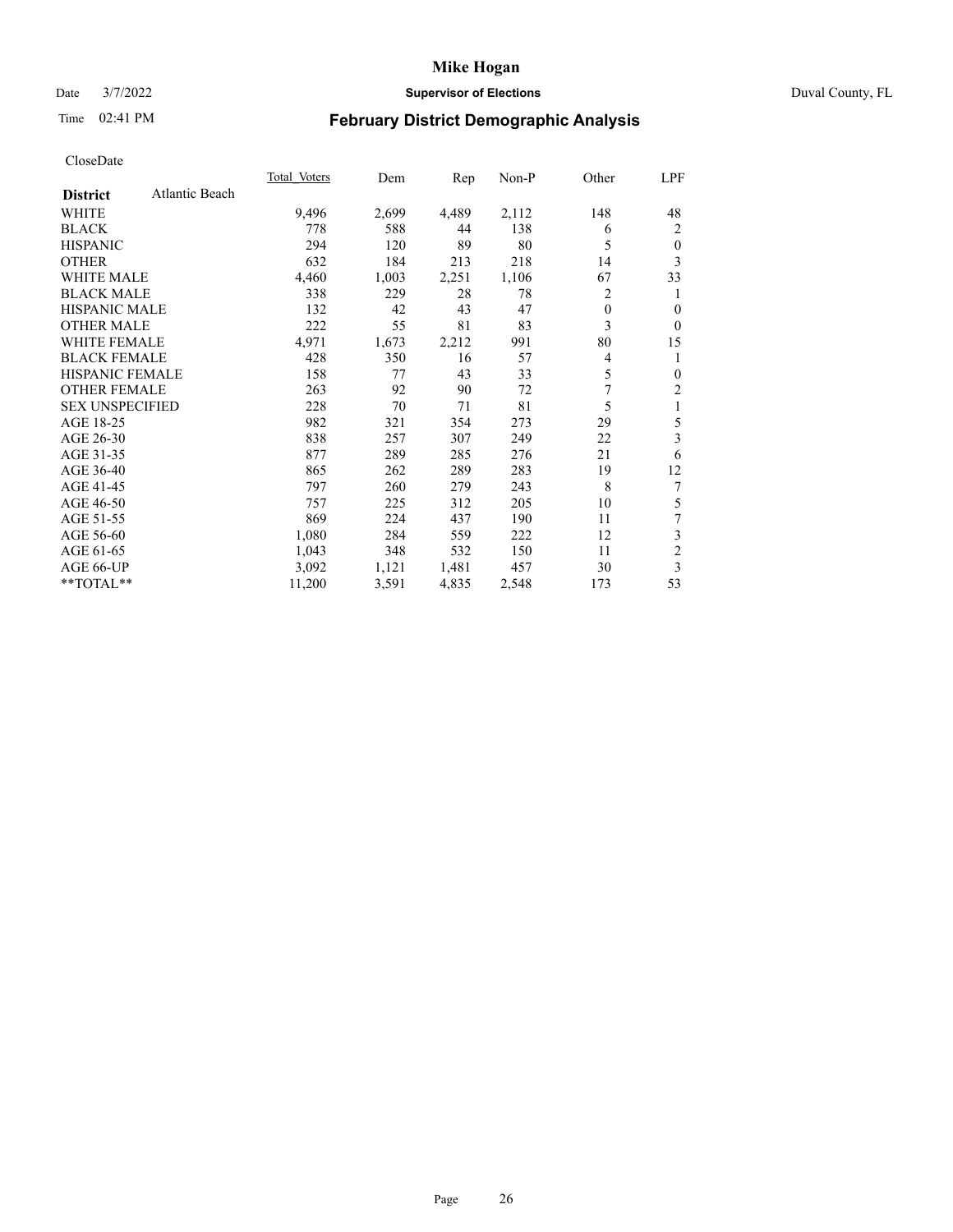# Date 3/7/2022 **Supervisor of Elections** Duval County, FL

# Time 02:41 PM **February District Demographic Analysis**

|                        |         | Total Voters | Dem | Rep            | Non-P          | Other    | LPF      |
|------------------------|---------|--------------|-----|----------------|----------------|----------|----------|
| <b>District</b>        | Baldwin |              |     |                |                |          |          |
| WHITE                  |         | 685          | 113 | 423            | 133            | 14       | 2        |
| <b>BLACK</b>           |         | 243          | 217 | 8              | 18             | $\Omega$ | $\theta$ |
| <b>HISPANIC</b>        |         | 11           | 3   | 6              | $\overline{c}$ | $_{0}$   | $\Omega$ |
| <b>OTHER</b>           |         | 34           | 9   | 14             | 10             |          | 0        |
| WHITE MALE             |         | 305          | 50  | 188            | 58             | 9        | 0        |
| <b>BLACK MALE</b>      |         | 85           | 73  | 5              | 7              | 0        | 0        |
| HISPANIC MALE          |         | 5            | 2   | $\overline{2}$ |                | 0        | 0        |
| <b>OTHER MALE</b>      |         | 14           | 6   | 5              | 3              | 0        | 0        |
| WHITE FEMALE           |         | 371          | 62  | 231            | 71             | 5        | 2        |
| <b>BLACK FEMALE</b>    |         | 152          | 140 | 3              | 9              | $\Omega$ | $\theta$ |
| <b>HISPANIC FEMALE</b> |         | 6            |     | 4              |                | 0        | 0        |
| <b>OTHER FEMALE</b>    |         | 10           | 2   | 6              |                |          | 0        |
| <b>SEX UNSPECIFIED</b> |         | 25           | 6   | 7              | 12             | 0        | 0        |
| AGE 18-25              |         | 94           | 32  | 32             | 27             | 3        | 0        |
| AGE 26-30              |         | 84           | 24  | 40             | 17             | 3        | 0        |
| AGE 31-35              |         | 76           | 21  | 34             | 20             | 0        |          |
| AGE 36-40              |         | 84           | 24  | 45             | 15             | 0        | 0        |
| AGE 41-45              |         | 65           | 20  | 31             | 10             | 4        | 0        |
| AGE 46-50              |         | 69           | 23  | 34             | 10             |          |          |
| AGE 51-55              |         | 80           | 23  | 45             | 11             |          | 0        |
| AGE 56-60              |         | 81           | 31  | 33             | 15             | 2        | 0        |
| AGE 61-65              |         | 91           | 35  | 42             | 14             | 0        | 0        |
| AGE 66-UP              |         | 249          | 109 | 115            | 24             |          | 0        |
| **TOTAL**              |         | 973          | 342 | 451            | 163            | 15       | 2        |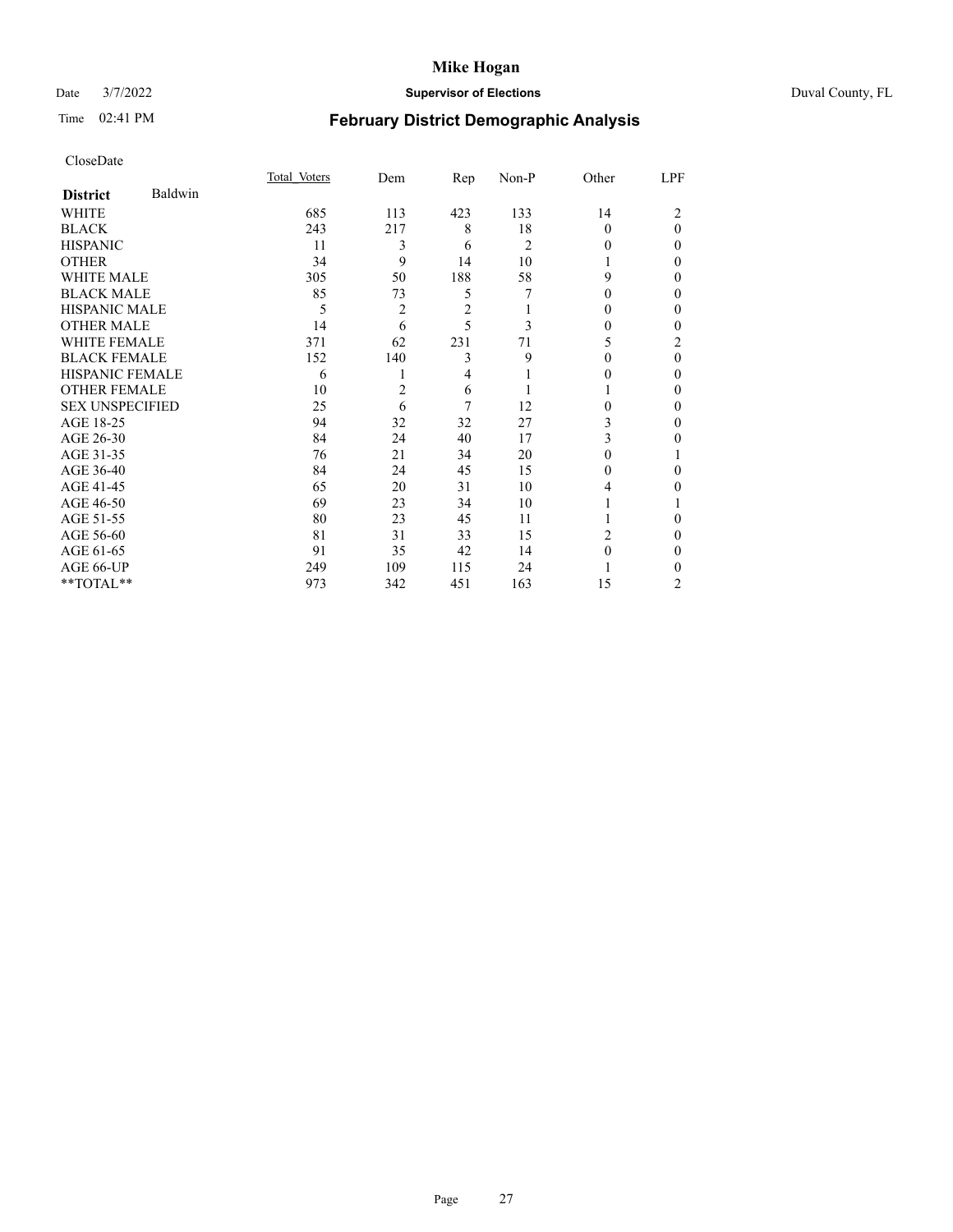# Date 3/7/2022 **Supervisor of Elections** Duval County, FL

# Time 02:41 PM **February District Demographic Analysis**

| <b>Total Voters</b> | Dem   | Rep   | $Non-P$ | Other          | LPF            |
|---------------------|-------|-------|---------|----------------|----------------|
|                     |       |       |         |                |                |
| 17,276              | 4,087 | 9,009 | 3,780   | 299            | 101            |
| 523                 | 379   | 37    | 99      | 6              | 2              |
| 490                 | 154   | 184   | 133     | 16             | 3              |
| 1,111               | 277   | 393   | 407     | 25             | 9              |
| 8,401               | 1,616 | 4,544 | 2,024   | 145            | 72             |
| 232                 | 153   | 17    | 57      | 4              | 1              |
| 203                 | 47    | 90    | 63      | $\overline{c}$ | 1              |
| 436                 | 98    | 157   | 166     | 12             | 3              |
| 8,713               | 2,440 | 4,376 | 1,715   | 154            | 28             |
| 281                 | 218   | 19    | 41      | $\overline{2}$ | 1              |
| 280                 | 106   | 92    | 66      | 14             | $\overline{c}$ |
| 458                 | 137   | 180   | 129     | 9              | 3              |
| 395                 | 82    | 148   | 157     | 4              | 4              |
| 1,643               | 424   | 708   | 447     | 57             | 7              |
| 1,904               | 438   | 824   | 581     | 35             | 26             |
| 1,947               | 461   | 831   | 597     | 39             | 19             |
| 1,646               | 400   | 709   | 490     | 33             | 14             |
| 1,457               | 352   | 643   | 423     | 26             | 13             |
| 1,320               | 313   | 656   | 319     | 23             | 9              |
| 1,604               | 308   | 914   | 347     | 27             | 8              |
| 1,745               | 400   | 1,000 | 305     | 32             | $\,$ 8 $\,$    |
| 1,802               | 468   | 1,003 | 297     | 29             | 5              |
| 4,332               | 1,333 | 2,335 | 613     | 45             | 6              |
| 19,400              | 4,897 | 9,623 | 4,419   | 346            | 115            |
|                     |       |       |         |                |                |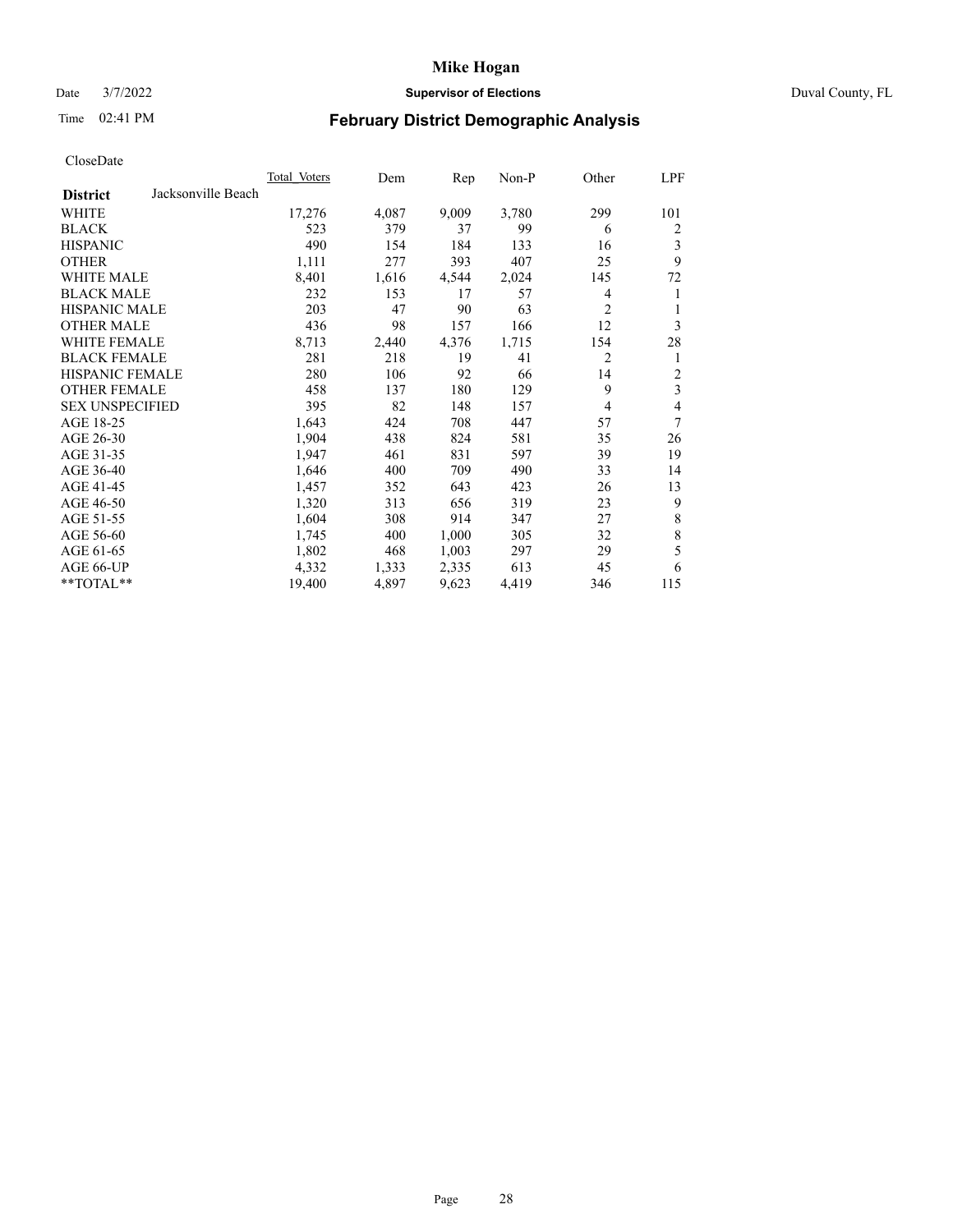# Date 3/7/2022 **Supervisor of Elections** Duval County, FL

# Time 02:41 PM **February District Demographic Analysis**

|                        |               | Total Voters | Dem   | Rep   | Non-P | Other          | LPF            |
|------------------------|---------------|--------------|-------|-------|-------|----------------|----------------|
| <b>District</b>        | Neptune Beach |              |       |       |       |                |                |
| WHITE                  |               | 5,428        | 1,396 | 2,741 | 1,175 | 85             | 31             |
| <b>BLACK</b>           |               | 58           | 29    | 10    | 14    | 5              | $\mathbf{0}$   |
| <b>HISPANIC</b>        |               | 125          | 44    | 47    | 30    | 2              | 2              |
| <b>OTHER</b>           |               | 282          | 73    | 92    | 104   | 6              | 7              |
| <b>WHITE MALE</b>      |               | 2,579        | 496   | 1,390 | 627   | 45             | 21             |
| <b>BLACK MALE</b>      |               | 33           | 18    | 4     | 7     | 4              | $\mathbf{0}$   |
| <b>HISPANIC MALE</b>   |               | 51           | 14    | 19    | 16    | 2              | 0              |
| <b>OTHER MALE</b>      |               | 103          | 25    | 31    | 39    | 5              | 3              |
| WHITE FEMALE           |               | 2,792        | 890   | 1,320 | 533   | 39             | 10             |
| <b>BLACK FEMALE</b>    |               | 25           | 11    | 6     | 7     |                | $\overline{0}$ |
| <b>HISPANIC FEMALE</b> |               | 70           | 29    | 25    | 14    | 0              | 2              |
| <b>OTHER FEMALE</b>    |               | 120          | 38    | 43    | 35    | $\Omega$       | 4              |
| <b>SEX UNSPECIFIED</b> |               | 119          | 21    | 52    | 44    | $\overline{2}$ | $\theta$       |
| AGE 18-25              |               | 521          | 132   | 205   | 158   | 18             | 8              |
| AGE 26-30              |               | 527          | 142   | 208   | 165   | 11             | 1              |
| AGE 31-35              |               | 515          | 125   | 221   | 152   | 12             | 5              |
| AGE 36-40              |               | 568          | 133   | 252   | 168   | 8              | 7              |
| AGE 41-45              |               | 455          | 124   | 183   | 135   | 9              | 4              |
| AGE 46-50              |               | 471          | 103   | 232   | 122   | 9              | 5              |
| AGE 51-55              |               | 492          | 112   | 265   | 103   | 6              | 6              |
| AGE 56-60              |               | 478          | 102   | 280   | 81    | 13             | $\overline{c}$ |
| AGE 61-65              |               | 541          | 124   | 315   | 98    | 3              | 1              |
| AGE 66-UP              |               | 1,325        | 445   | 729   | 141   | 9              |                |
| **TOTAL**              |               | 5,893        | 1,542 | 2,890 | 1,323 | 98             | 40             |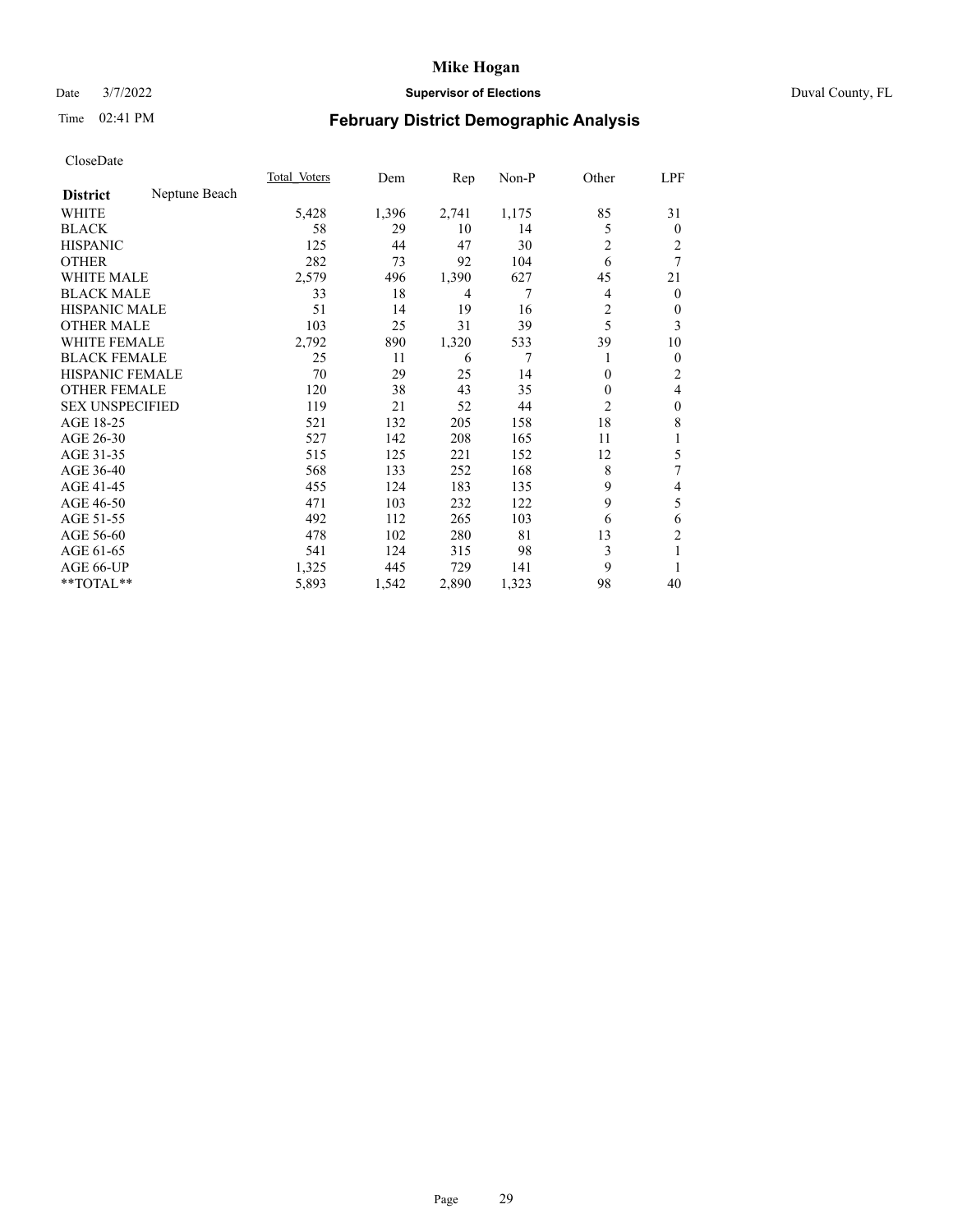# Date 3/7/2022 **Supervisor of Elections** Duval County, FL

# Time 02:41 PM **February District Demographic Analysis**

|                        |                   | Total Voters | Dem    | Rep    | Non-P  | Other | LPF            |
|------------------------|-------------------|--------------|--------|--------|--------|-------|----------------|
| <b>District</b>        | House District 11 |              |        |        |        |       |                |
| WHITE                  |                   | 56,626       | 12,611 | 30,503 | 12,284 | 923   | 305            |
| <b>BLACK</b>           |                   | 5,839        | 4,202  | 346    | 1,178  | 102   | 11             |
| <b>HISPANIC</b>        |                   | 2,738        | 914    | 881    | 878    | 50    | 15             |
| <b>OTHER</b>           |                   | 4,831        | 1,238  | 1,699  | 1,778  | 85    | 31             |
| <b>WHITE MALE</b>      |                   | 27,327       | 4,830  | 15,414 | 6,431  | 447   | 205            |
| <b>BLACK MALE</b>      |                   | 2,670        | 1,740  | 198    | 669    | 55    | 8              |
| <b>HISPANIC MALE</b>   |                   | 1,240        | 350    | 443    | 422    | 17    | 8              |
| <b>OTHER MALE</b>      |                   | 1,863        | 436    | 692    | 692    | 30    | 13             |
| WHITE FEMALE           |                   | 28,762       | 7,667  | 14,809 | 5,717  | 470   | 99             |
| <b>BLACK FEMALE</b>    |                   | 3,080        | 2,395  | 147    | 489    | 47    | $\overline{2}$ |
| <b>HISPANIC FEMALE</b> |                   | 1,446        | 545    | 421    | 441    | 32    | 7              |
| <b>OTHER FEMALE</b>    |                   | 2,084        | 614    | 770    | 651    | 37    | 12             |
| <b>SEX UNSPECIFIED</b> |                   | 1,560        | 388    | 535    | 604    | 25    | 8              |
| AGE 18-25              |                   | 6,522        | 1,859  | 2,468  | 1,968  | 186   | 41             |
| AGE 26-30              |                   | 6,207        | 1,591  | 2,445  | 1,983  | 130   | 58             |
| AGE 31-35              |                   | 6,503        | 1,730  | 2,633  | 1,954  | 130   | 56             |
| AGE 36-40              |                   | 6,159        | 1,660  | 2,460  | 1,863  | 115   | 61             |
| AGE 41-45              |                   | 5,546        | 1,506  | 2,299  | 1,607  | 91    | 43             |
| AGE 46-50              |                   | 5,277        | 1,384  | 2,508  | 1,270  | 86    | 29             |
| AGE 51-55              |                   | 5,795        | 1,380  | 3,073  | 1,220  | 94    | 28             |
| AGE 56-60              |                   | 6,333        | 1,525  | 3,584  | 1,120  | 88    | 16             |
| AGE 61-65              |                   | 6,247        | 1,663  | 3,456  | 1,018  | 97    | 13             |
| AGE 66-UP              |                   | 15,445       | 4,667  | 8,503  | 2,115  | 143   | 17             |
| $*$ TOTAL $*$          |                   | 70,034       | 18,965 | 33,429 | 16,118 | 1,160 | 362            |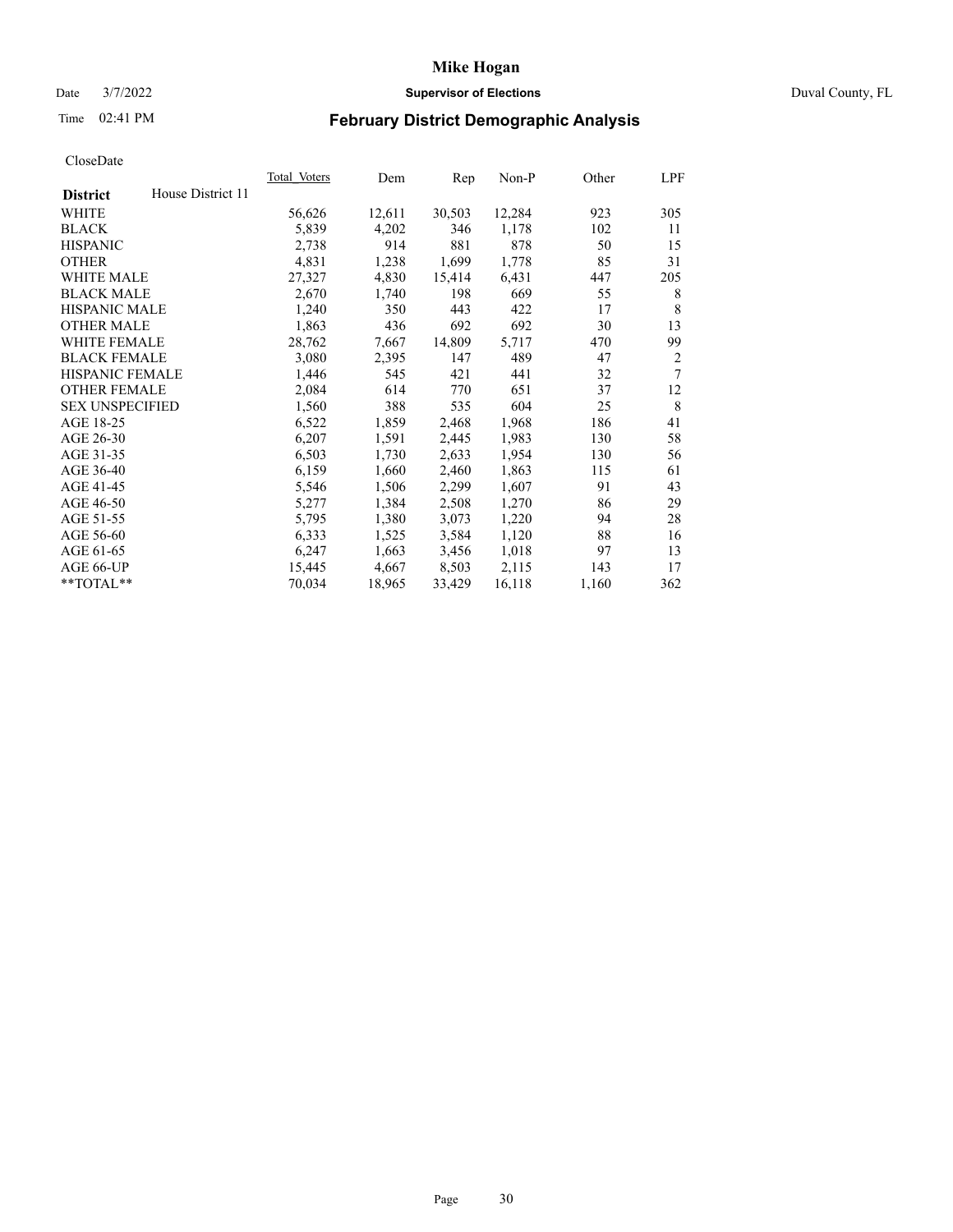# Date 3/7/2022 **Supervisor of Elections** Duval County, FL

# Time 02:41 PM **February District Demographic Analysis**

|                        |                   | Total Voters | Dem    | Rep    | Non-P  | Other | LPF |
|------------------------|-------------------|--------------|--------|--------|--------|-------|-----|
| <b>District</b>        | House District 12 |              |        |        |        |       |     |
| WHITE                  |                   | 74,030       | 15,956 | 39,316 | 17,063 | 1,260 | 435 |
| <b>BLACK</b>           |                   | 16,518       | 12,217 | 785    | 3,269  | 223   | 24  |
| <b>HISPANIC</b>        |                   | 8,863        | 3,201  | 2,295  | 3,205  | 130   | 32  |
| <b>OTHER</b>           |                   | 14,699       | 4,194  | 4,356  | 5,895  | 205   | 49  |
| <b>WHITE MALE</b>      |                   | 34,936       | 6,076  | 19,413 | 8,548  | 597   | 302 |
| <b>BLACK MALE</b>      |                   | 7,117        | 4,852  | 459    | 1,675  | 113   | 18  |
| <b>HISPANIC MALE</b>   |                   | 3,941        | 1,245  | 1,122  | 1,497  | 59    | 18  |
| <b>OTHER MALE</b>      |                   | 5,886        | 1,547  | 1,858  | 2,368  | 88    | 25  |
| WHITE FEMALE           |                   | 38,240       | 9,690  | 19,509 | 8,263  | 651   | 127 |
| <b>BLACK FEMALE</b>    |                   | 9,114        | 7,166  | 311    | 1,523  | 108   | 6   |
| <b>HISPANIC FEMALE</b> |                   | 4,731        | 1,890  | 1,136  | 1,623  | 70    | 12  |
| <b>OTHER FEMALE</b>    |                   | 6,818        | 2,178  | 2,074  | 2,457  | 92    | 17  |
| <b>SEX UNSPECIFIED</b> |                   | 3,325        | 924    | 870    | 1,476  | 40    | 15  |
| AGE 18-25              |                   | 13,226       | 4,506  | 3,949  | 4,313  | 373   | 85  |
| AGE 26-30              |                   | 11,723       | 3,683  | 3,675  | 3,994  | 281   | 90  |
| AGE 31-35              |                   | 11,201       | 3,590  | 3,743  | 3,552  | 214   | 102 |
| AGE 36-40              |                   | 10,036       | 3,063  | 3,442  | 3,289  | 161   | 81  |
| AGE 41-45              |                   | 9,112        | 2,768  | 3,313  | 2,842  | 143   | 46  |
| AGE 46-50              |                   | 8,683        | 2,678  | 3,532  | 2,289  | 134   | 50  |
| AGE 51-55              |                   | 9,320        | 2,769  | 4,270  | 2,141  | 108   | 32  |
| AGE 56-60              |                   | 9,989        | 2,903  | 4,959  | 1,987  | 122   | 18  |
| AGE 61-65              |                   | 9,255        | 2,849  | 4,540  | 1,743  | 102   | 21  |
| AGE 66-UP              |                   | 21,565       | 6,759  | 11,329 | 3,282  | 180   | 15  |
| $*$ TOTAL $*$          |                   | 114,110      | 35,568 | 46,752 | 29,432 | 1,818 | 540 |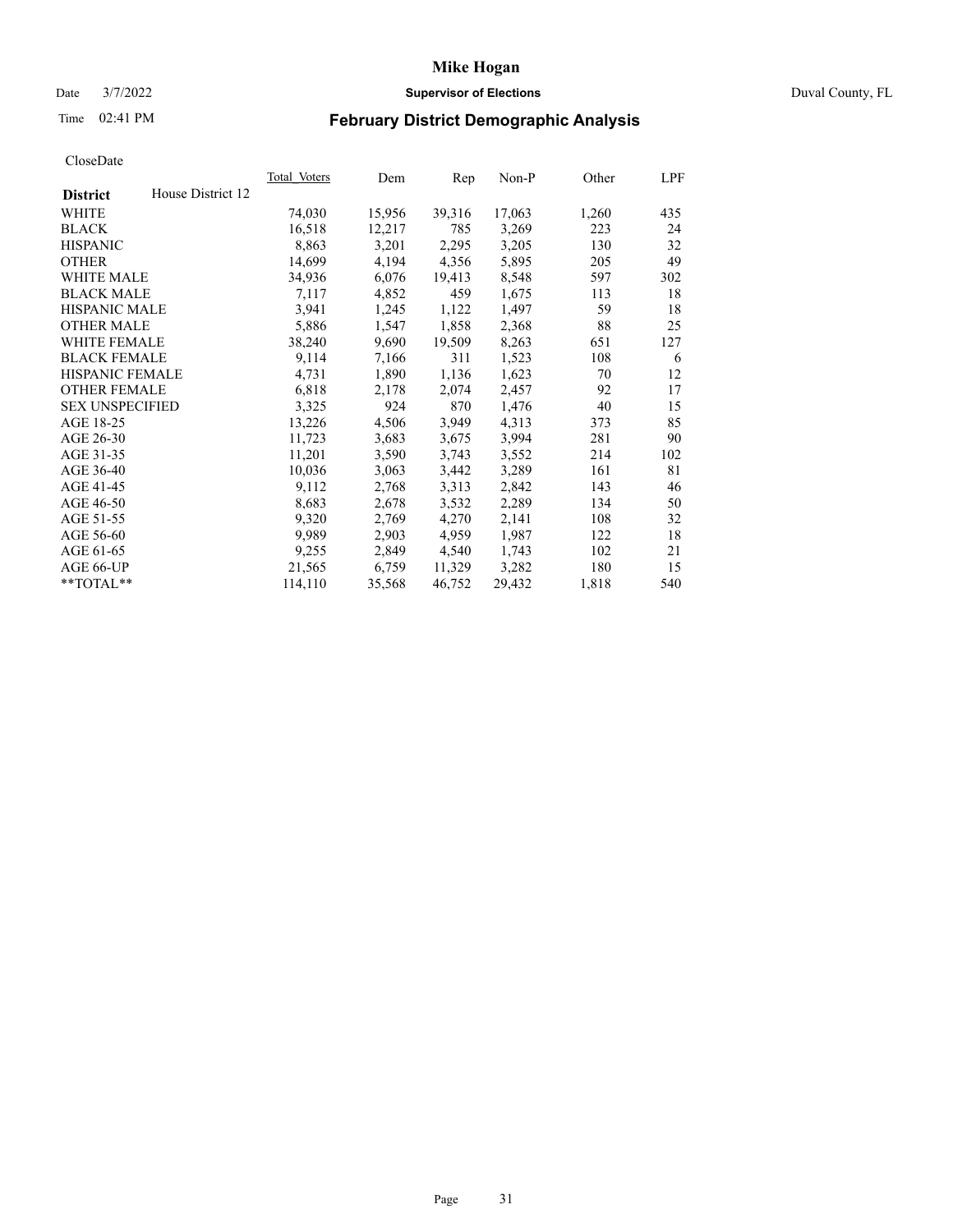# Date 3/7/2022 **Supervisor of Elections** Duval County, FL

# Time 02:41 PM **February District Demographic Analysis**

|                                      | <b>Total Voters</b> | Dem    | Rep    | $Non-P$ | Other | LPF |
|--------------------------------------|---------------------|--------|--------|---------|-------|-----|
| House District 13<br><b>District</b> |                     |        |        |         |       |     |
| WHITE                                | 38,479              | 10,645 | 18,220 | 8,711   | 667   | 236 |
| <b>BLACK</b>                         | 50.749              | 41,499 | 1,661  | 7,128   | 413   | 48  |
| <b>HISPANIC</b>                      | 5,803               | 2,360  | 1,265  | 2,068   | 86    | 24  |
| <b>OTHER</b>                         | 8,818               | 3,497  | 1,672  | 3,509   | 111   | 29  |
| <b>WHITE MALE</b>                    | 18,124              | 4,283  | 9,015  | 4,374   | 298   | 154 |
| <b>BLACK MALE</b>                    | 20,433              | 15,871 | 837    | 3,489   | 207   | 29  |
| <b>HISPANIC MALE</b>                 | 2,573               | 972    | 634    | 919     | 34    | 14  |
| <b>OTHER MALE</b>                    | 3,120               | 1,123  | 685    | 1,256   | 41    | 15  |
| WHITE FEMALE                         | 19,817              | 6,219  | 8,974  | 4,178   | 365   | 81  |
| <b>BLACK FEMALE</b>                  | 29,307              | 24,868 | 783    | 3,439   | 199   | 18  |
| HISPANIC FEMALE                      | 3,088               | 1,325  | 605    | 1,097   | 51    | 10  |
| <b>OTHER FEMALE</b>                  | 3,761               | 1,727  | 747    | 1,227   | 50    | 10  |
| <b>SEX UNSPECIFIED</b>               | 3,624               | 1,612  | 538    | 1,436   | 32    | 6   |
| AGE 18-25                            | 11,718              | 6,013  | 1,712  | 3,726   | 224   | 43  |
| AGE 26-30                            | 10,294              | 5,308  | 1,640  | 3,150   | 148   | 48  |
| AGE 31-35                            | 10,705              | 5,776  | 1,837  | 2,852   | 170   | 70  |
| AGE 36-40                            | 9,308               | 4,996  | 1,720  | 2,410   | 131   | 51  |
| AGE 41-45                            | 7,970               | 4,432  | 1,501  | 1,884   | 121   | 32  |
| AGE 46-50                            | 7,694               | 4,224  | 1,722  | 1,603   | 116   | 29  |
| AGE 51-55                            | 8,066               | 4,507  | 2,046  | 1,400   | 90    | 23  |
| AGE 56-60                            | 9,017               | 5,150  | 2,427  | 1,340   | 88    | 12  |
| AGE 61-65                            | 9,017               | 5,421  | 2,358  | 1,146   | 78    | 14  |
| AGE 66-UP                            | 20,060              | 12,174 | 5,855  | 1,905   | 111   | 15  |
| **TOTAL**                            | 103,849             | 58,001 | 22,818 | 21,416  | 1,277 | 337 |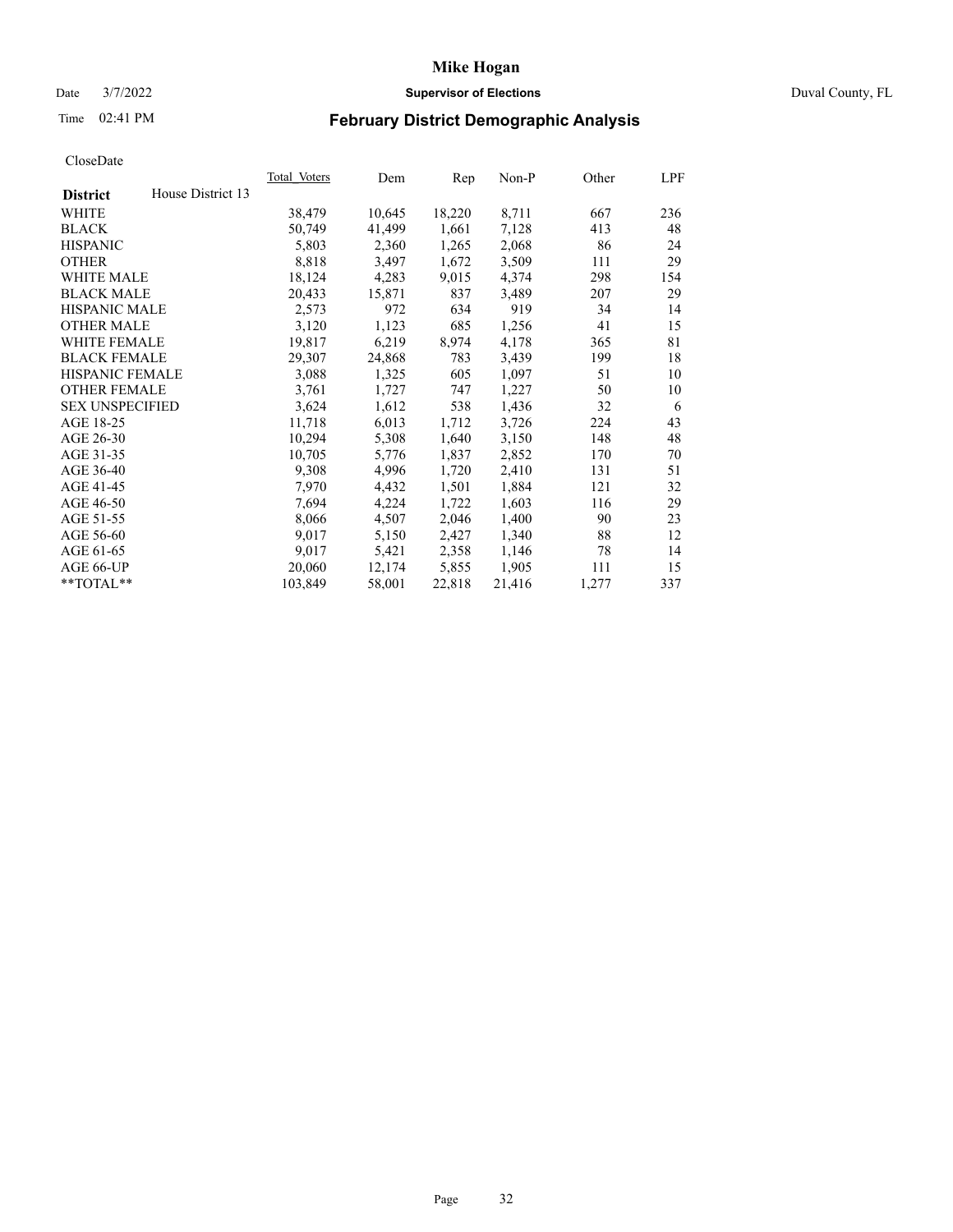# Date 3/7/2022 **Supervisor of Elections** Duval County, FL

# Time 02:41 PM **February District Demographic Analysis**

| <b>Total Voters</b> | Dem    | Rep    | $Non-P$ | Other | LPF |
|---------------------|--------|--------|---------|-------|-----|
|                     |        |        |         |       |     |
| 41,990              | 9,773  | 22,100 | 9,079   | 753   | 285 |
| 62,126              | 51,622 | 1,867  | 8,131   | 463   | 43  |
| 4,777               | 1,970  | 963    | 1,748   | 79    | 17  |
| 8,054               | 3,185  | 1,654  | 3,064   | 116   | 35  |
| 19,598              | 3,889  | 10,728 | 4,456   | 340   | 185 |
| 24,822              | 19,486 | 1,002  | 4,060   | 249   | 25  |
| 2,195               | 770    | 548    | 835     | 34    | 8   |
| 2,864               | 1,018  | 669    | 1,115   | 42    | 20  |
| 21,895              | 5,761  | 11,134 | 4,491   | 411   | 98  |
| 36,283              | 31,342 | 838    | 3,875   | 210   | 18  |
| 2,494               | 1,160  | 401    | 880     | 44    | 9   |
| 3,428               | 1,540  | 746    | 1,080   | 53    | 9   |
| 3,368               | 1,584  | 518    | 1,230   | 28    | 8   |
| 13,636              | 7,104  | 2,094  | 4,130   | 270   | 38  |
| 11,241              | 5,805  | 1,968  | 3,198   | 192   | 78  |
| 11,751              | 6,264  | 2,187  | 3,036   | 173   | 91  |
| 10,578              | 5,943  | 2,016  | 2,414   | 148   | 57  |
| 9,535               | 5,479  | 1,898  | 2,003   | 118   | 37  |
| 9,406               | 5,478  | 2,086  | 1,699   | 116   | 27  |
| 9,574               | 5,473  | 2,467  | 1,511   | 107   | 16  |
| 10,193              | 5,962  | 2,786  | 1,329   | 102   | 14  |
| 9,514               | 5,624  | 2,718  | 1,093   | 72    | 7   |
| 21,519              | 13,418 | 6,364  | 1,609   | 113   | 15  |
| 116,947             | 66,550 | 26,584 | 22,022  | 1,411 | 380 |
|                     |        |        |         |       |     |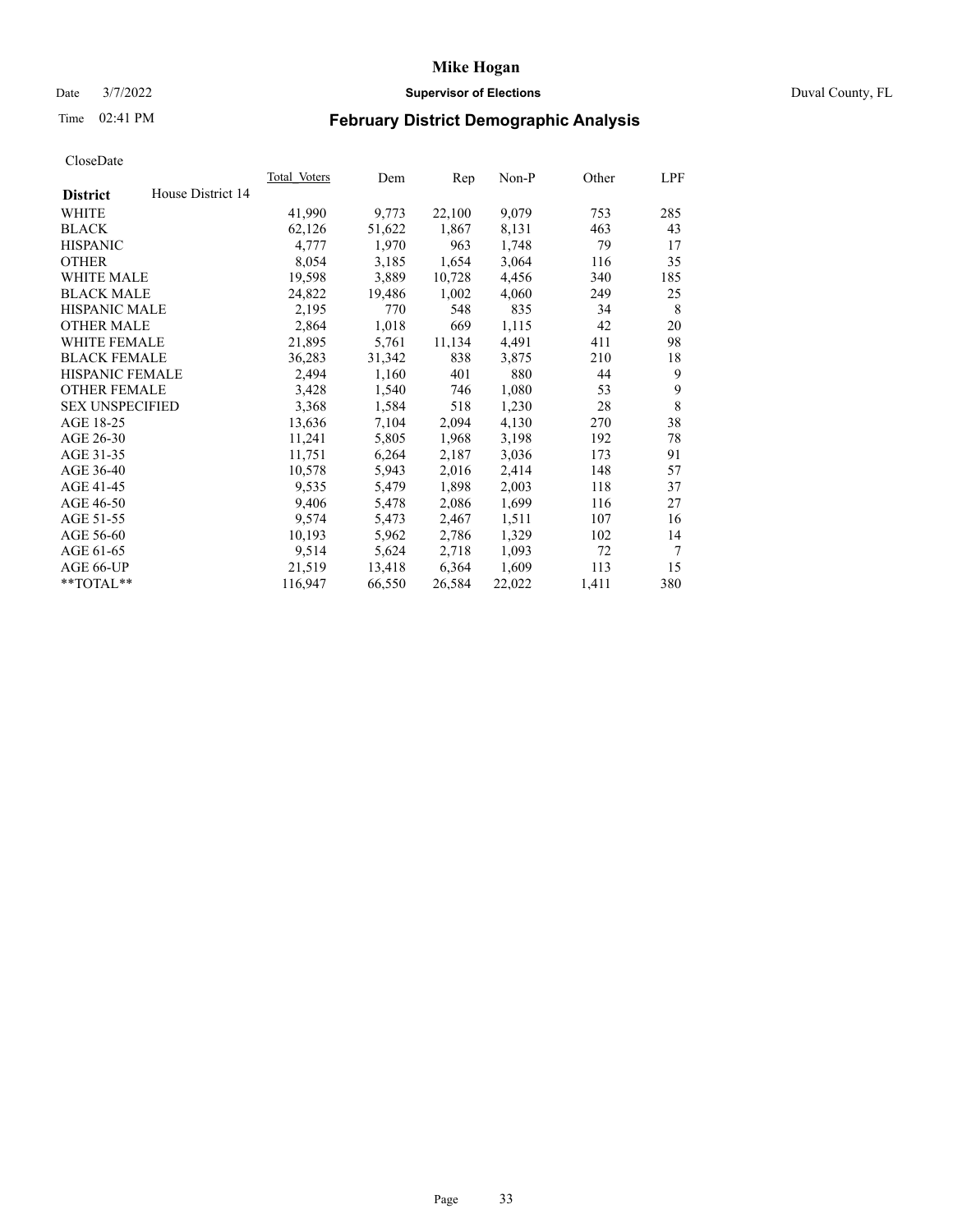# Date 3/7/2022 **Supervisor of Elections** Duval County, FL

# Time 02:41 PM **February District Demographic Analysis**

| <b>Total Voters</b> | Dem    | Rep    | $Non-P$ | Other | LPF |
|---------------------|--------|--------|---------|-------|-----|
|                     |        |        |         |       |     |
| 65,009              | 14,681 | 36,166 | 12,787  | 1,004 | 371 |
| 32,389              | 25,023 | 1,290  | 5,618   | 429   | 29  |
| 7,519               | 2,904  | 1,660  | 2,817   | 112   | 26  |
| 9,915               | 3,102  | 2,890  | 3,702   | 186   | 35  |
| 30,416              | 5,719  | 17,668 | 6,317   | 463   | 249 |
| 13,294              | 9,526  | 721    | 2,797   | 233   | 17  |
| 3,448               | 1,217  | 863    | 1,303   | 53    | 12  |
| 3,747               | 1,063  | 1,217  | 1,386   | 65    | 16  |
| 33,860              | 8,820  | 18,108 | 6,281   | 531   | 120 |
| 18,566              | 15,099 | 546    | 2,717   | 192   | 12  |
| 3,928               | 1,624  | 772    | 1,464   | 56    | 12  |
| 4,599               | 1,606  | 1,355  | 1,533   | 93    | 12  |
| 2,972               | 1,036  | 756    | 1,124   | 45    | 11  |
| 12,362              | 4,935  | 3,061  | 3,999   | 314   | 53  |
| 11,105              | 4,228  | 3,057  | 3,495   | 248   | 77  |
| 11,536              | 4,742  | 3,233  | 3,267   | 212   | 82  |
| 10,296              | 4,274  | 2,995  | 2,768   | 184   | 75  |
| 9,247               | 3,959  | 2,782  | 2,287   | 160   | 59  |
| 8,973               | 3,755  | 3,146  | 1,905   | 137   | 30  |
| 9,795               | 3,967  | 3,837  | 1,842   | 117   | 32  |
| 10,207              | 4,054  | 4,452  | 1,589   | 98    | 14  |
| 9,883               | 3,867  | 4,566  | 1,345   | 86    | 19  |
| 21,428              | 7,929  | 10,877 | 2,427   | 175   | 20  |
| 114,832             | 45,710 | 42,006 | 24,924  | 1,731 | 461 |
|                     |        |        |         |       |     |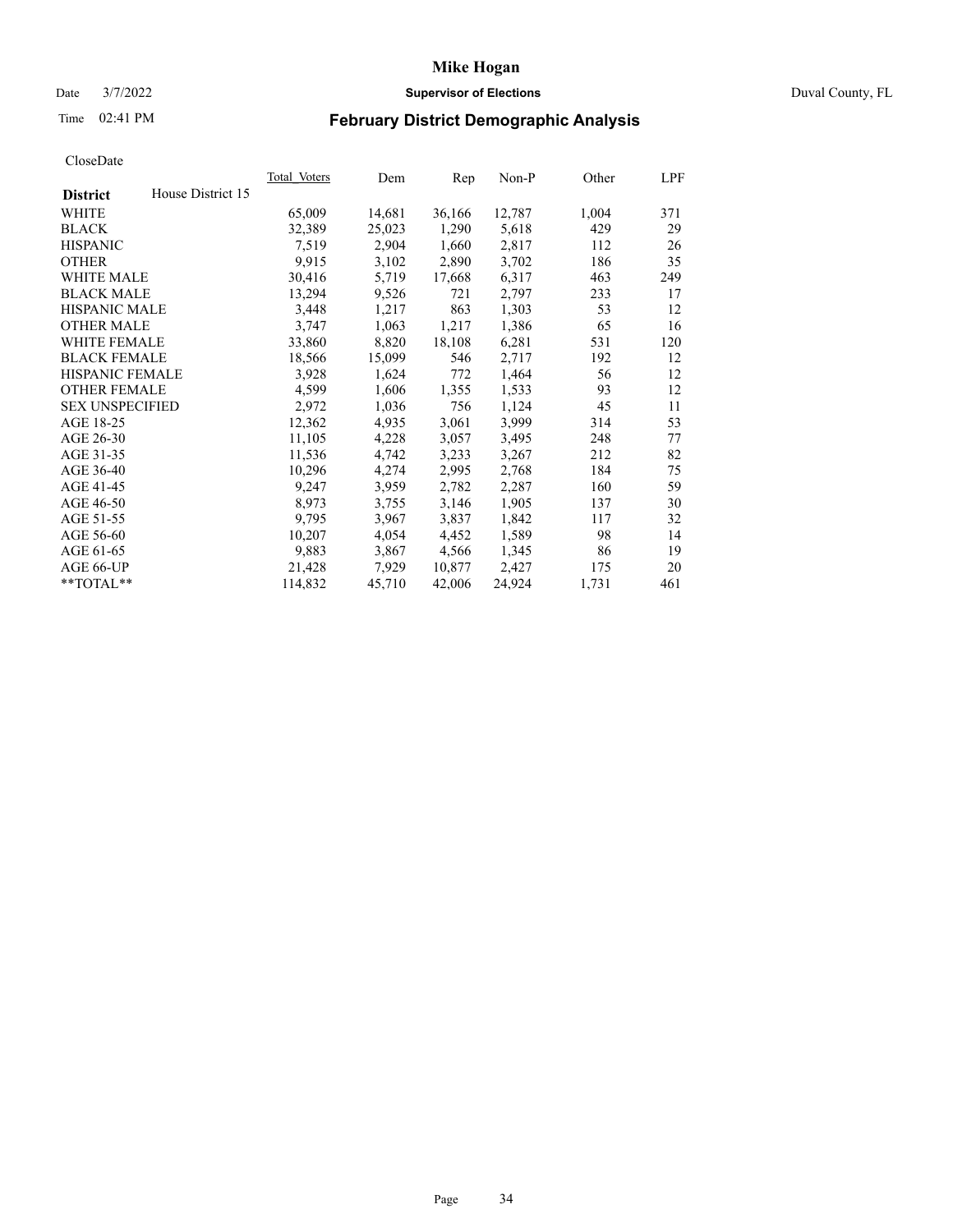# Date 3/7/2022 **Supervisor of Elections** Duval County, FL

# Time 02:41 PM **February District Demographic Analysis**

|                        |                   | <b>Total Voters</b> | Dem    | Rep    | $Non-P$ | Other | LPF |
|------------------------|-------------------|---------------------|--------|--------|---------|-------|-----|
| <b>District</b>        | House District 16 |                     |        |        |         |       |     |
| WHITE                  |                   | 94,667              | 21,949 | 50,919 | 19,715  | 1,532 | 552 |
| <b>BLACK</b>           |                   | 16,315              | 11,808 | 762    | 3,470   | 251   | 24  |
| <b>HISPANIC</b>        |                   | 9.174               | 3,171  | 2,569  | 3,282   | 123   | 29  |
| <b>OTHER</b>           |                   | 13,937              | 4,259  | 3,896  | 5,501   | 223   | 58  |
| <b>WHITE MALE</b>      |                   | 44,015              | 8,416  | 24,625 | 9,950   | 657   | 367 |
| <b>BLACK MALE</b>      |                   | 6,904               | 4,543  | 421    | 1,804   | 130   | 6   |
| <b>HISPANIC MALE</b>   |                   | 4,127               | 1,289  | 1,248  | 1,522   | 47    | 21  |
| <b>OTHER MALE</b>      |                   | 5,633               | 1,528  | 1,691  | 2,306   | 79    | 29  |
| WHITE FEMALE           |                   | 49,825              | 13,328 | 25,898 | 9,553   | 866   | 180 |
| <b>BLACK FEMALE</b>    |                   | 9,202               | 7,113  | 332    | 1,620   | 119   | 18  |
| HISPANIC FEMALE        |                   | 4,879               | 1,821  | 1,284  | 1,692   | 74    | 8   |
| <b>OTHER FEMALE</b>    |                   | 6,513               | 2,293  | 1,790  | 2,290   | 116   | 24  |
| <b>SEX UNSPECIFIED</b> |                   | 2,995               | 856    | 857    | 1,231   | 41    | 10  |
| AGE 18-25              |                   | 14,124              | 4,468  | 4,781  | 4,386   | 405   | 84  |
| AGE 26-30              |                   | 12,940              | 4,182  | 4,322  | 4,019   | 307   | 110 |
| AGE 31-35              |                   | 12,660              | 4,197  | 4,285  | 3,802   | 232   | 144 |
| AGE 36-40              |                   | 11,384              | 3,667  | 4,049  | 3,416   | 165   | 87  |
| AGE 41-45              |                   | 10,194              | 3,141  | 3,786  | 3,050   | 145   | 72  |
| AGE 46-50              |                   | 9,981               | 2,893  | 4,187  | 2,674   | 167   | 60  |
| AGE 51-55              |                   | 10,932              | 3,038  | 5,214  | 2,476   | 170   | 34  |
| AGE 56-60              |                   | 11,411              | 3,180  | 5,791  | 2,268   | 151   | 21  |
| AGE 61-65              |                   | 10,909              | 3,236  | 5,749  | 1,806   | 104   | 14  |
| AGE 66-UP              |                   | 29,557              | 9,185  | 15,982 | 4,070   | 283   | 37  |
| **TOTAL**              |                   | 134,093             | 41,187 | 58,146 | 31,968  | 2,129 | 663 |
|                        |                   |                     |        |        |         |       |     |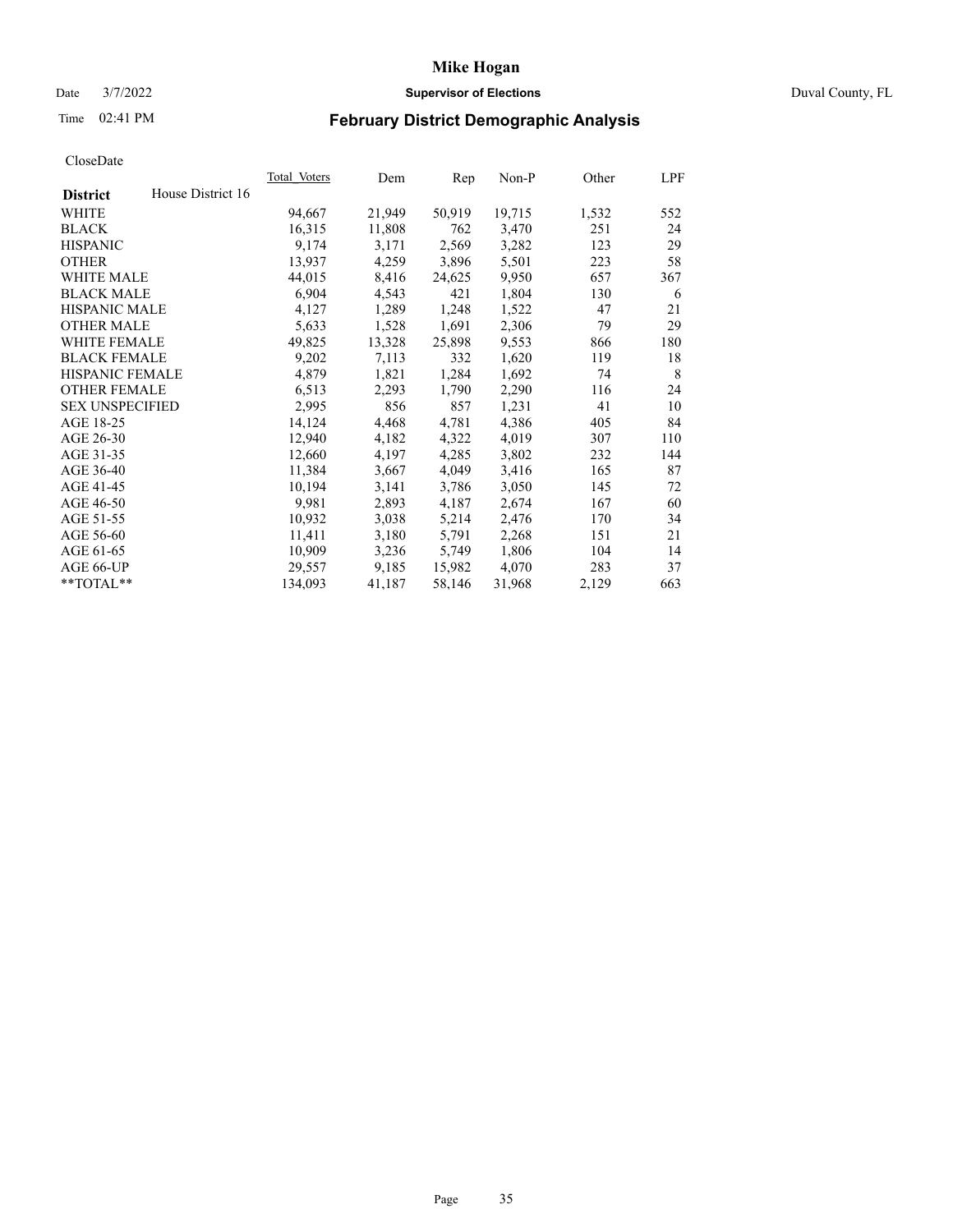# Date 3/7/2022 **Supervisor of Elections** Duval County, FL

# Time 02:41 PM **February District Demographic Analysis**

|                                        | Total Voters | Dem    | Rep    | Non-P  | Other | LPF |
|----------------------------------------|--------------|--------|--------|--------|-------|-----|
| School Board Dist 1<br><b>District</b> |              |        |        |        |       |     |
| WHITE                                  | 54,149       | 10,972 | 30,835 | 11,172 | 865   | 305 |
| <b>BLACK</b>                           | 24,285       | 18,481 | 1,056  | 4,401  | 318   | 29  |
| <b>HISPANIC</b>                        | 6,823        | 2,543  | 1,730  | 2,440  | 93    | 17  |
| <b>OTHER</b>                           | 8,846        | 2,698  | 2,586  | 3,410  | 117   | 35  |
| <b>WHITE MALE</b>                      | 25,765       | 4,307  | 15,137 | 5,736  | 392   | 193 |
| <b>BLACK MALE</b>                      | 10,189       | 7,197  | 576    | 2,232  | 163   | 21  |
| <b>HISPANIC MALE</b>                   | 3,065        | 1,046  | 873    | 1,091  | 43    | 12  |
| <b>OTHER MALE</b>                      | 3,354        | 910    | 1,103  | 1,285  | 37    | 19  |
| <b>WHITE FEMALE</b>                    | 27,757       | 6,537  | 15,361 | 5,285  | 465   | 109 |
| <b>BLACK FEMALE</b>                    | 13,642       | 10,959 | 460    | 2,063  | 152   | 8   |
| <b>HISPANIC FEMALE</b>                 | 3,610        | 1,436  | 830    | 1,291  | 48    | 5   |
| <b>OTHER FEMALE</b>                    | 4,017        | 1,418  | 1,169  | 1,355  | 63    | 12  |
| <b>SEX UNSPECIFIED</b>                 | 2,702        | 883    | 698    | 1,084  | 30    | 7   |
| AGE 18-25                              | 10,448       | 3,979  | 2,829  | 3,338  | 254   | 48  |
| AGE 26-30                              | 8,833        | 3,269  | 2,452  | 2,860  | 196   | 56  |
| AGE 31-35                              | 9,419        | 3,510  | 2,910  | 2,772  | 149   | 78  |
| AGE 36-40                              | 8,584        | 3,216  | 2,660  | 2,506  | 130   | 72  |
| AGE 41-45                              | 7,705        | 2,883  | 2,530  | 2,118  | 132   | 42  |
| AGE 46-50                              | 7,445        | 2,870  | 2,787  | 1,643  | 111   | 34  |
| AGE 51-55                              | 7,925        | 2,911  | 3,327  | 1,556  | 111   | 20  |
| AGE 56-60                              | 8,521        | 3,035  | 3,973  | 1,405  | 100   | 8   |
| AGE 61-65                              | 7,774        | 2,840  | 3,700  | 1,138  | 86    | 10  |
| AGE 66-UP                              | 17,449       | 6,181  | 9,039  | 2,087  | 124   | 18  |
| $*$ TOTAL $*$                          | 94,103       | 34,694 | 36,207 | 21,423 | 1,393 | 386 |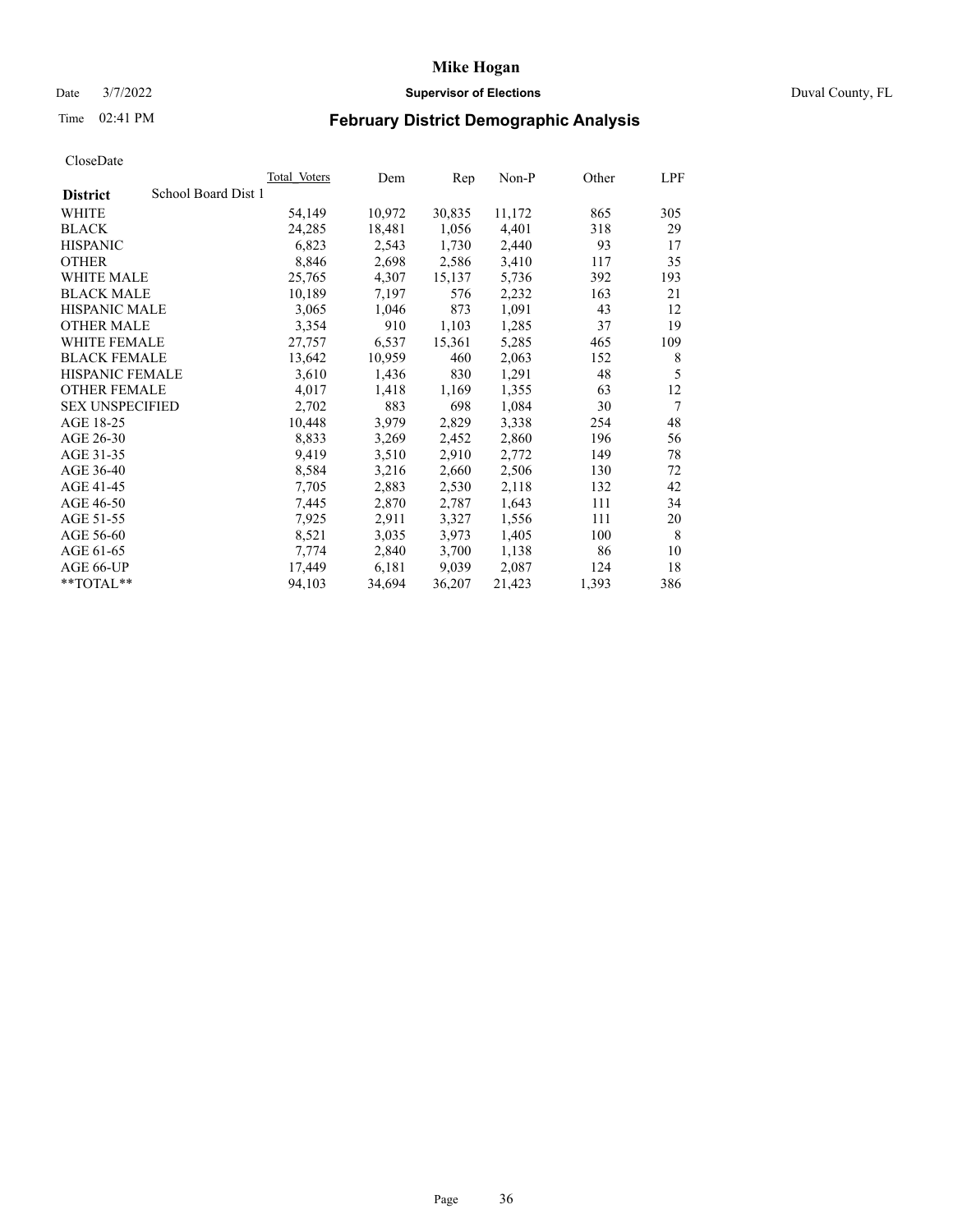# Date 3/7/2022 **Supervisor of Elections** Duval County, FL

# Time 02:41 PM **February District Demographic Analysis**

|                                        | <b>Total Voters</b> | Dem    | Rep    | Non-P  | Other | LPF |
|----------------------------------------|---------------------|--------|--------|--------|-------|-----|
| School Board Dist 2<br><b>District</b> |                     |        |        |        |       |     |
| WHITE                                  | 77,154              | 17,467 | 40,469 | 17,540 | 1,259 | 419 |
| <b>BLACK</b>                           | 7,185               | 5,150  | 424    | 1,505  | 96    | 10  |
| <b>HISPANIC</b>                        | 4,855               | 1,654  | 1,492  | 1,592  | 95    | 22  |
| <b>OTHER</b>                           | 9,609               | 2,536  | 3,195  | 3,693  | 143   | 42  |
| <b>WHITE MALE</b>                      | 36,775              | 6,564  | 20,321 | 8,982  | 613   | 295 |
| <b>BLACK MALE</b>                      | 3,331               | 2,171  | 252    | 848    | 54    | 6   |
| <b>HISPANIC MALE</b>                   | 2,140               | 617    | 706    | 769    | 37    | 11  |
| <b>OTHER MALE</b>                      | 3,793               | 919    | 1,306  | 1,491  | 58    | 19  |
| <b>WHITE FEMALE</b>                    | 39,623              | 10,732 | 19,788 | 8,347  | 636   | 120 |
| <b>BLACK FEMALE</b>                    | 3,750               | 2,907  | 166    | 632    | 42    | 3   |
| HISPANIC FEMALE                        | 2,619               | 1,007  | 760    | 786    | 57    | 9   |
| <b>OTHER FEMALE</b>                    | 4,419               | 1,304  | 1,533  | 1,502  | 64    | 16  |
| <b>SEX UNSPECIFIED</b>                 | 2,350               | 586    | 748    | 970    | 32    | 14  |
| AGE 18-25                              | 9,662               | 2,822  | 3,471  | 3,029  | 280   | 60  |
| AGE 26-30                              | 9,072               | 2,417  | 3,452  | 2,941  | 181   | 81  |
| AGE 31-35                              | 9,190               | 2,506  | 3,554  | 2,877  | 174   | 79  |
| AGE 36-40                              | 8,686               | 2,275  | 3,409  | 2,776  | 148   | 78  |
| AGE 41-45                              | 7,886               | 2,084  | 3,202  | 2,427  | 127   | 46  |
| AGE 46-50                              | 7,468               | 1,951  | 3,405  | 1,947  | 120   | 45  |
| AGE 51-55                              | 8,029               | 1,894  | 4,199  | 1,786  | 111   | 39  |
| AGE 56-60                              | 8,778               | 2,137  | 4,775  | 1,719  | 122   | 25  |
| AGE 61-65                              | 8,555               | 2,319  | 4,537  | 1,553  | 124   | 22  |
| AGE 66-UP                              | 21,477              | 6,402  | 11,576 | 3,275  | 206   | 18  |
| $*$ TOTAL $*$                          | 98,803              | 26,807 | 45,580 | 24,330 | 1,593 | 493 |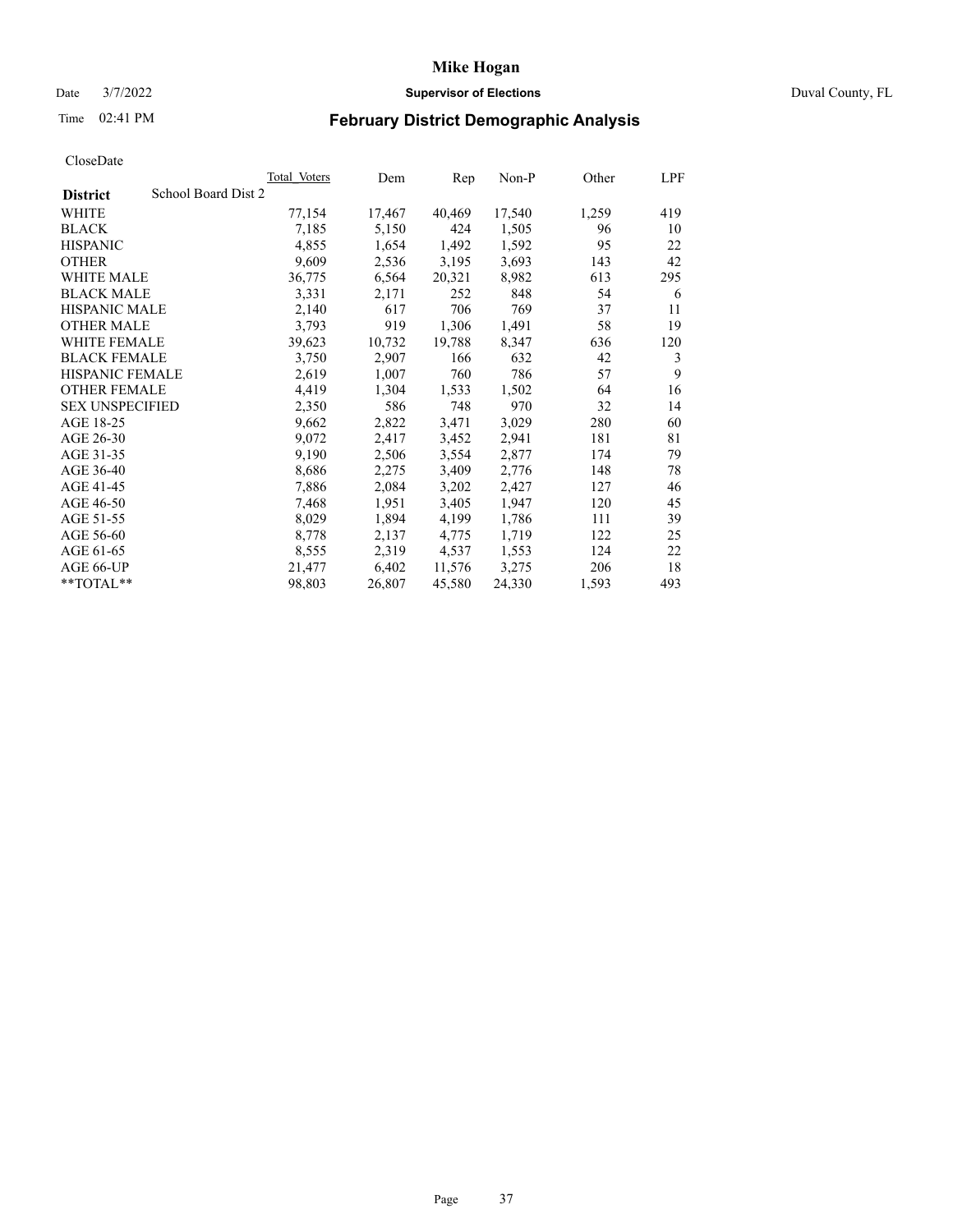# Date 3/7/2022 **Supervisor of Elections** Duval County, FL

# Time 02:41 PM **February District Demographic Analysis**

|                                        | <b>Total Voters</b> | Dem    | Rep    | Non-P  | Other | LPF |
|----------------------------------------|---------------------|--------|--------|--------|-------|-----|
| School Board Dist 3<br><b>District</b> |                     |        |        |        |       |     |
| WHITE                                  | 54,122              | 14,120 | 27,033 | 11,746 | 872   | 351 |
| <b>BLACK</b>                           | 14,870              | 11,176 | 635    | 2,857  | 178   | 24  |
| <b>HISPANIC</b>                        | 6,960               | 2,671  | 1,605  | 2,572  | 90    | 22  |
| <b>OTHER</b>                           | 9,292               | 2,860  | 2,523  | 3,750  | 127   | 32  |
| <b>WHITE MALE</b>                      | 25,148              | 5,526  | 13,109 | 5,881  | 395   | 237 |
| <b>BLACK MALE</b>                      | 6,076               | 4,206  | 341    | 1,424  | 89    | 16  |
| <b>HISPANIC MALE</b>                   | 3,114               | 1,082  | 812    | 1,174  | 36    | 10  |
| <b>OTHER MALE</b>                      | 3,661               | 1,011  | 1,092  | 1,488  | 55    | 15  |
| WHITE FEMALE                           | 28,329              | 8,426  | 13,649 | 5,671  | 474   | 109 |
| <b>BLACK FEMALE</b>                    | 8,536               | 6,780  | 282    | 1,380  | 86    | 8   |
| HISPANIC FEMALE                        | 3,677               | 1,527  | 757    | 1,328  | 53    | 12  |
| <b>OTHER FEMALE</b>                    | 4,138               | 1,460  | 1,131  | 1,479  | 57    | 11  |
| <b>SEX UNSPECIFIED</b>                 | 2,564               | 809    | 623    | 1,099  | 22    | 11  |
| AGE 18-25                              | 9,027               | 3,373  | 2,399  | 2,950  | 248   | 57  |
| AGE 26-30                              | 9,035               | 3,239  | 2,487  | 3,037  | 200   | 72  |
| AGE 31-35                              | 8,624               | 3,212  | 2,502  | 2,659  | 166   | 85  |
| AGE 36-40                              | 7,332               | 2,643  | 2,248  | 2,267  | 111   | 63  |
| AGE 41-45                              | 6,352               | 2,287  | 2,034  | 1,895  | 92    | 44  |
| AGE 46-50                              | 6,142               | 2,123  | 2,247  | 1,643  | 91    | 38  |
| AGE 51-55                              | 6,616               | 2,290  | 2,713  | 1,520  | 69    | 24  |
| AGE 56-60                              | 7,185               | 2,493  | 3,186  | 1,399  | 91    | 16  |
| AGE 61-65                              | 7,218               | 2,539  | 3,368  | 1,224  | 74    | 13  |
| AGE 66-UP                              | 17,713              | 6,628  | 8,612  | 2,331  | 125   | 17  |
| **TOTAL**                              | 85,244              | 30,827 | 31,796 | 20,925 | 1,267 | 429 |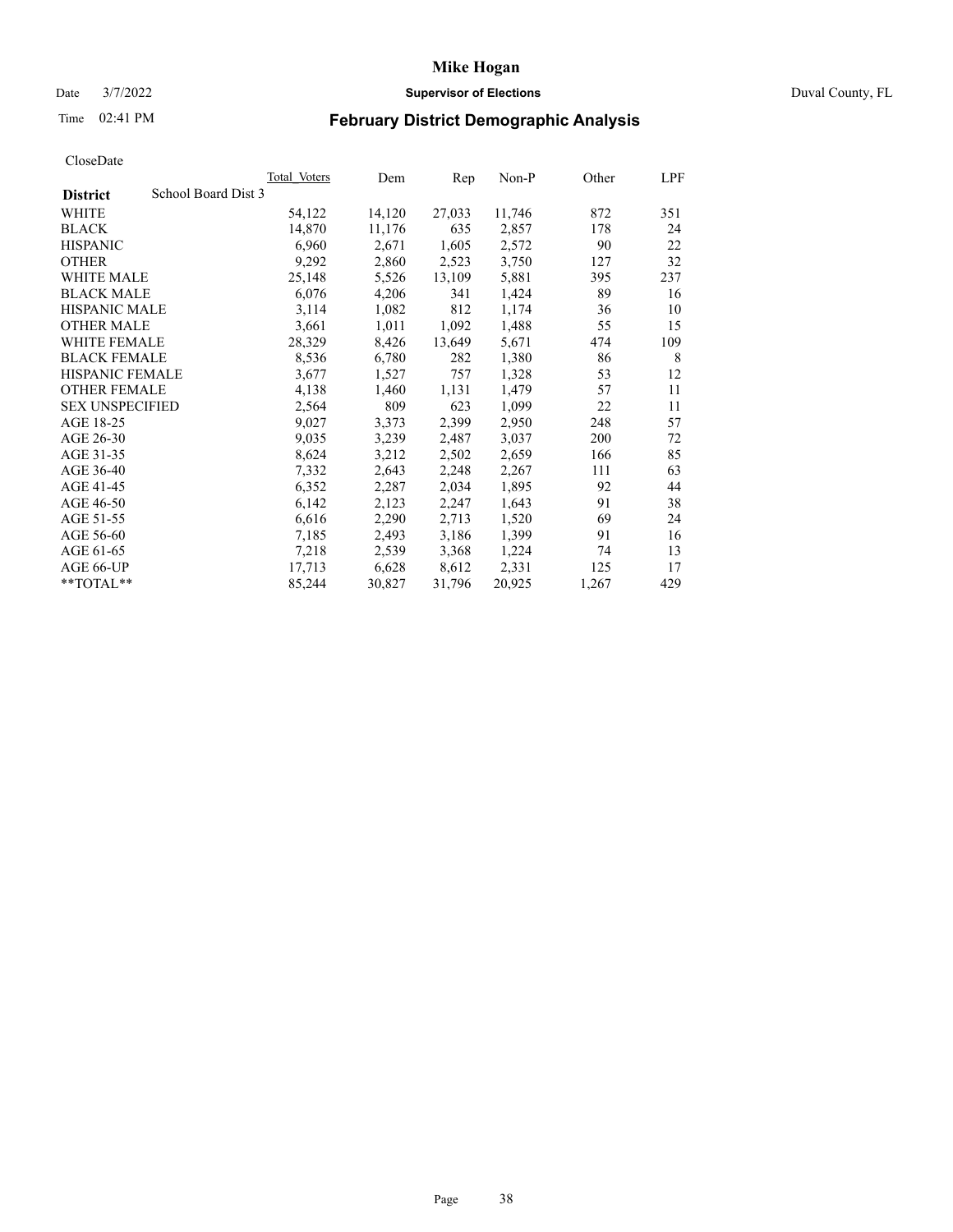# Date 3/7/2022 **Supervisor of Elections** Duval County, FL

# Time 02:41 PM **February District Demographic Analysis**

| <b>Total Voters</b> | Dem                 | Rep    | Non-P  | Other | LPF            |
|---------------------|---------------------|--------|--------|-------|----------------|
|                     |                     |        |        |       |                |
| 24,044              | 5,454               | 12,699 | 5,302  | 433   | 156            |
| 54,419              | 45,677              | 1,573  | 6,739  | 389   | 41             |
| 2,594               | 1,096               | 506    | 939    | 39    | 14             |
| 5,713               | 2,546               | 861    | 2,196  | 86    | 24             |
| 11,526              | 2,232               | 6,325  | 2,666  | 203   | 100            |
| 21,942              | 17,529              | 840    | 3,338  | 213   | 22             |
| 1,187               | 445                 | 280    | 440    | 15    | 7              |
| 1,960               | 822                 | 333    | 756    | 36    | 13             |
| 12,211              | 3,151               | 6,226  | 2,548  | 230   | 56             |
| 31,570              | 27,446              | 713    | 3,223  | 170   | 18             |
| 1,357               | 627                 | 219    | 480    | 24    | 7              |
| 2,364               | 1,219               | 389    | 713    | 33    | 10             |
| 2,653               | 1,302               | 314    | 1,012  | 23    | $\overline{2}$ |
| 10,131              | 5,727               | 1,277  | 2,930  | 165   | 32             |
| 7,941               | 4,402               | 1,158  | 2,244  | 91    | 46             |
| 8,317               | 4,950               | 1,236  | 1,961  | 118   | 52             |
| 7,767               | 4,715               | 1,231  | 1,695  | 95    | 31             |
| 7,112               | 4,507               | 1,146  | 1,341  | 95    | 23             |
| 6,957               | 4,355               | 1,298  | 1,198  | 92    | 14             |
| 7,353               | 4,645               | 1,565  | 1,048  | 81    | 14             |
| 7,645               | 4,997               | 1,677  | 886    | 79    | 6              |
| 7,574               | 5,180               | 1,555  | 782    | 47    | 10             |
| 15,973              | 11,295              | 3,496  | 1,091  | 84    | 7              |
| 86,770              | 54,773              | 15,639 | 15,176 | 947   | 235            |
|                     | School Board Dist 4 |        |        |       |                |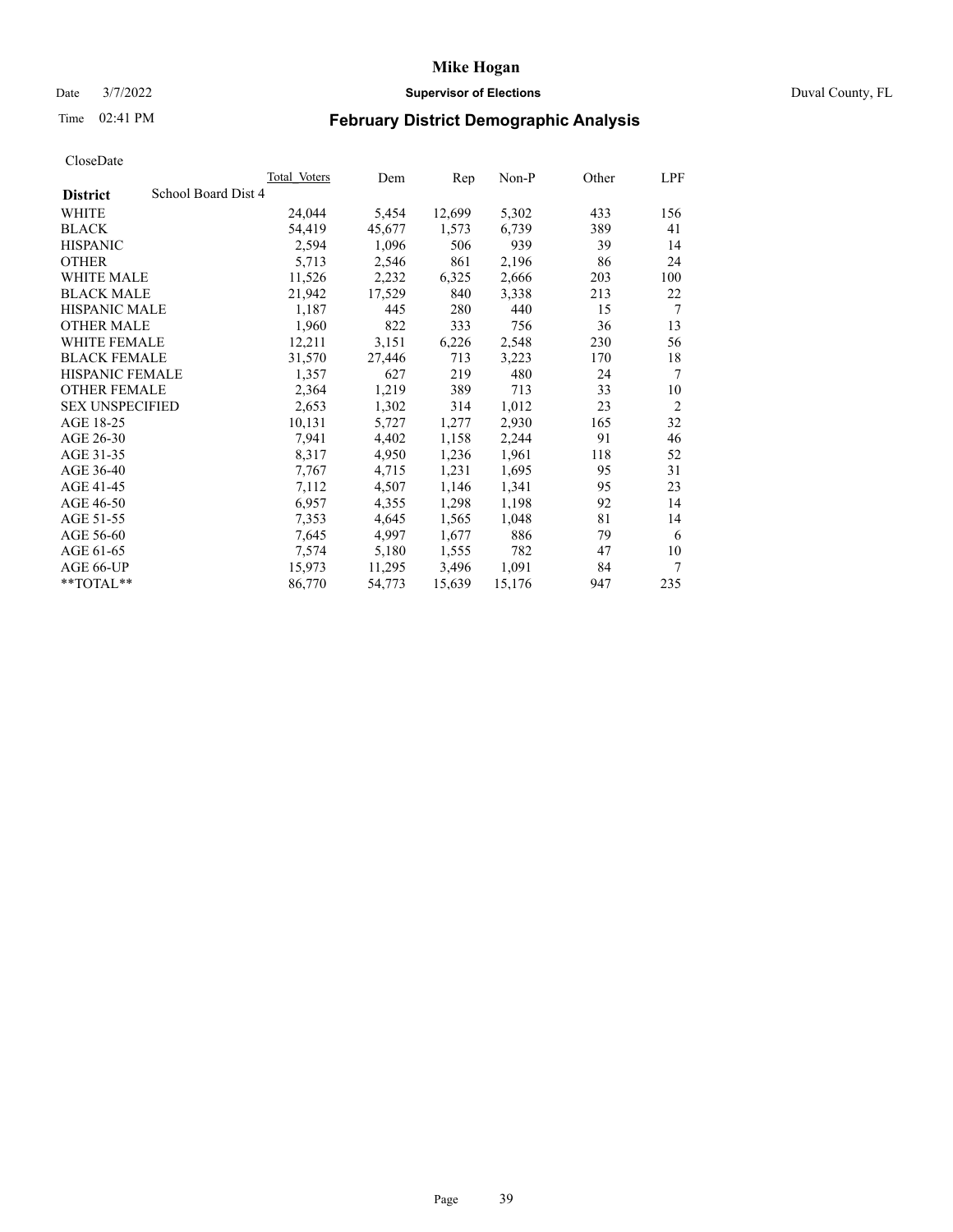# Date 3/7/2022 **Supervisor of Elections** Duval County, FL

# Time 02:41 PM **February District Demographic Analysis**

|                                        | Total Voters | Dem    | Rep    | Non-P  | Other | LPF |
|----------------------------------------|--------------|--------|--------|--------|-------|-----|
| School Board Dist 5<br><b>District</b> |              |        |        |        |       |     |
| WHITE                                  | 23,513       | 6,053  | 11,348 | 5,508  | 435   | 169 |
| <b>BLACK</b>                           | 47,830       | 39,436 | 1,452  | 6,521  | 388   | 33  |
| <b>HISPANIC</b>                        | 4,076        | 1,707  | 709    | 1,581  | 66    | 13  |
| <b>OTHER</b>                           | 6,690        | 2,636  | 1,375  | 2,572  | 86    | 21  |
| <b>WHITE MALE</b>                      | 10,855       | 2,362  | 5,575  | 2,600  | 201   | 117 |
| <b>BLACK MALE</b>                      | 18,837       | 14,669 | 742    | 3,207  | 199   | 20  |
| <b>HISPANIC MALE</b>                   | 1,833        | 660    | 394    | 741    | 31    | 7   |
| <b>OTHER MALE</b>                      | 2,404        | 853    | 580    | 931    | 30    | 10  |
| WHITE FEMALE                           | 12,355       | 3,607  | 5,655  | 2,810  | 232   | 51  |
| <b>BLACK FEMALE</b>                    | 28,108       | 24,069 | 683    | 3,160  | 183   | 13  |
| HISPANIC FEMALE                        | 2,147        | 1,002  | 303    | 804    | 32    | 6   |
| <b>OTHER FEMALE</b>                    | 2,925        | 1,285  | 641    | 953    | 40    | 6   |
| <b>SEX UNSPECIFIED</b>                 | 2,645        | 1,325  | 311    | 976    | 27    | 6   |
| AGE 18-25                              | 9,774        | 5,239  | 1,122  | 3,188  | 196   | 29  |
| AGE 26-30                              | 8,142        | 4,545  | 1,051  | 2,360  | 135   | 51  |
| AGE 31-35                              | 8,495        | 4,962  | 1,085  | 2,276  | 124   | 48  |
| AGE 36-40                              | 7,290        | 4,385  | 1,028  | 1,732  | 118   | 27  |
| AGE 41-45                              | 6,384        | 3,913  | 1,014  | 1,354  | 78    | 25  |
| AGE 46-50                              | 6,220        | 3,873  | 1,117  | 1,143  | 74    | 13  |
| AGE 51-55                              | 6,380        | 3,906  | 1,325  | 1,071  | 62    | 16  |
| AGE 56-60                              | 7,066        | 4,461  | 1,556  | 979    | 60    | 10  |
| AGE 61-65                              | 6,748        | 4,209  | 1,664  | 826    | 45    | 4   |
| AGE 66-UP                              | 15,610       | 10,339 | 3,922  | 1,253  | 83    | 13  |
| **TOTAL**                              | 82,109       | 49,832 | 14,884 | 16,182 | 975   | 236 |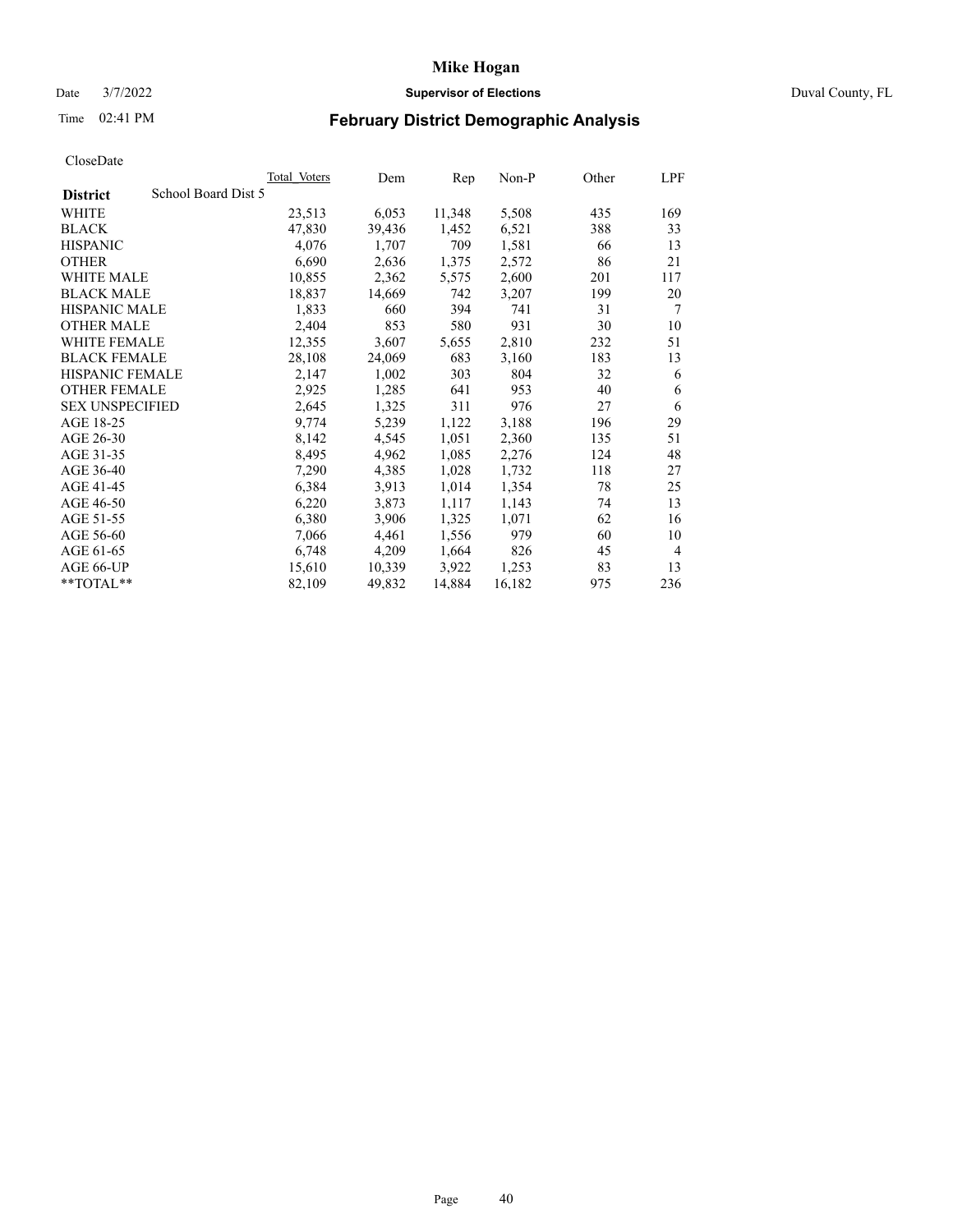# Date 3/7/2022 **Supervisor of Elections** Duval County, FL

# Time 02:41 PM **February District Demographic Analysis**

|                        |                     | <b>Total Voters</b> | Dem    | Rep    | $Non-P$ | Other | LPF |
|------------------------|---------------------|---------------------|--------|--------|---------|-------|-----|
| <b>District</b>        | School Board Dist 6 |                     |        |        |         |       |     |
| WHITE                  |                     | 59,245              | 14,200 | 32,316 | 11,460  | 927   | 342 |
| <b>BLACK</b>           |                     | 22,524              | 17,311 | 942    | 3,956   | 293   | 22  |
| <b>HISPANIC</b>        |                     | 5,793               | 2,235  | 1,354  | 2,090   | 92    | 22  |
| <b>OTHER</b>           |                     | 7,767               | 2,411  | 2,270  | 2,895   | 160   | 31  |
| WHITE MALE             |                     | 27,689              | 5,609  | 15,737 | 5,690   | 427   | 226 |
| <b>BLACK MALE</b>      |                     | 9,396               | 6,707  | 539    | 1,977   | 159   | 14  |
| <b>HISPANIC MALE</b>   |                     | 2,681               | 947    | 709    | 976     | 40    | 9   |
| <b>OTHER MALE</b>      |                     | 2,937               | 833    | 958    | 1,079   | 53    | 14  |
| WHITE FEMALE           |                     | 30,895              | 8,455  | 16,226 | 5,609   | 491   | 114 |
| <b>BLACK FEMALE</b>    |                     | 12,759              | 10,336 | 383    | 1,898   | 134   | 8   |
| HISPANIC FEMALE        |                     | 3,010               | 1,245  | 625    | 1,078   | 51    | 11  |
| <b>OTHER FEMALE</b>    |                     | 3,542               | 1,232  | 1,046  | 1,173   | 82    | 9   |
| <b>SEX UNSPECIFIED</b> |                     | 2,418               | 793    | 659    | 919     | 35    | 12  |
| AGE 18-25              |                     | 9,787               | 3,727  | 2,634  | 3,127   | 256   | 43  |
| AGE 26-30              |                     | 9,232               | 3,374  | 2,735  | 2,839   | 220   | 64  |
| AGE 31-35              |                     | 9,724               | 3,787  | 2,963  | 2,699   | 192   | 83  |
| AGE 36-40              |                     | 8,708               | 3,473  | 2,684  | 2,320   | 155   | 76  |
| AGE 41-45              |                     | 7,646               | 3,069  | 2,470  | 1,924   | 133   | 50  |
| AGE 46-50              |                     | 7,401               | 2,895  | 2,759  | 1,596   | 120   | 31  |
| AGE 51-55              |                     | 8,017               | 3,067  | 3,331  | 1,496   | 97    | 26  |
| AGE 56-60              |                     | 8,470               | 3,184  | 3,908  | 1,289   | 77    | 12  |
| AGE 61-65              |                     | 8,233               | 3,117  | 3,924  | 1,095   | 80    | 17  |
| AGE 66-UP              |                     | 18,111              | 6,464  | 9,474  | 2,016   | 142   | 15  |
| **TOTAL**              |                     | 95,329              | 36,157 | 36,882 | 20,401  | 1,472 | 417 |
|                        |                     |                     |        |        |         |       |     |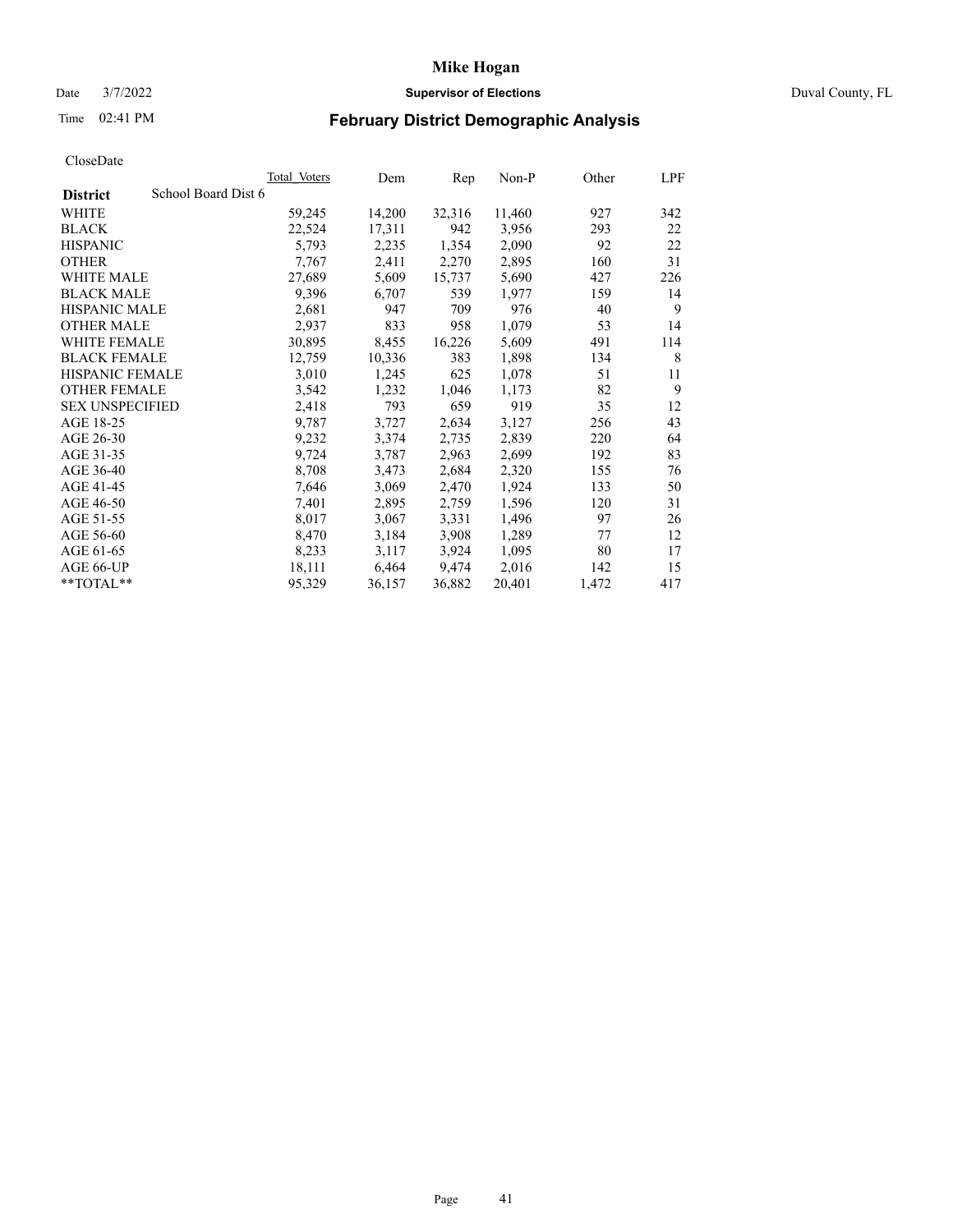# Date 3/7/2022 **Supervisor of Elections** Duval County, FL

# Time 02:41 PM **February District Demographic Analysis**

|                                        | <b>Total Voters</b> | Dem    | Rep    | $Non-P$ | Other | LPF |
|----------------------------------------|---------------------|--------|--------|---------|-------|-----|
| School Board Dist 7<br><b>District</b> |                     |        |        |         |       |     |
| WHITE                                  | 78,574              | 17,349 | 42,524 | 16,911  | 1,348 | 442 |
| <b>BLACK</b>                           | 12,823              | 9,140  | 629    | 2,815   | 219   | 20  |
| <b>HISPANIC</b>                        | 7.773               | 2,614  | 2,237  | 2,784   | 105   | 33  |
| <b>OTHER</b>                           | 12,337              | 3,788  | 3,357  | 4,933   | 207   | 52  |
| WHITE MALE                             | 36,658              | 6,613  | 20,659 | 8,521   | 571   | 294 |
| <b>BLACK MALE</b>                      | 5,469               | 3,539  | 348    | 1,468   | 110   | 4   |
| <b>HISPANIC MALE</b>                   | 3,504               | 1,046  | 1,084  | 1,307   | 42    | 25  |
| <b>OTHER MALE</b>                      | 5,004               | 1,367  | 1,440  | 2,093   | 76    | 28  |
| WHITE FEMALE                           | 41,229              | 10,577 | 21,527 | 8,213   | 766   | 146 |
| <b>BLACK FEMALE</b>                    | 7,187               | 5,486  | 270    | 1,307   | 108   | 16  |
| HISPANIC FEMALE                        | 4,146               | 1,521  | 1,125  | 1,430   | 62    | 8   |
| <b>OTHER FEMALE</b>                    | 5,798               | 2,040  | 1,573  | 2,063   | 102   | 20  |
| <b>SEX UNSPECIFIED</b>                 | 2,512               | 702    | 721    | 1,041   | 42    | 6   |
| AGE 18-25                              | 12,759              | 4,018  | 4,333  | 3,960   | 373   | 75  |
| AGE 26-30                              | 11,255              | 3,551  | 3,772  | 3,558   | 283   | 91  |
| AGE 31-35                              | 10,587              | 3,372  | 3,668  | 3,219   | 208   | 120 |
| AGE 36-40                              | 9,394               | 2,896  | 3,422  | 2,864   | 147   | 65  |
| AGE 41-45                              | 8,519               | 2,542  | 3,183  | 2,614   | 121   | 59  |
| AGE 46-50                              | 8,381               | 2,345  | 3,568  | 2,270   | 148   | 50  |
| AGE 51-55                              | 9,162               | 2,421  | 4,447  | 2,113   | 155   | 26  |
| AGE 56-60                              | 9,485               | 2,467  | 4,924  | 1,956   | 120   | 18  |
| AGE 61-65                              | 8,723               | 2,456  | 4,639  | 1,533   | 83    | 12  |
| AGE 66-UP                              | 23,241              | 6,823  | 12,791 | 3,355   | 241   | 31  |
| **TOTAL**                              | 111,507             | 32,891 | 48,747 | 27,443  | 1,879 | 547 |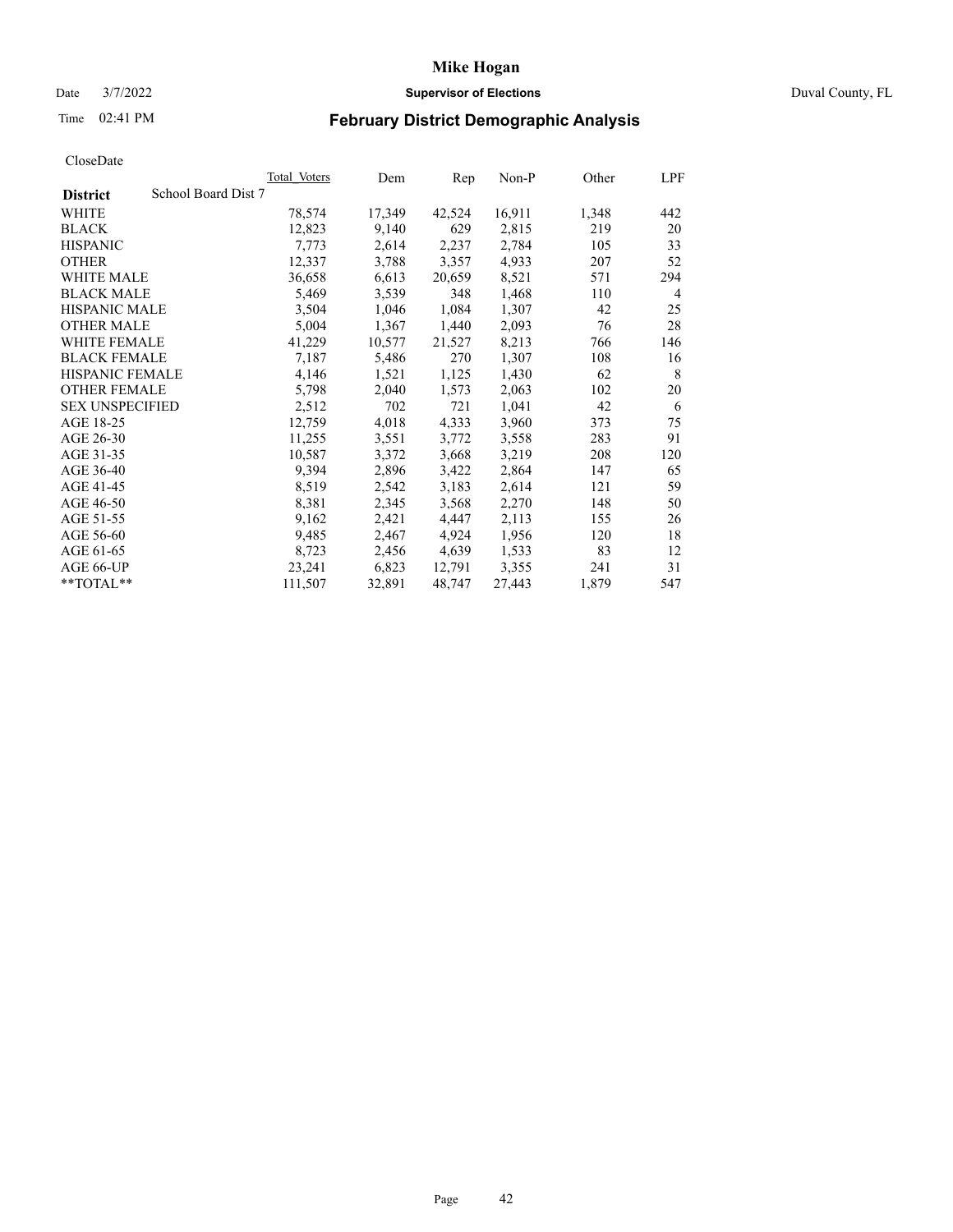# Date 3/7/2022 **Supervisor of Elections** Duval County, FL

# Time 02:41 PM **February District Demographic Analysis**

|                        | Total Voters          | Dem    | Rep     | Non-P  | Other | LPF   |
|------------------------|-----------------------|--------|---------|--------|-------|-------|
| <b>District</b>        | Florida Senate Dist 4 |        |         |        |       |       |
| WHITE                  | 231,103               | 49,505 | 127,211 | 49,336 | 3,770 | 1,281 |
| <b>BLACK</b>           | 43,377                | 32,175 | 2,071   | 8,457  | 624   | 50    |
| <b>HISPANIC</b>        | 20,181                | 6,976  | 5,740   | 7,084  | 307   | 74    |
| <b>OTHER</b>           | 32,554                | 9,318  | 9,903   | 12,700 | 498   | 135   |
| <b>WHITE MALE</b>      | 109,391               | 18,940 | 62,768  | 25,098 | 1,727 | 858   |
| <b>BLACK MALE</b>      | 18,887                | 12,862 | 1,190   | 4,478  | 328   | 29    |
| <b>HISPANIC MALE</b>   | 9,132                 | 2,760  | 2,836   | 3,361  | 129   | 46    |
| <b>OTHER MALE</b>      | 12.940                | 3,365  | 4,143   | 5,174  | 191   | 67    |
| <b>WHITE FEMALE</b>    | 119,442               | 30,094 | 63,274  | 23,644 | 2,017 | 413   |
| <b>BLACK FEMALE</b>    | 23,882                | 18,884 | 858     | 3,829  | 291   | 20    |
| <b>HISPANIC FEMALE</b> | 10,682                | 4,085  | 2,820   | 3,577  | 175   | 25    |
| <b>OTHER FEMALE</b>    | 14,994                | 4,867  | 4,650   | 5,192  | 233   | 52    |
| <b>SEX UNSPECIFIED</b> | 7,862                 | 2,117  | 2,386   | 3,221  | 108   | 30    |
| AGE 18-25              | 34,781                | 10,942 | 11,822  | 10,865 | 961   | 191   |
| AGE 26-30              | 30,556                | 9,081  | 10,776  | 9,750  | 694   | 255   |
| AGE 31-35              | 30,797                | 9,399  | 11,238  | 9,280  | 584   | 296   |
| AGE 36-40              | 28,545                | 8,666  | 10,587  | 8,624  | 435   | 233   |
| AGE 41-45              | 26,080                | 7,933  | 9,985   | 7,584  | 409   | 169   |
| AGE 46-50              | 25,376                | 7,600  | 10,908  | 6,325  | 408   | 135   |
| AGE 51-55              | 27,503                | 7,725  | 13,398  | 5,905  | 389   | 86    |
| AGE 56-60              | 29,012                | 8,032  | 15,140  | 5,408  | 374   | 58    |
| AGE 61-65              | 27,288                | 7,978  | 14,398  | 4,552  | 310   | 50    |
| AGE 66-UP              | 67,276                | 20,618 | 36,673  | 9,283  | 635   | 67    |
| $*$ TOTAL $*$          | 327,215               | 97,974 | 144,925 | 77,577 | 5,199 | 1,540 |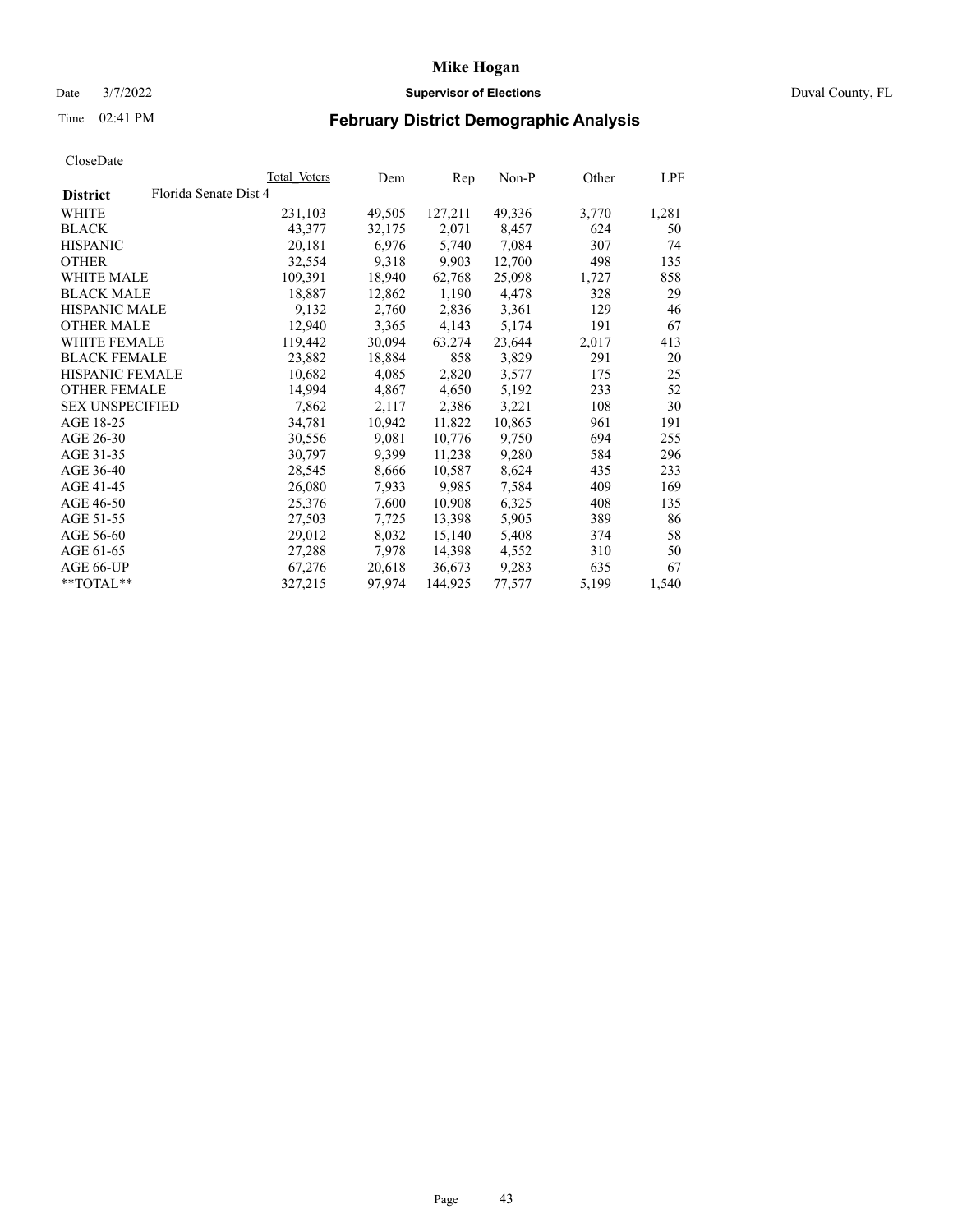# Date 3/7/2022 **Supervisor of Elections** Duval County, FL

# Time 02:41 PM **February District Demographic Analysis**

|                        |                       | Total Voters | Dem     | Rep    | Non-P  | Other | LPF   |
|------------------------|-----------------------|--------------|---------|--------|--------|-------|-------|
| <b>District</b>        | Florida Senate Dist 6 |              |         |        |        |       |       |
| WHITE                  |                       | 139,698      | 36,110  | 70,013 | 30,303 | 2,369 | 903   |
| <b>BLACK</b>           |                       | 140,559      | 114,196 | 4,640  | 20,337 | 1,257 | 129   |
| <b>HISPANIC</b>        |                       | 18,693       | 7,544   | 3,893  | 6,914  | 273   | 69    |
| <b>OTHER</b>           |                       | 27,700       | 10,157  | 6,264  | 10,749 | 428   | 102   |
| WHITE MALE             |                       | 65,025       | 14,273  | 34,095 | 14,978 | 1,075 | 604   |
| <b>BLACK MALE</b>      |                       | 56,353       | 43,156  | 2,448  | 10,016 | 659   | 74    |
| <b>HISPANIC MALE</b>   |                       | 8,392        | 3,083   | 2,022  | 3,137  | 115   | 35    |
| <b>OTHER MALE</b>      |                       | 10,173       | 3,350   | 2,669  | 3,949  | 154   | 51    |
| <b>WHITE FEMALE</b>    |                       | 72,957       | 21,391  | 35,158 | 14,839 | 1,277 | 292   |
| <b>BLACK FEMALE</b>    |                       | 81,670       | 69,099  | 2,099  | 9,834  | 584   | 54    |
| <b>HISPANIC FEMALE</b> |                       | 9,884        | 4,280   | 1,799  | 3,620  | 152   | 33    |
| <b>OTHER FEMALE</b>    |                       | 12,209       | 5,091   | 2,832  | 4,046  | 208   | 32    |
| <b>SEX UNSPECIFIED</b> |                       | 9,982        | 4,283   | 1,688  | 3,880  | 103   | 28    |
| AGE 18-25              |                       | 36,807       | 17,943  | 6,243  | 11,657 | 811   | 153   |
| AGE 26-30              |                       | 32,954       | 15,716  | 6,331  | 10,089 | 612   | 206   |
| AGE 31-35              |                       | 33,559       | 16,900  | 6,680  | 9,183  | 547   | 249   |
| AGE 36-40              |                       | 29,216       | 14,937  | 6,095  | 7,536  | 469   | 179   |
| AGE 41-45              |                       | 25,524       | 13,352  | 5,594  | 6,089  | 369   | 120   |
| AGE 46-50              |                       | 24,638       | 12,812  | 6,273  | 5,115  | 348   | 90    |
| AGE 51-55              |                       | 25,979       | 13,409  | 7,509  | 4,685  | 297   | 79    |
| AGE 56-60              |                       | 28,138       | 14,742  | 8,859  | 4,225  | 275   | 37    |
| AGE 61-65              |                       | 27,537       | 14,682  | 8,989  | 3,599  | 229   | 38    |
| AGE 66-UP              |                       | 62,298       | 33,514  | 22,237 | 6,125  | 370   | 52    |
| $*$ TOTAL $*$          |                       | 326,650      | 168,007 | 84,810 | 68,303 | 4,327 | 1,203 |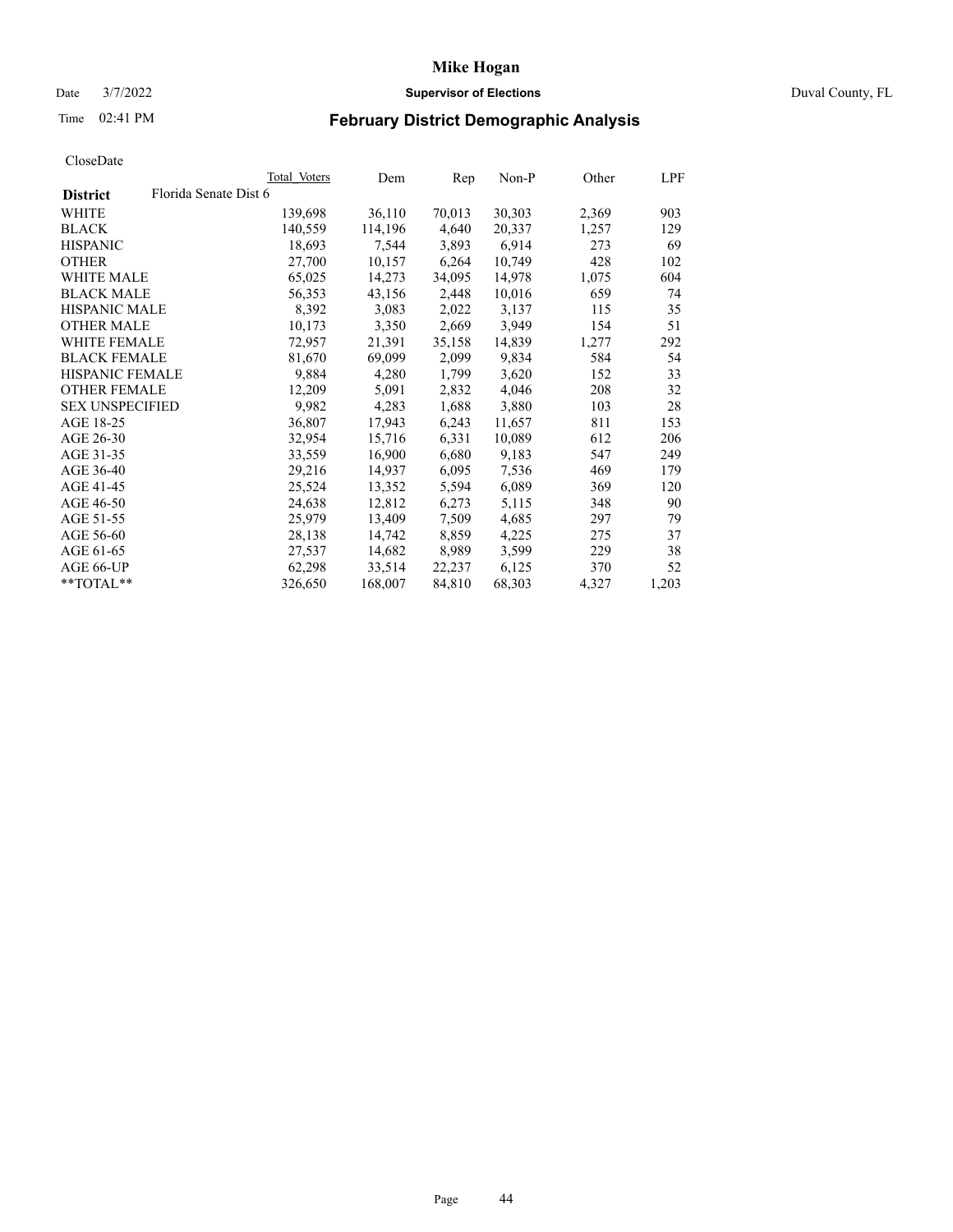# Date 3/7/2022 **Supervisor of Elections** Duval County, FL

# Time 02:41 PM **February District Demographic Analysis**

| CloseDate |  |
|-----------|--|
|-----------|--|

|                        | Total Voters          | Dem | Rep | Non-P | Other | LPF |
|------------------------|-----------------------|-----|-----|-------|-------|-----|
| <b>District</b>        | Florida Senate Dist 9 |     |     |       |       |     |
| WHITE                  | 0                     | 0   | 0   | 0     | 0     |     |
| <b>BLACK</b>           |                       |     | 0   |       |       |     |
| <b>HISPANIC</b>        |                       |     | 0   |       |       |     |
| <b>OTHER</b>           |                       |     |     |       |       |     |
| WHITE MALE             |                       |     |     |       |       |     |
| <b>BLACK MALE</b>      |                       |     |     |       |       |     |
| <b>HISPANIC MALE</b>   |                       |     |     |       |       |     |
| <b>OTHER MALE</b>      |                       |     |     |       |       |     |
| WHITE FEMALE           |                       |     |     |       |       |     |
| <b>BLACK FEMALE</b>    |                       |     | 0   |       |       |     |
| HISPANIC FEMALE        |                       |     |     |       |       |     |
| <b>OTHER FEMALE</b>    |                       |     |     |       |       |     |
| <b>SEX UNSPECIFIED</b> |                       |     |     |       |       |     |
| AGE 18-25              |                       |     |     |       |       |     |
| AGE 26-30              |                       |     |     |       |       |     |
| AGE 31-35              |                       |     |     |       |       |     |
| AGE 36-40              |                       |     | 0   |       |       |     |
| AGE 41-45              |                       |     |     |       |       |     |
| AGE 46-50              |                       |     |     |       |       |     |
| AGE 51-55              |                       |     |     |       |       |     |
| AGE 56-60              |                       |     |     |       |       |     |
| AGE 61-65              |                       |     |     |       |       |     |
| AGE 66-UP              |                       |     |     |       |       |     |
| **TOTAL**              |                       |     |     |       |       |     |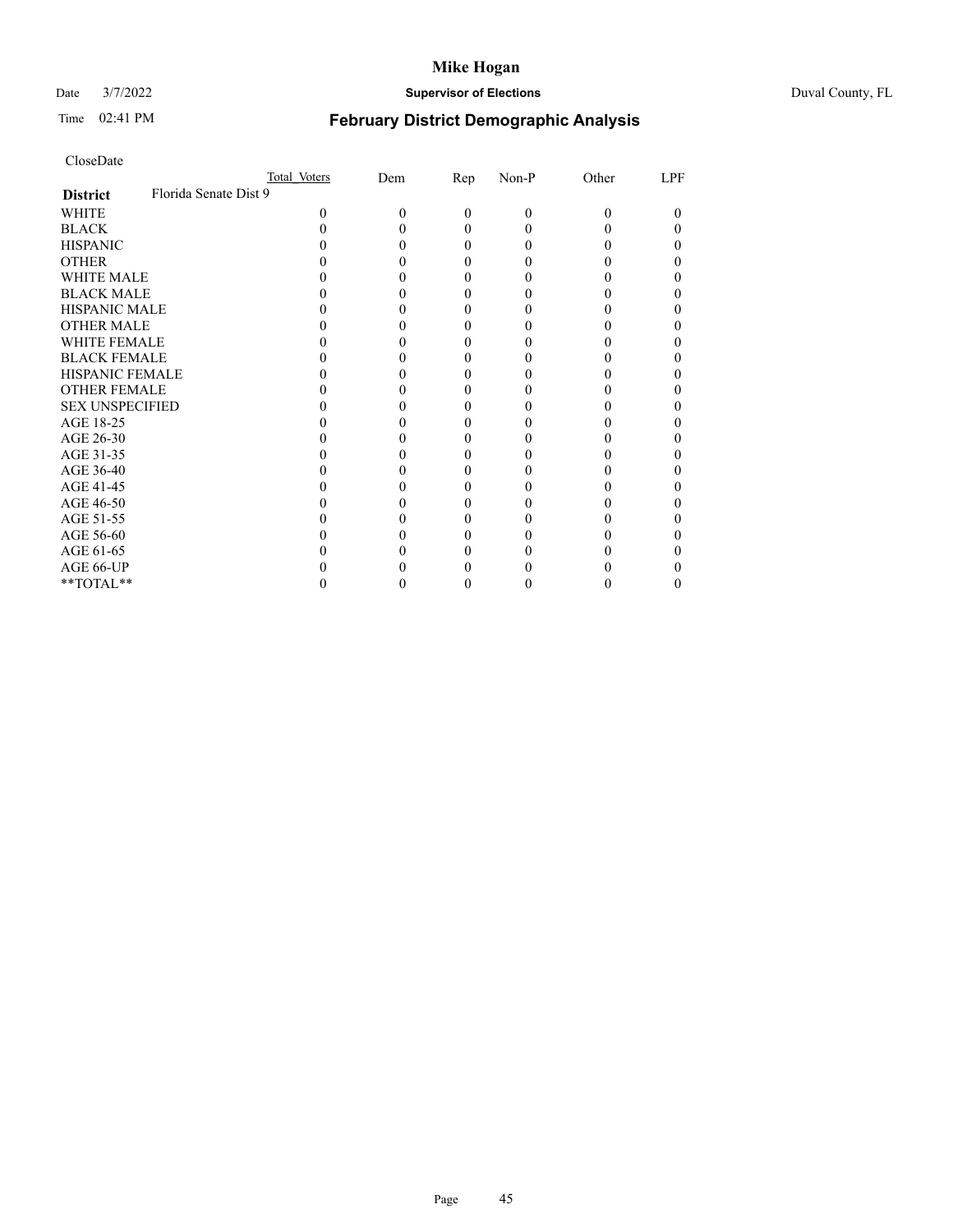# Date 3/7/2022 **Supervisor of Elections** Duval County, FL

# Time 02:41 PM **February District Demographic Analysis**

| CloseDate |  |
|-----------|--|
|-----------|--|

|                        |                               | Total Voters | Dem   | Rep   | $Non-P$ | Other          | <b>LPF</b>       |
|------------------------|-------------------------------|--------------|-------|-------|---------|----------------|------------------|
| <b>District</b>        | Jacksonville Beach District 1 |              |       |       |         |                |                  |
| WHITE                  |                               | 5,155        | 1,270 | 2,542 | 1,212   | 103            | 28               |
| <b>BLACK</b>           |                               | 361          | 270   | 16    | 71      | 3              | 1                |
| <b>HISPANIC</b>        |                               | 183          | 61    | 66    | 51      | 4              | 1                |
| <b>OTHER</b>           |                               | 366          | 81    | 124   | 146     | 12             | 3                |
| <b>WHITE MALE</b>      |                               | 2,518        | 501   | 1,297 | 651     | 53             | 16               |
| <b>BLACK MALE</b>      |                               | 138          | 93    | 5     | 38      | 1              | 1                |
| <b>HISPANIC MALE</b>   |                               | 79           | 18    | 34    | 27      | $\theta$       | $\theta$         |
| <b>OTHER MALE</b>      |                               | 144          | 29    | 48    | 61      | 5              | 1                |
| <b>WHITE FEMALE</b>    |                               | 2,589        | 762   | 1,215 | 551     | 50             | 11               |
| <b>BLACK FEMALE</b>    |                               | 216          | 170   | 11    | 33      | $\overline{c}$ | $\mathbf{0}$     |
| HISPANIC FEMALE        |                               | 101          | 42    | 31    | 23      | $\overline{4}$ | 1                |
| <b>OTHER FEMALE</b>    |                               | 148          | 41    | 52    | 49      | 6              | $\boldsymbol{0}$ |
| <b>SEX UNSPECIFIED</b> |                               | 131          | 26    | 55    | 46      |                | 3                |
| AGE 18-25              |                               | 530          | 160   | 203   | 149     | 16             | $\overline{c}$   |
| AGE 26-30              |                               | 741          | 185   | 307   | 229     | 13             | 7                |
| AGE 31-35              |                               | 640          | 173   | 243   | 194     | 20             | 10               |
| AGE 36-40              |                               | 520          | 141   | 189   | 177     | 10             | 3                |
| AGE 41-45              |                               | 422          | 108   | 171   | 130     | 9              | 4                |
| AGE 46-50              |                               | 396          | 96    | 187   | 102     | 10             | 1                |
| AGE 51-55              |                               | 476          | 107   | 243   | 117     | 7              | 2                |
| AGE 56-60              |                               | 519          | 131   | 275   | 102     | 10             | 1                |
| AGE 61-65              |                               | 494          | 152   | 250   | 81      | 10             | 1                |
| AGE 66-UP              |                               | 1,327        | 429   | 680   | 199     | 17             | $\overline{2}$   |
| **TOTAL**              |                               | 6,065        | 1,682 | 2,748 | 1,480   | 122            | 33               |
|                        |                               |              |       |       |         |                |                  |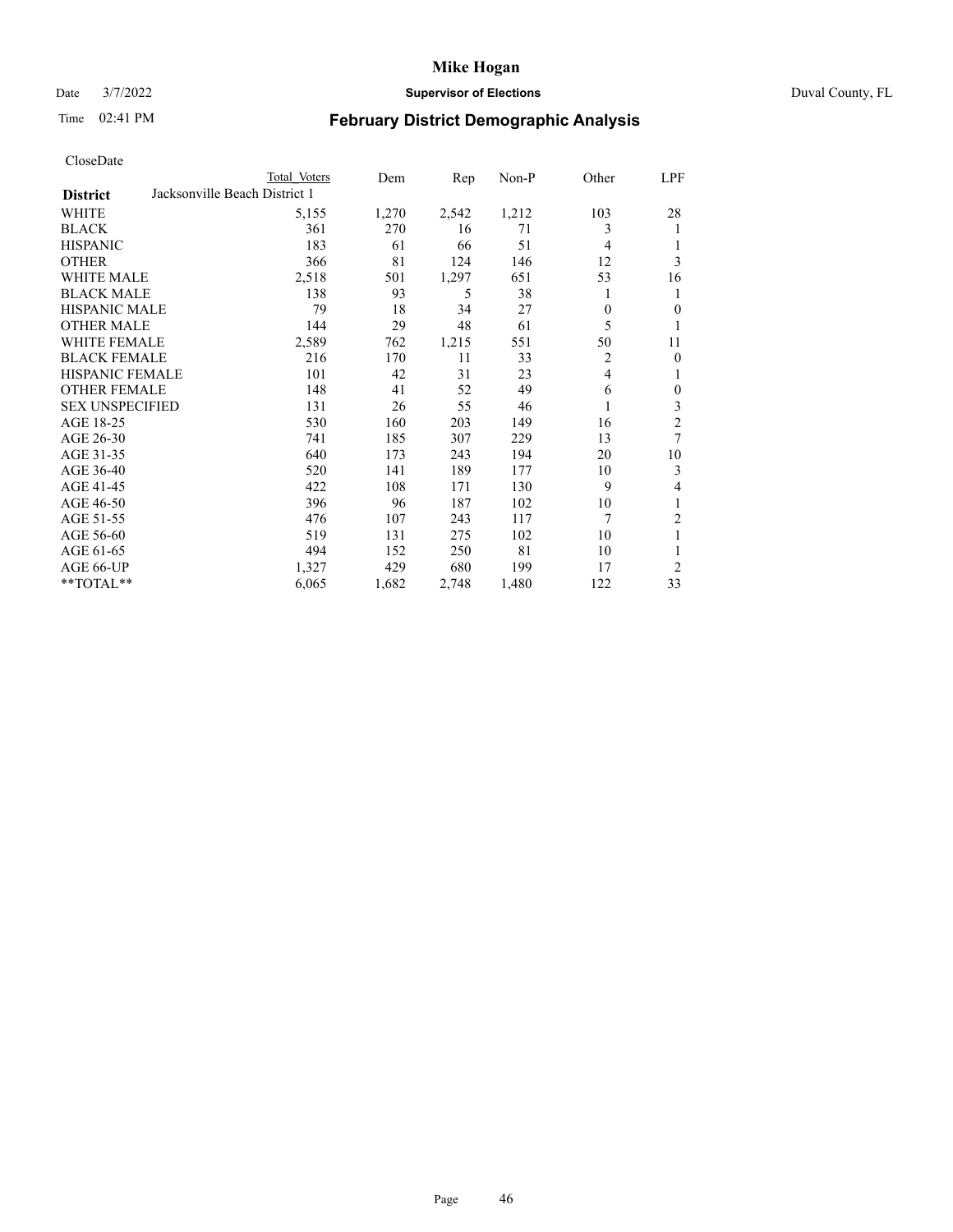# Date 3/7/2022 **Supervisor of Elections** Duval County, FL

# Time 02:41 PM **February District Demographic Analysis**

|                        | Total Voters                  | Dem   | Rep   | Non-P | Other            | LPF            |
|------------------------|-------------------------------|-------|-------|-------|------------------|----------------|
| <b>District</b>        | Jacksonville Beach District 2 |       |       |       |                  |                |
| WHITE                  | 6,397                         | 1,494 | 3,401 | 1,344 | 123              | 35             |
| <b>BLACK</b>           | 98                            | 69    | 10    | 17    | 1                | 1              |
| <b>HISPANIC</b>        | 142                           | 48    | 50    | 41    | 3                | $\theta$       |
| <b>OTHER</b>           | 409                           | 113   | 151   | 136   | 6                | 3              |
| WHITE MALE             | 3,043                         | 572   | 1,700 | 694   | 55               | 22             |
| <b>BLACK MALE</b>      | 56                            | 38    | 6     | 11    | 1                | $\mathbf{0}$   |
| <b>HISPANIC MALE</b>   | 49                            | 13    | 19    | 17    | 0                | $\theta$       |
| <b>OTHER MALE</b>      | 160                           | 39    | 64    | 54    | $\overline{2}$   | 1              |
| WHITE FEMALE           | 3,296                         | 908   | 1,678 | 629   | 68               | 13             |
| <b>BLACK FEMALE</b>    | 41                            | 31    | 4     | 5     | $\boldsymbol{0}$ | 1              |
| <b>HISPANIC FEMALE</b> | 89                            | 35    | 30    | 21    | 3                | $\theta$       |
| <b>OTHER FEMALE</b>    | 179                           | 59    | 70    | 46    | $\overline{c}$   | 2              |
| <b>SEX UNSPECIFIED</b> | 133                           | 29    | 41    | 61    | $\overline{2}$   | $\mathbf{0}$   |
| AGE 18-25              | 574                           | 134   | 260   | 157   | 21               | $\overline{2}$ |
| AGE 26-30              | 573                           | 124   | 256   | 170   | 12               | 11             |
| AGE 31-35              | 642                           | 136   | 289   | 196   | 14               | 7              |
| AGE 36-40              | 542                           | 127   | 245   | 156   | 10               | 4              |
| AGE 41-45              | 519                           | 121   | 233   | 152   | 11               | $\overline{c}$ |
| AGE 46-50              | 468                           | 104   | 242   | 112   | 7                | 3              |
| AGE 51-55              | 622                           | 96    | 382   | 125   | 15               | 4              |
| AGE 56-60              | 657                           | 150   | 377   | 114   | 13               | 3              |
| AGE 61-65              | 715                           | 179   | 404   | 118   | 12               | $\overline{2}$ |
| AGE 66-UP              | 1,734                         | 553   | 924   | 238   | 18               | 1              |
| $**TOTAL**$            | 7,046                         | 1,724 | 3,612 | 1,538 | 133              | 39             |